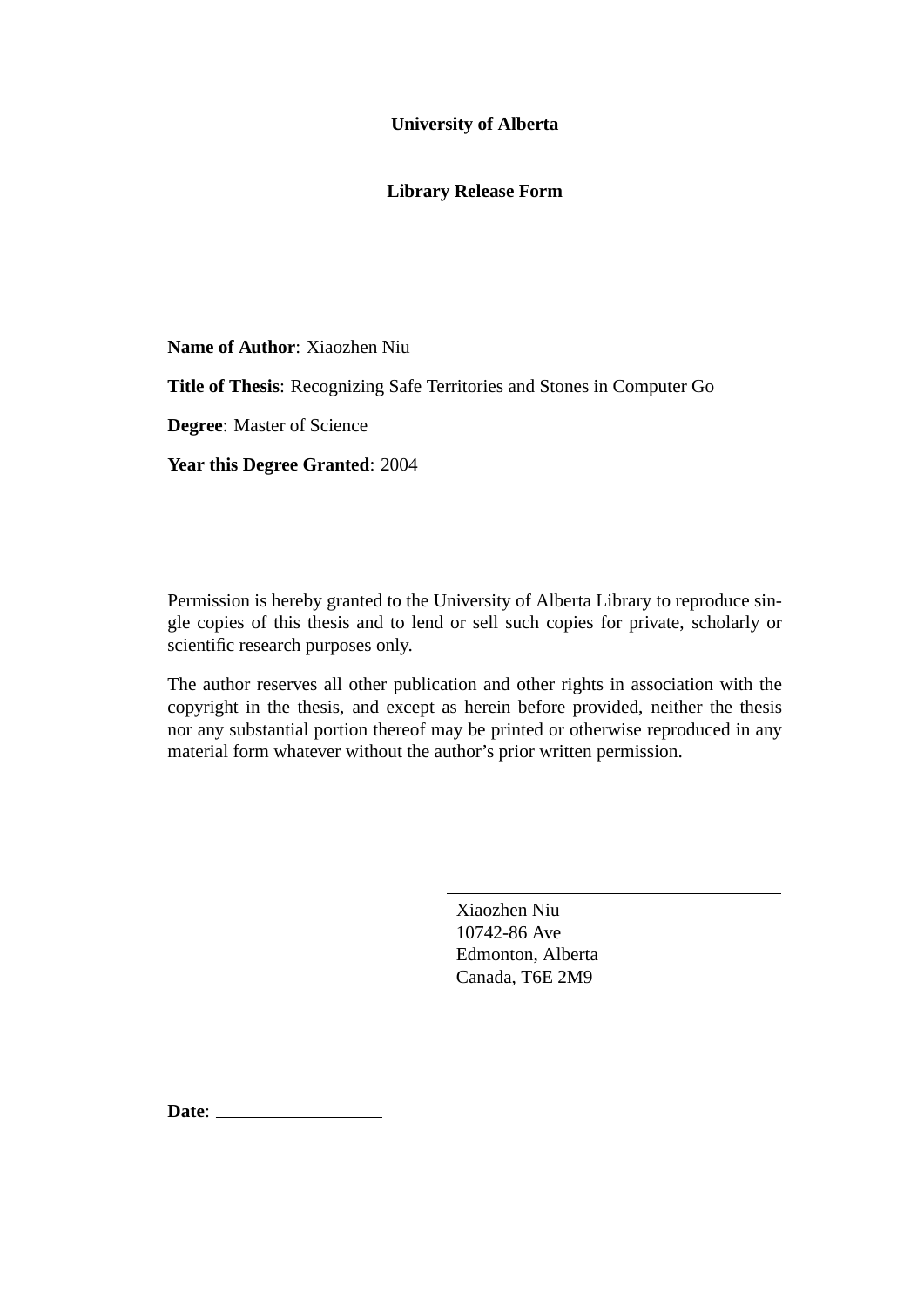#### **University of Alberta**

#### RECOGNIZING SAFE TERRITORIES AND STONES IN COMPUTER GO

by

#### **Xiaozhen Niu**

A thesis submitted to the Faculty of Graduate Studies and Research in partial fulfillment of the requirements for the degree of **Master of Science**.

Department of Computing Science

Edmonton, Alberta Fall 2004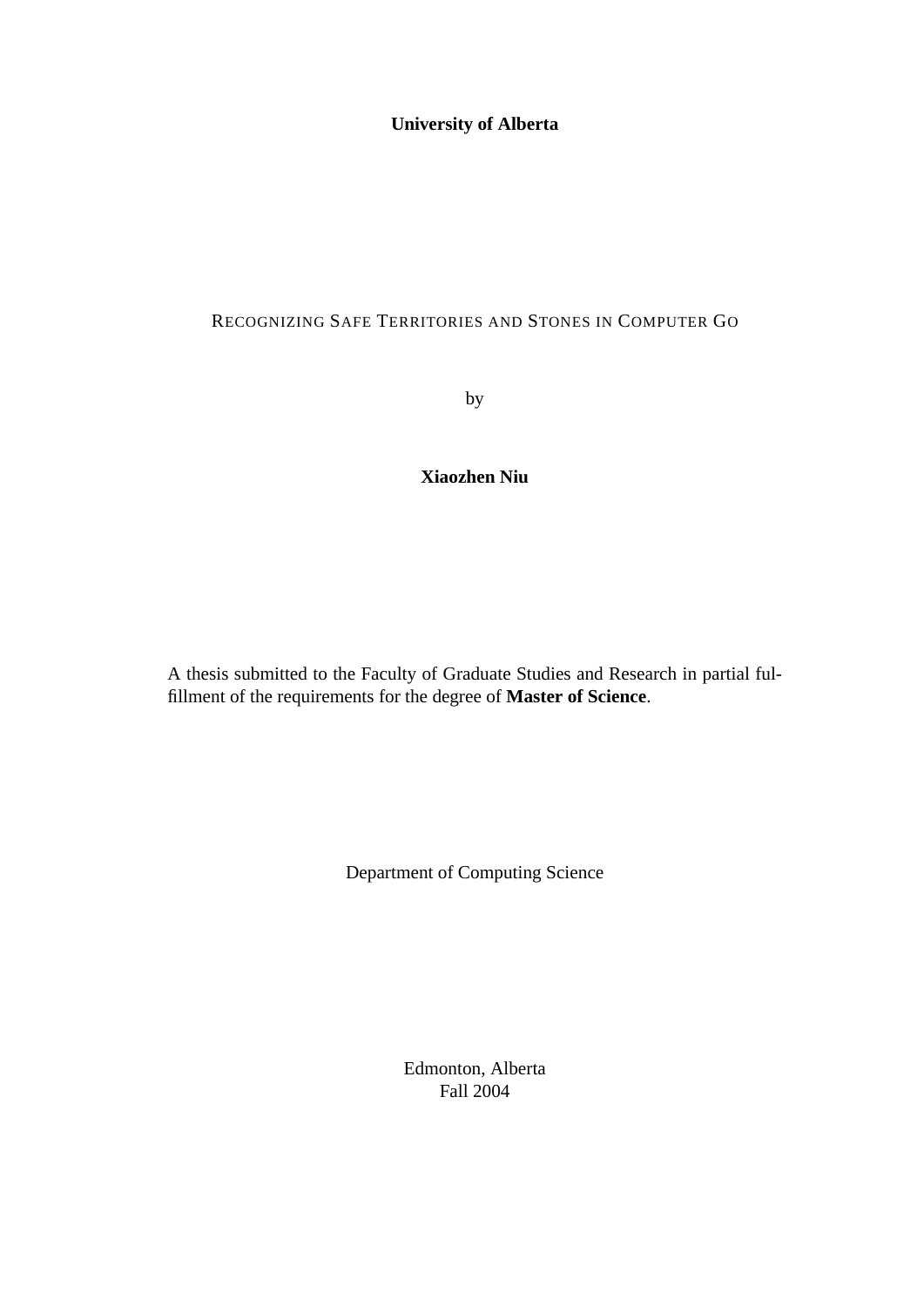#### **University of Alberta**

#### **Faculty of Graduate Studies and Research**

The undersigned certify that they have read, and recommend to the Faculty of Graduate Studies and Research for acceptance, a thesis entitled **Recognizing Safe Territories and Stones in Computer Go** submitted by Xiaozhen Niu in partial fulfillment of the requirements for the degree of **Master of Science**.

Martin Müller

Robert Hayes

Jonathan Schaeffer

**Date**: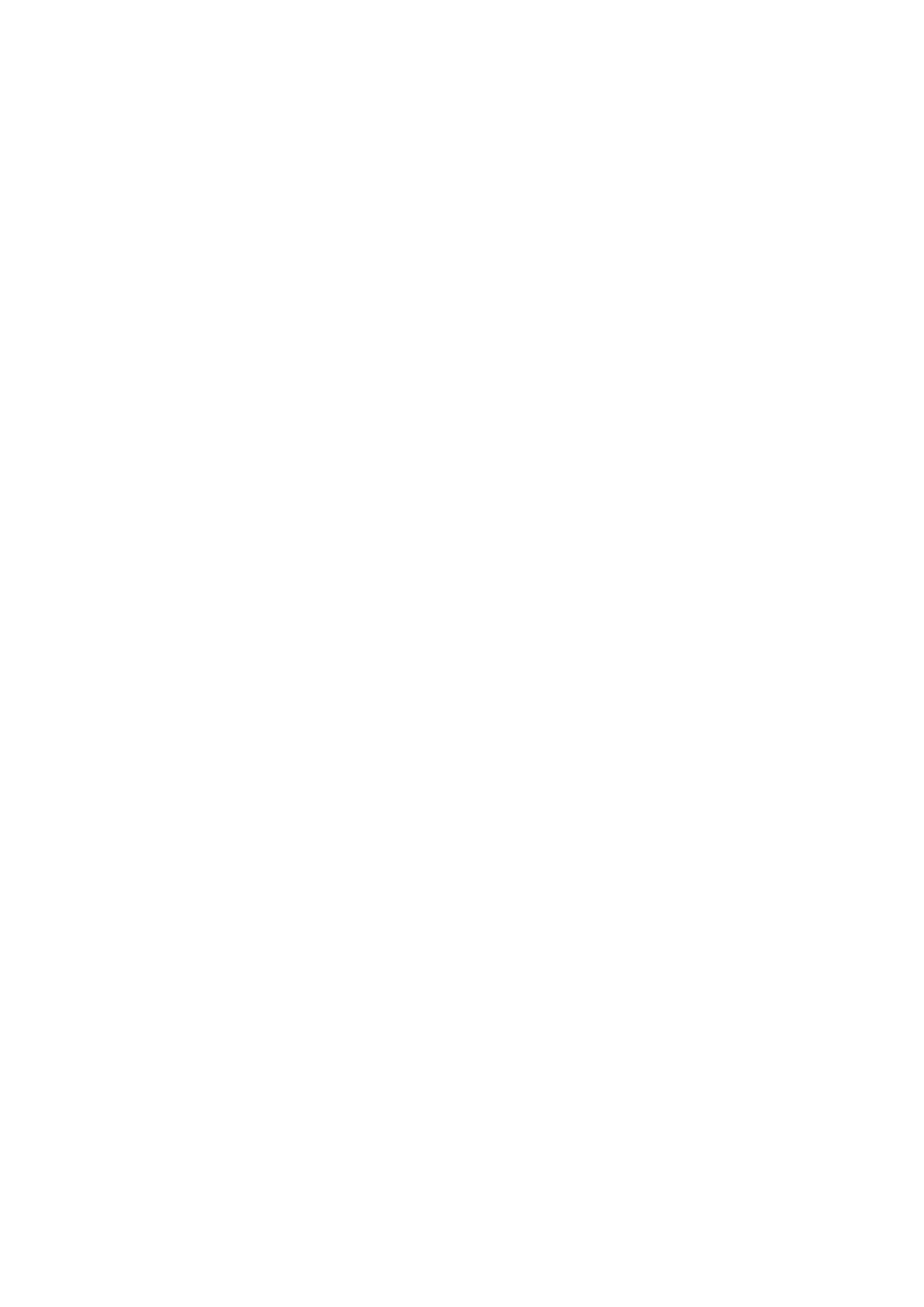### **Abstract**

Computer Go is a most challenging research domain in the field of Artificial Intelligence. Go has a very large branching factor, and whole board evaluation in Go is hard. Even though many game-tree search methods have been successfully implemented in other games such as chess and checkers, the AI community has not yet created a strong Go program due to the above two reasons.

Currently most Go-playing programs use a combination of search and heuristics based on an influence function to determine whether territories are safe. However, to assure the correct evaluation of Go positions, the safety of stones and territories must be proved by an exact method.

This thesis describes new, better search-based techniques including region-merging and a new method for efficiently solving weakly dependent regions for solving the safety of stones and territories. The improved safety solver has been tested in several Go endgame test sets. The performance is compared in the Go program *Explorer* and the state of the art Go program *GNU Go*.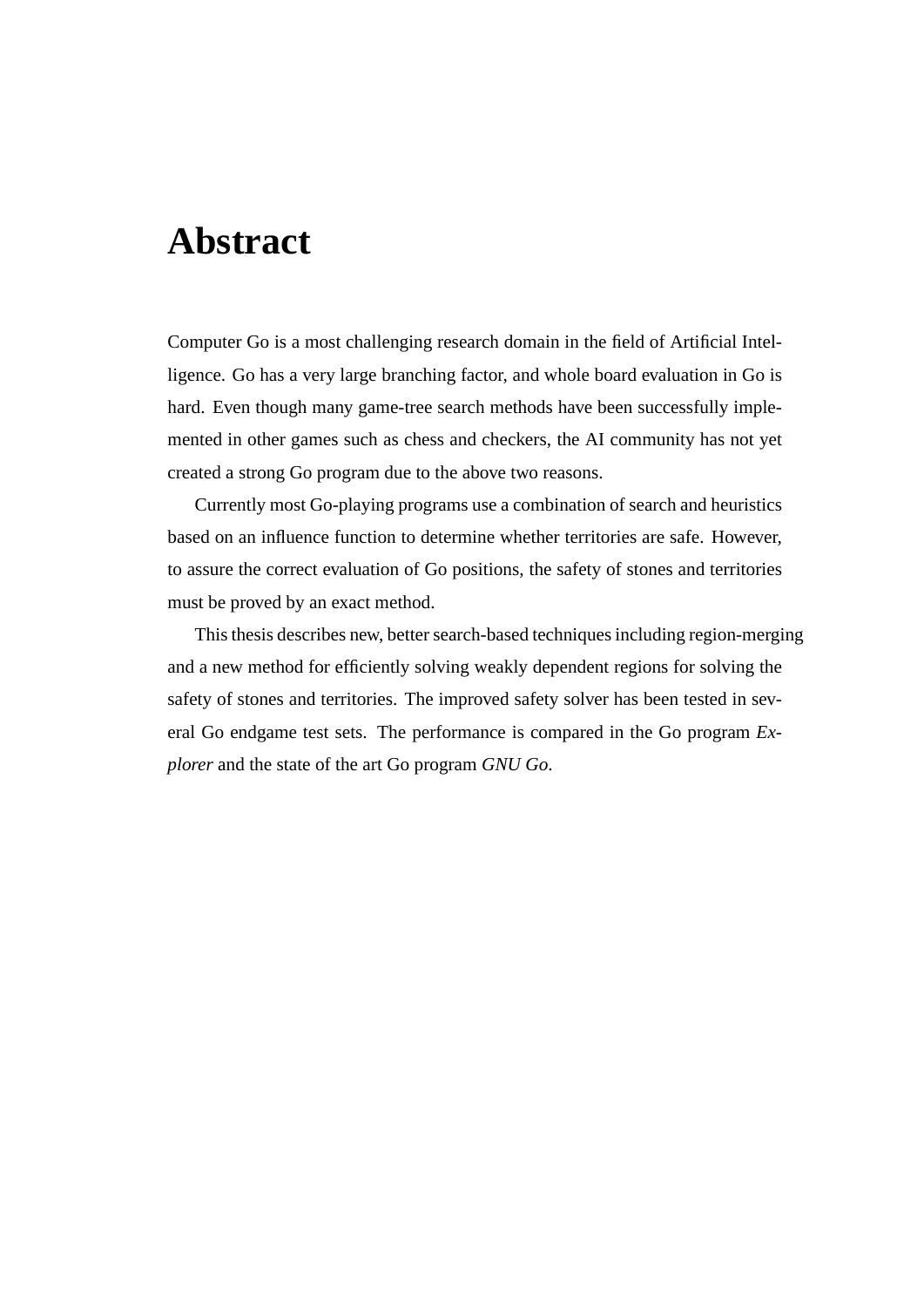### **Acknowledgements**

First of all, thanks to my supervisor Martin Müller for all his guidance, comments, and revisions throughout this endeavor. Working with someone with so many ideas and so much experience in the field of computer Go has been a wonderful experience. Martin, I thank you for giving me this opportunity to do research with you and to learn from you.

I would like to thank Jonathan Schaeffer for many reasons. In February 2002 Jonathan gave a talk about computer games in the University of Waterloo. I was happened to be there and was totally fascinated. Then I decided to apply for Master's degree in the University of Alberta right after that wonderful seminar. If I had not attended his seminar, I would not have had the opportunity to come to the University of Alberta, its Computing Science Department, and its GAMES research group. As time goes by, I am more and more convinced that I made the right choice. In addition, Jonathan taught a course in September 2002, in which he explained all the basic concepts about heuristic search so well. Even though at that time I was struggling at his assignment "tournaments", I still felt that it was a great experience in my life. Thank you Jonathan!

To my external examiner Dr. Robert Hayes, I thank you for your time and dedication to read this thesis and providing valuable feedback.

Thank you to my family for all of their support. Four and half years ago I was a chemical engineer. I still remember the moment when I told my parents that I decided to quit my job and switch to computer science. Even though my parents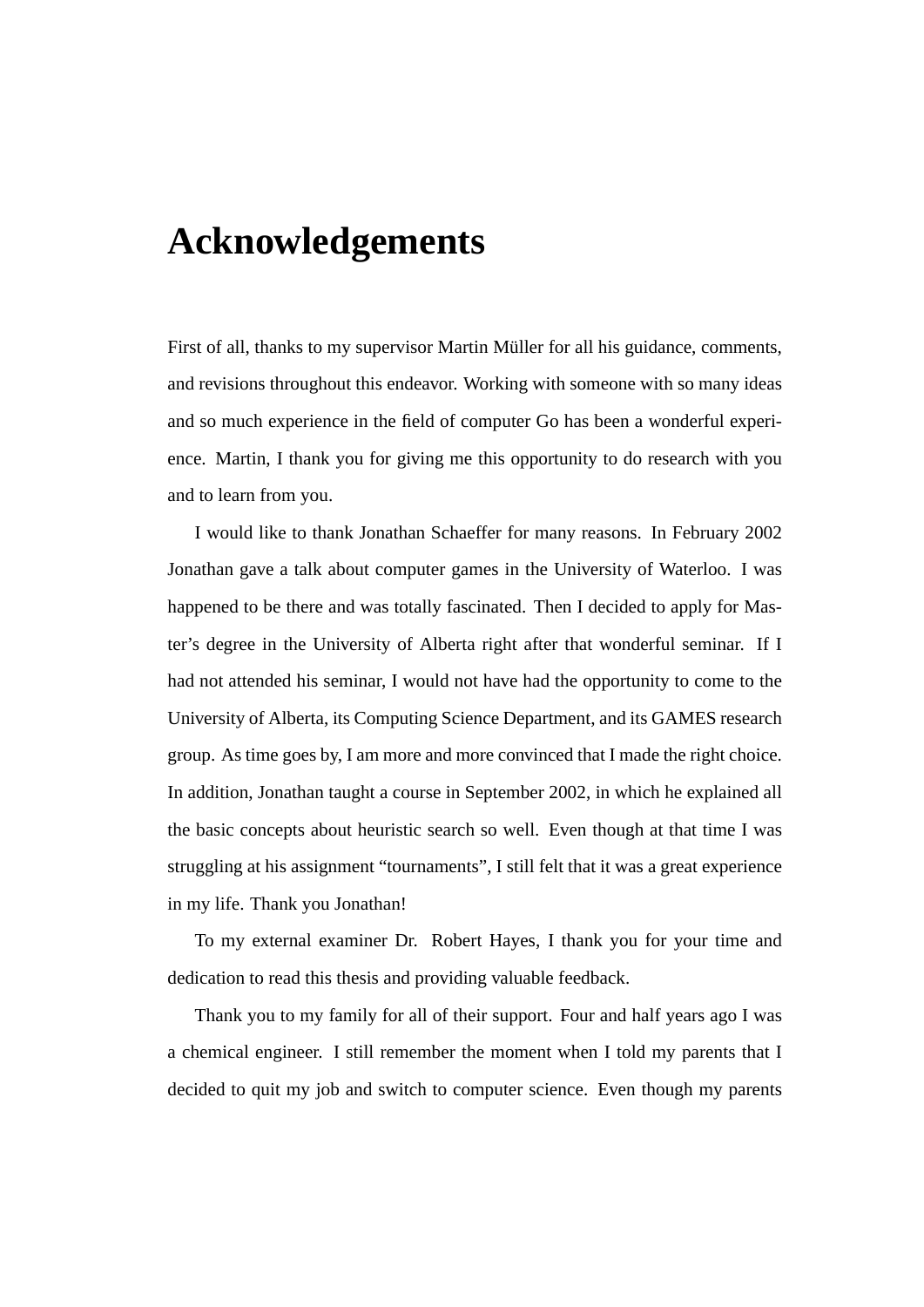were astonished, but they still supported and encouraged me. Dad and mom, thank you for your understanding and encouragement over the years.

Thank you to Akihiro Kishimoto, Ling Zhao, Adi Botea, Yngvi Björnsson, and the other members of the GAMES group for their helpful discussions and valuable feedback during this research. In addition, thanks to Markus Enzenberger for his helps and explanations to the program *Explorer*.

Thank you to Zhipeng Cai, Gang Xiao, Jun Zhou, Yi Xu, Jiyang Chen, Shoudong Zou, Gang Wu, Xiaomeng Wu, and other graduate students and friends for the joy they gave during the pass two years of graduate studies.

Finally, thank you to Xiaoni Liu for everything.

Xiaozhen Niu April 30, 2004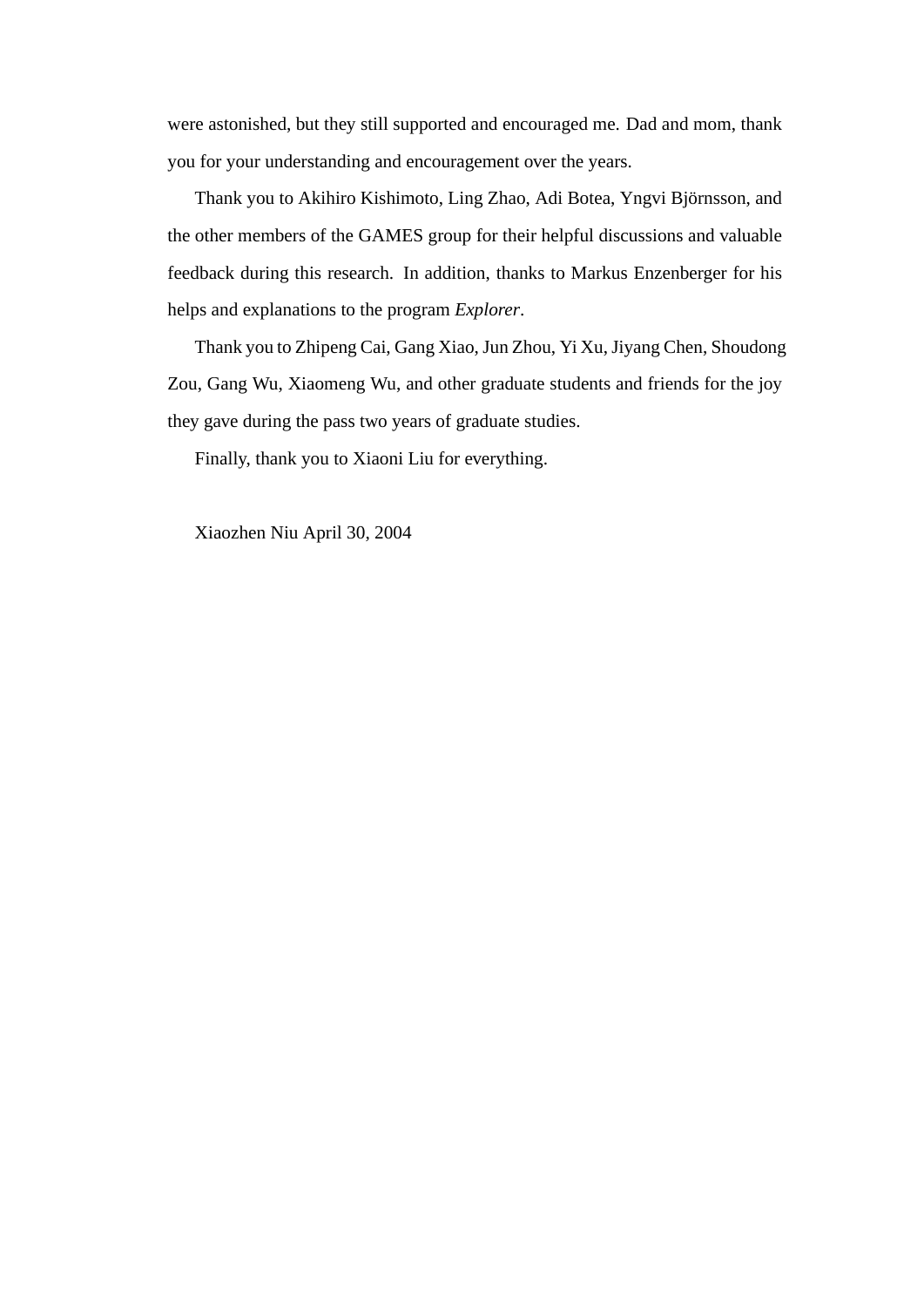# **Contents**

| 1              |     | <b>Introduction</b>                                         | $\mathbf{1}$   |
|----------------|-----|-------------------------------------------------------------|----------------|
|                | 1.1 |                                                             | $\mathbf{1}$   |
|                | 1.2 |                                                             | $\overline{2}$ |
|                | 1.3 | Safety of Territory and the Weakly Dependent Region Problem | $\overline{4}$ |
|                | 1.4 |                                                             | 6              |
|                | 1.5 |                                                             | 6              |
| $\overline{2}$ |     | <b>Game Tree Search</b>                                     | 8              |
|                | 2.1 |                                                             | 8 <sup>8</sup> |
|                | 2.2 |                                                             | 10             |
|                | 2.3 |                                                             | 12             |
|                |     | 2.3.1                                                       | 12             |
|                |     | 2.3.2                                                       | 13             |
|                |     | 2.3.3<br>Iterative Deepening and Transposition Tables       | 15             |
|                |     | 2.3.4                                                       | 16             |
|                | 2.4 |                                                             | 18             |
| 3              |     | <b>Terminology and Previous Work</b>                        | 19             |
|                | 3.1 |                                                             | 19             |
|                | 3.2 |                                                             | 23             |
|                | 3.3 |                                                             |                |
|                | 3.4 |                                                             | 26             |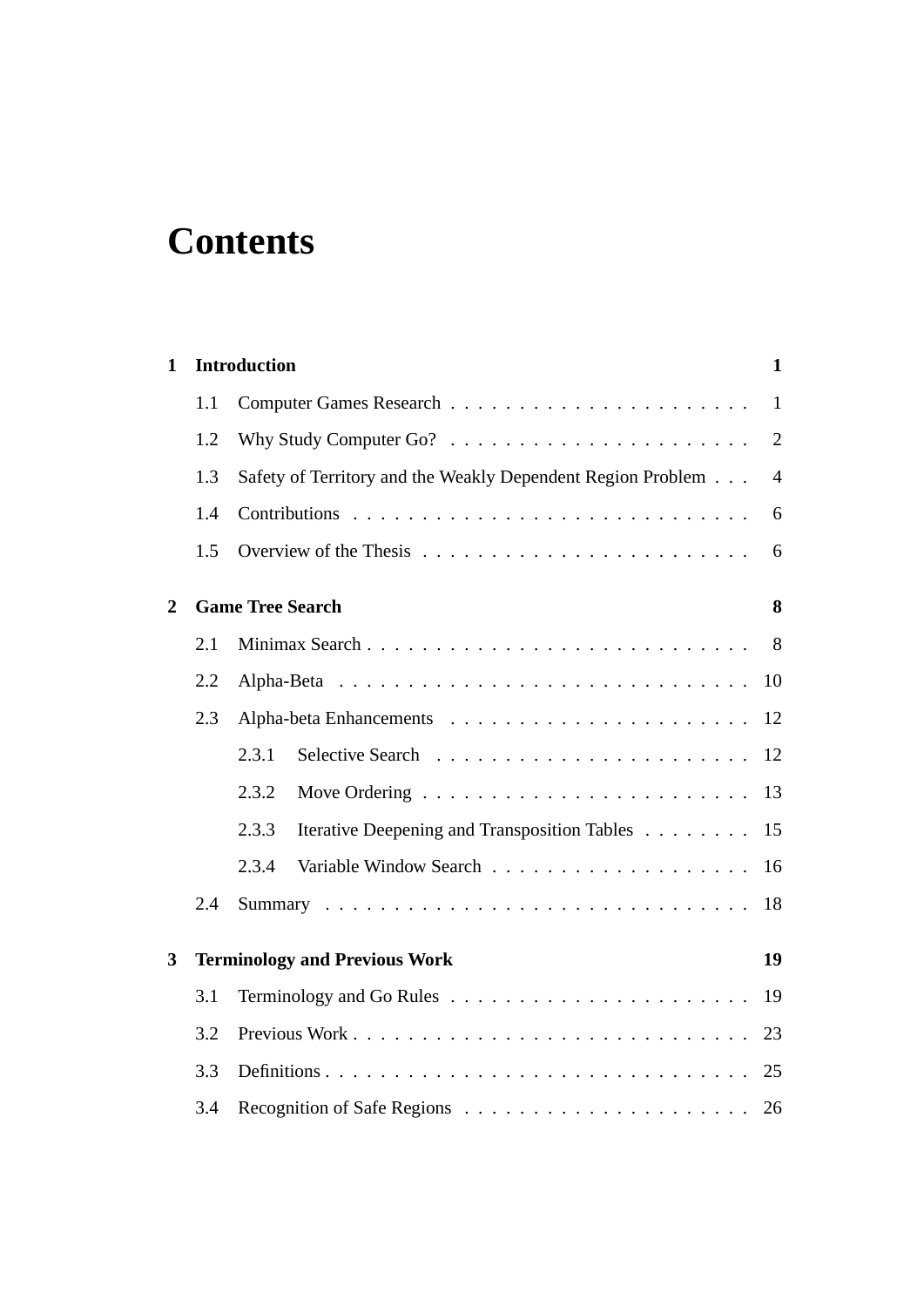| 4 |     | <b>Safety Solver</b>                         | 27 |
|---|-----|----------------------------------------------|----|
|   | 4.1 |                                              | 27 |
|   | 4.2 |                                              | 28 |
|   | 4.3 |                                              | 35 |
|   | 4.4 |                                              | 37 |
|   | 4.5 |                                              | 41 |
| 5 |     | <b>Search Enhancements</b>                   | 42 |
|   | 5.1 | Move Generation and Move Ordering            | 42 |
|   | 5.2 |                                              | 43 |
|   |     | 5.2.1<br>Heuristic Evaluation Function       | 43 |
|   |     | 5.2.2                                        | 44 |
| 6 |     | <b>Experiments</b>                           | 47 |
|   | 6.1 | Experiment 1: Overall Comparison of Solvers  | 48 |
|   | 6.2 | Experiment 2: Detailed Comparison of Solvers | 50 |
|   | 6.3 | Experiment 3: Comparison with GNU Go         | 53 |
| 7 |     | <b>Conclusions and Future Work</b>           | 55 |
|   |     | <b>Bibliography</b>                          | 57 |
| A |     | <b>Test Data</b>                             | 59 |
|   | A.1 |                                              | 59 |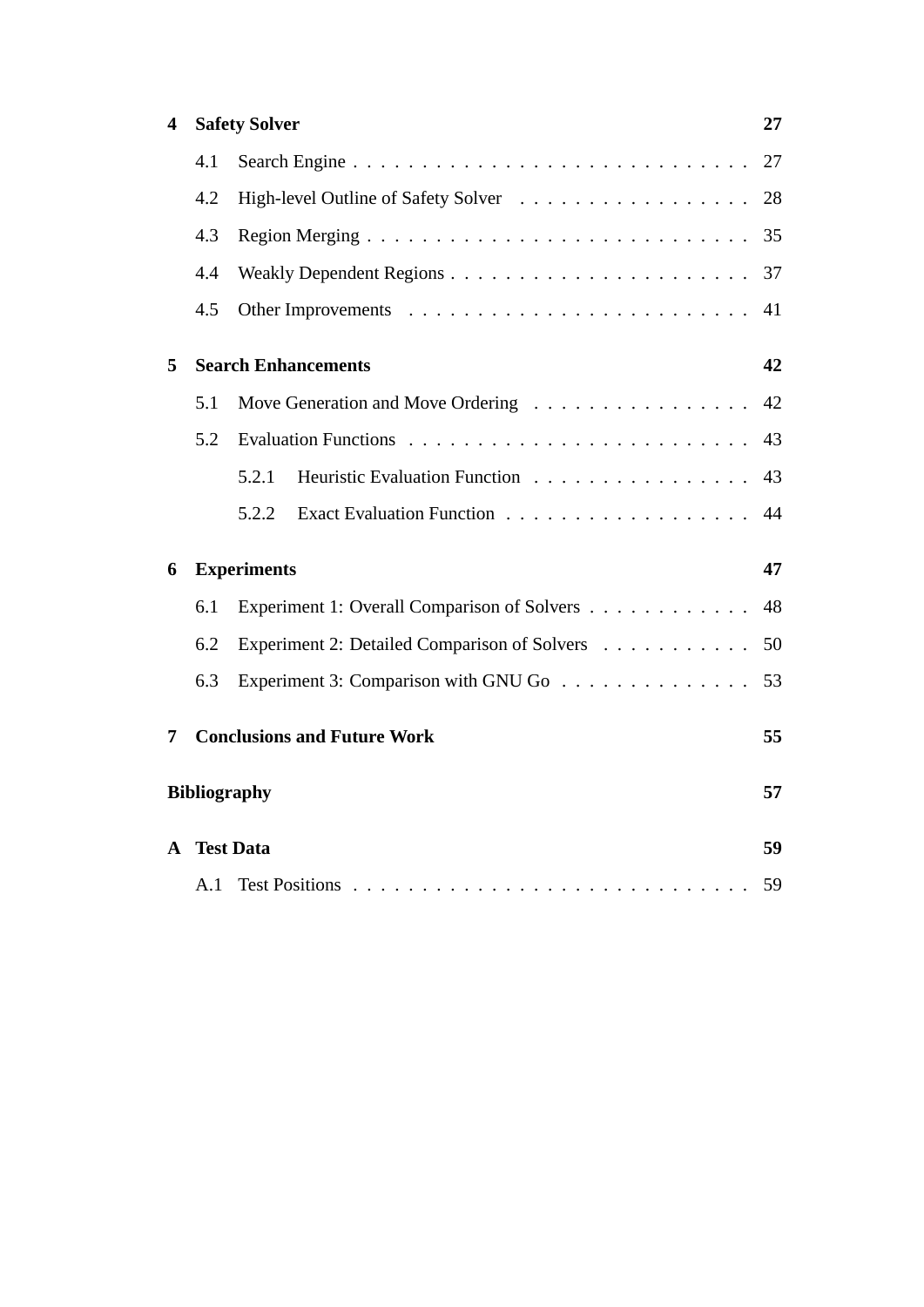# **List of Figures**

| 1.1  | Safe white stones, non-safe white region<br>5                                                 |
|------|-----------------------------------------------------------------------------------------------|
| 1.2  | An example of weakly dependent regions<br>6                                                   |
| 2.1  | 9                                                                                             |
| 2.2  | 11                                                                                            |
| 2.3  | 14                                                                                            |
| 3.1  | Blocks, basic regions and merged regions<br>19                                                |
| 3.2  | The interior and cutting points of a black region $\dots \dots \dots$<br>20                   |
| 3.3  | Accessible liberties (A) and potential attacker eye points (B) of a                           |
|      | black region $\ldots \ldots \ldots \ldots \ldots \ldots \ldots \ldots \ldots \ldots$          |
| 3.4  | Intersection points (A) of a black region $\ldots \ldots \ldots \ldots \ldots 21$             |
| 3.5  | Strongly and weakly dependent regions<br>22                                                   |
| 3.6  | 22                                                                                            |
| 3.7  |                                                                                               |
| 3.8  |                                                                                               |
| 3.9  | Two examples of seki $\ldots \ldots \ldots \ldots \ldots \ldots \ldots \ldots \ldots 23$      |
| 3.10 | 24                                                                                            |
|      | 3.11 Two black regions are not alive $\ldots \ldots \ldots \ldots \ldots \ldots \ldots$<br>24 |
| 4.1  | 29                                                                                            |
| 4.2  | The result of step $1 \ldots \ldots \ldots \ldots \ldots \ldots \ldots \ldots$<br>30          |
| 4.3  | 31                                                                                            |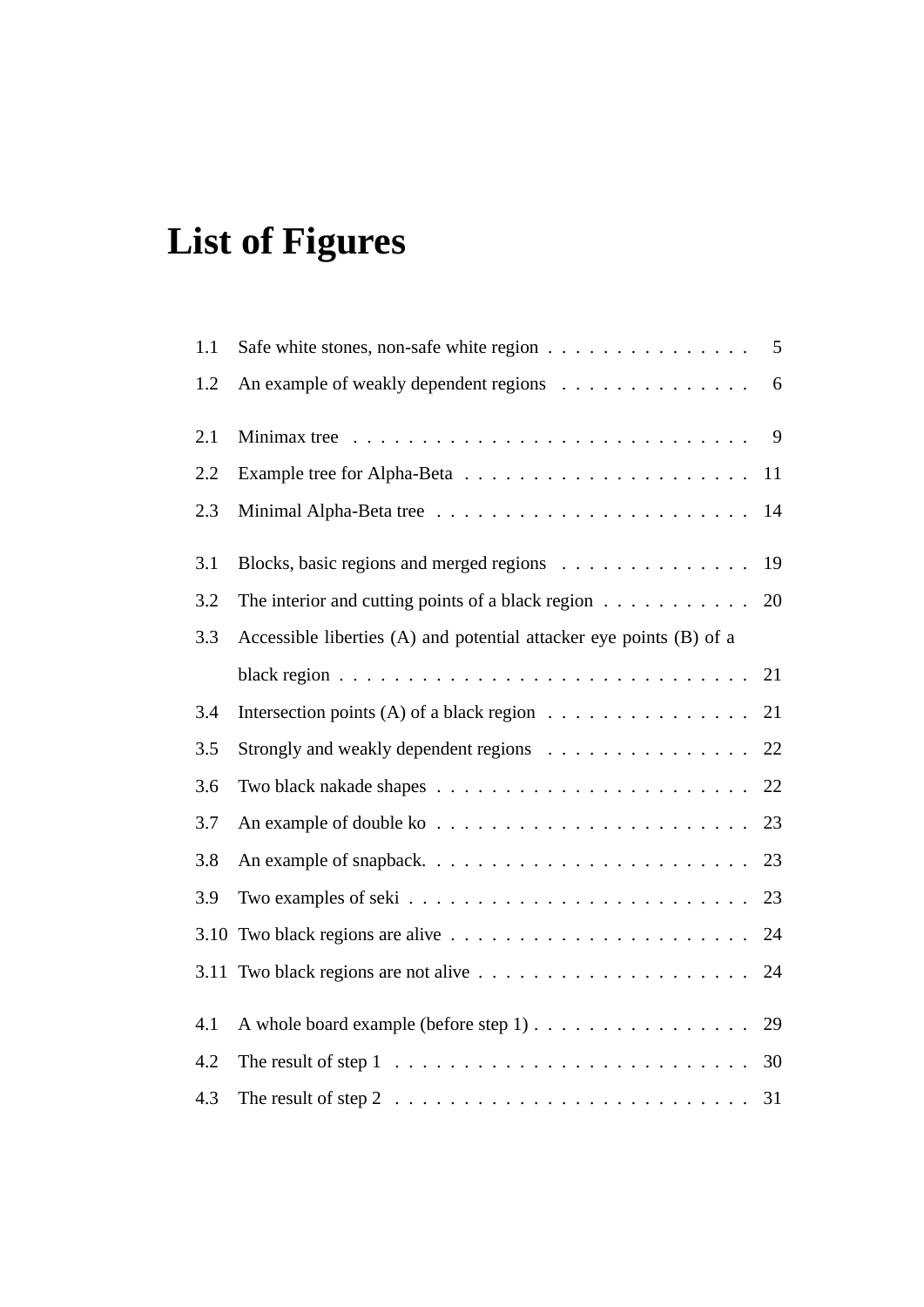| 4.4  | The result of step $4 \ldots \ldots \ldots \ldots \ldots \ldots \ldots \ldots \ldots 32$ |    |
|------|------------------------------------------------------------------------------------------|----|
| 4.5  | The black region is a 2-vital region $\ldots \ldots \ldots \ldots \ldots \ldots$         | 33 |
| 4.6  | The black region is not a 2-vital region $\dots \dots \dots \dots \dots \dots$           | 33 |
| 4.7  |                                                                                          | 34 |
| 4.8  | The result of step $6 \ldots \ldots \ldots \ldots \ldots \ldots \ldots \ldots \ldots$    | 35 |
| 4.9  | Two related regions $\ldots \ldots \ldots \ldots \ldots \ldots \ldots \ldots \ldots$     | 36 |
| 4.10 |                                                                                          | 36 |
|      | 4.11 First type of weakly dependent regions                                              | 38 |
|      | 4.12 Second type of weakly dependent regions                                             | 38 |
|      |                                                                                          | 39 |
|      |                                                                                          | 39 |
|      | 4.15 White block in A has more than 1 liberty                                            | 40 |
|      |                                                                                          | 40 |
|      |                                                                                          | 41 |
| 5.1  |                                                                                          |    |
| 6.1  | Two examples of easy problems in group $2 \ldots \ldots \ldots \ldots \ldots 51$         |    |
| 6.2  | Two examples of moderate problems in group 3. 52                                         |    |
| 6.3  | Three examples of hard problems in group $4 \ldots \ldots \ldots \ldots 54$              |    |
| 7.1  | Example of an unsolved region (Size: 18) 55                                              |    |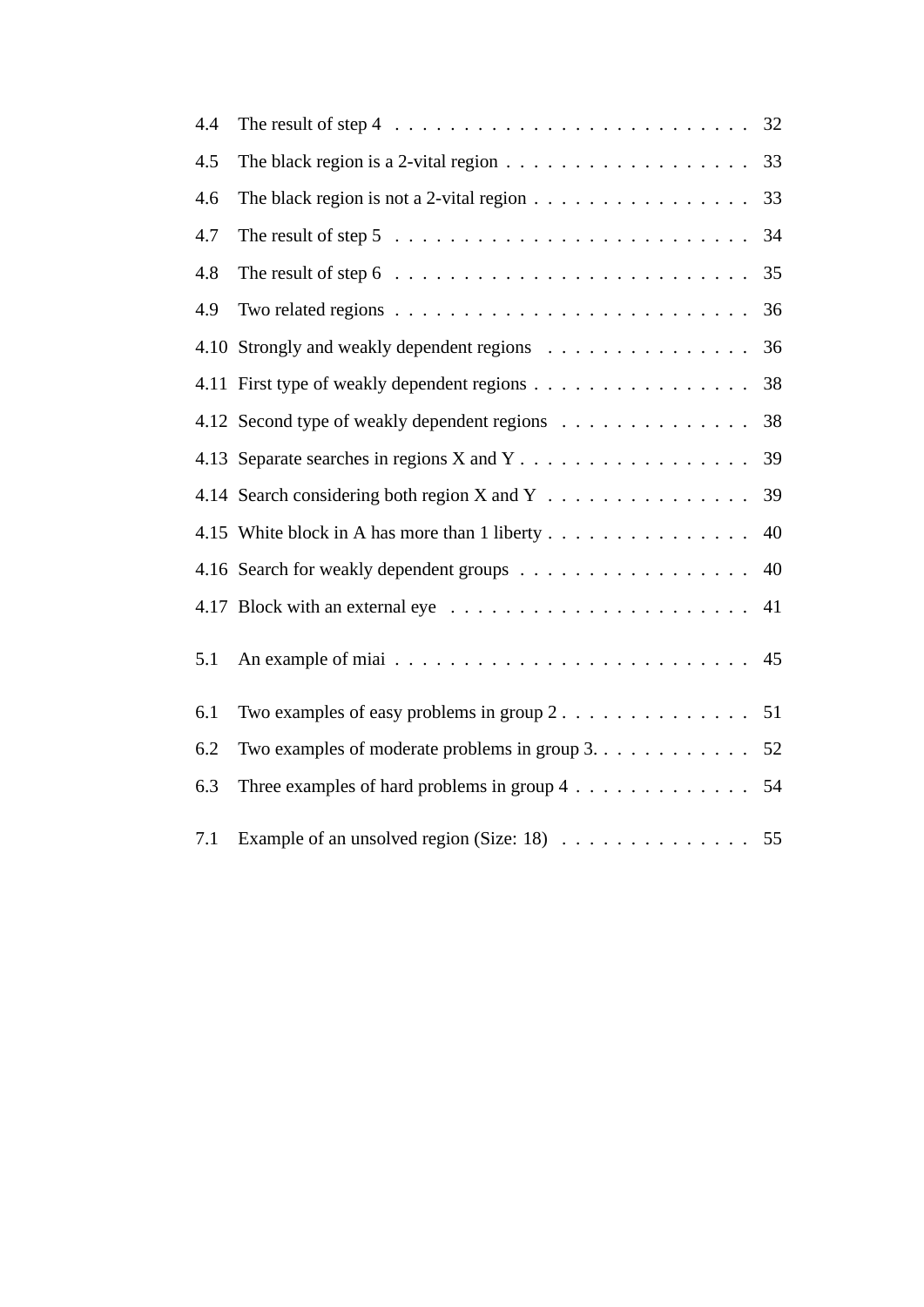# **List of Tables**

| 6.3 |                                                                                       |  |
|-----|---------------------------------------------------------------------------------------|--|
| 6.4 | Search results for Group 2, easy (62 regions) $\ldots \ldots \ldots \ldots \ldots$ 51 |  |
|     | 6.5 Search results for Group 3, moderate (87 regions) 52                              |  |
|     | 6.6 Search results for Group 4, hard (53 regions) 53                                  |  |
|     |                                                                                       |  |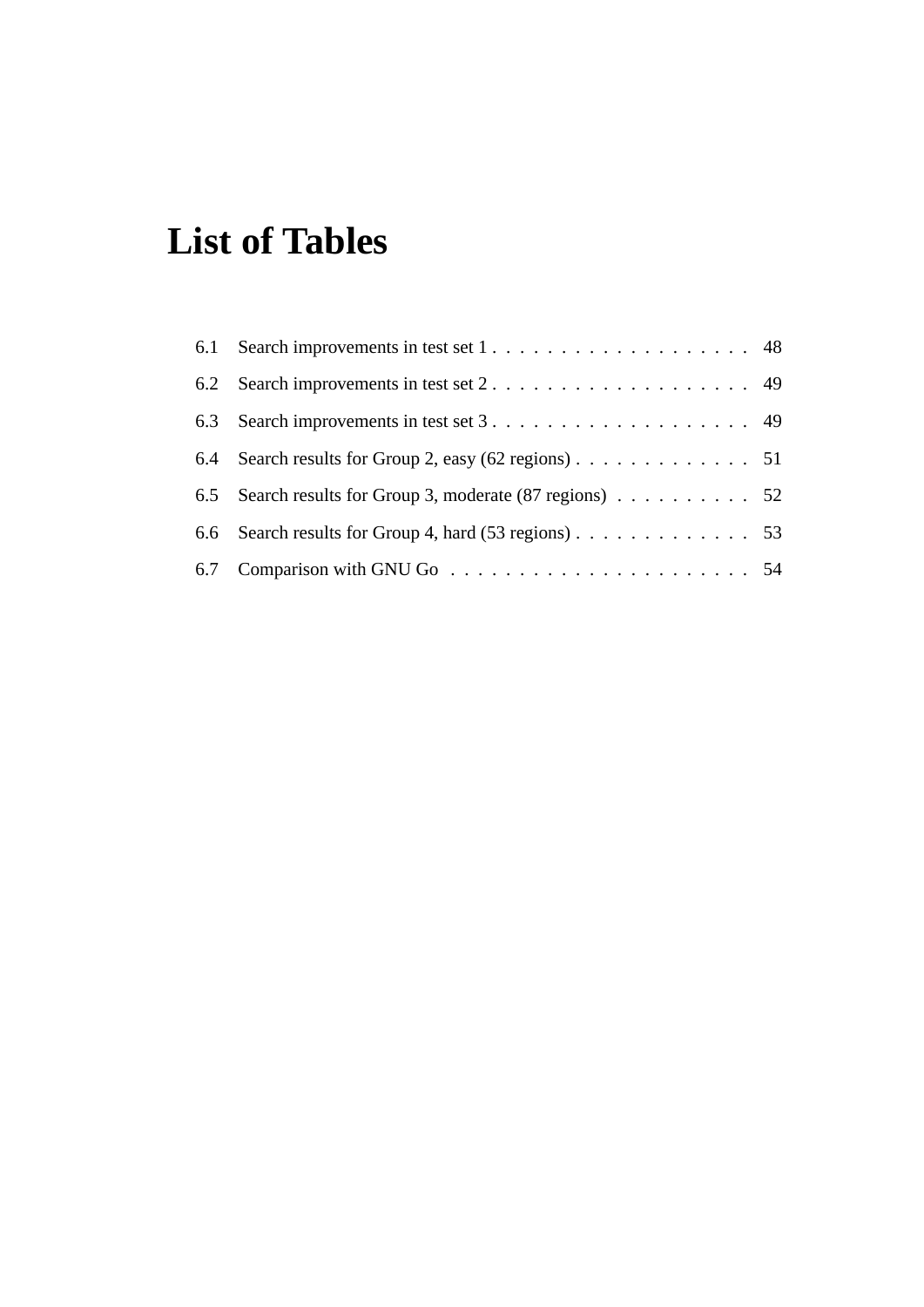# **Chapter 1 Introduction**

#### **1.1 Computer Games Research**

Games such as chess have long been accepted as useful research test-beds in computing science, for many reasons. First, games have well-defined rules and clearly specified goals, which makes it easier for researchers to measure progress and performance. Second, games can be formally specified and provide non-trivial domains to simulate real-world problems. The relative success obtained by gameplaying systems can be applied to problems in other non-game areas. In addition, developing a game-playing program requires the application of theoretical concepts and algorithms to practical situations. By using games as testbeds, many valuable lessons can be obtained while studying the thought processes of the human brain. These lessons will help researchers to reach the ultimate goal for AI, constructing computers that exhibit the intellectual capabilities of human beings.

Over the past 40 years, amazing progress has been made in the field of games. Today, computer programs can beat the strongest human players in many areas. As early as in 1979, the Backgammon program BKG by Hans J. Berliner beat the human world champion Luigi Villa [3]. In 1994, a research team lead by Jonathan Schaeffer developed the checkers program Chinook at the University of Alberta, which won the world man-machine championship [23]. The Othello program Logistello by Michael Buro [5], which is based on a well-tuned evaluation function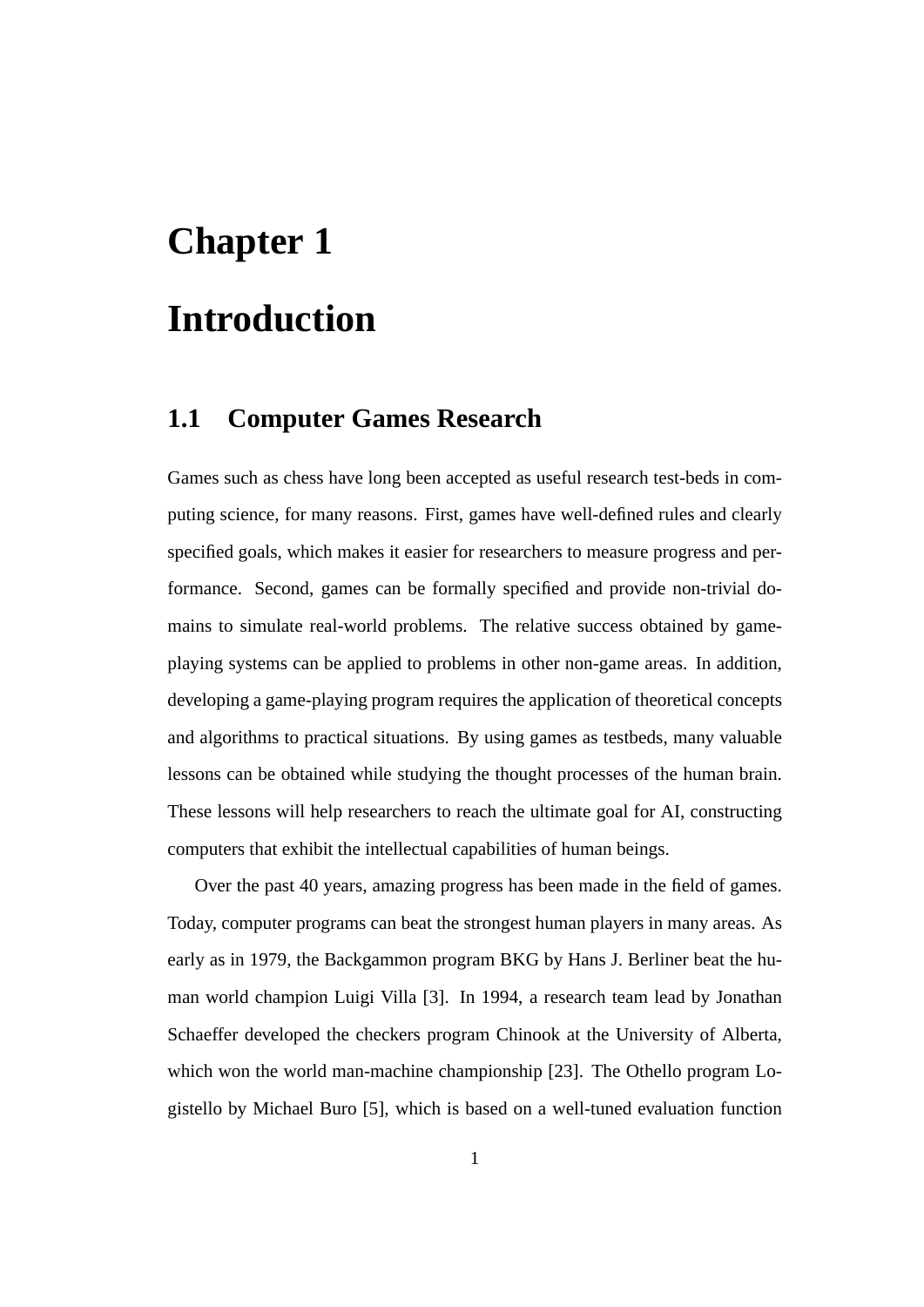and machine learning techniques, beat the world champion Mr. Murakami with six straight wins 6-0. Perhaps one of the most remarkable achievements is that the chess program Deep Blue defeated the world chess champion Garry Kasparov in 1997. Since then, the effectiveness of brute-force search has been confirmed in many games. In addition, methods developed in game playing systems can also be used in several areas within mathematics, economics, and computer science such as combinatorial optimization, theorem proving, pattern recognition and complexity theory [8].

#### **1.2 Why Study Computer Go?**

Go is a two-player perfect information game. Two players compete against each other on a board with 19 by 19 lines for a total of 361 points. Each player puts his stones on the board and seeks to occupy territory. Once the stones are put on the board, they cannot move again, but may be removed if they are completely surrounded by the opponent's stones (captured). The elegant and fascinating complexities of Go arise from the struggle to occupy the most territory. After a game, the player who has the most territory wins the game.

Although many AI methods have been successfully applied to other games, they do not enable the AI community to make a strong Go program. There are two major features that make Go different from other games:

- 1. Go has a very high branching factor. A Go game normally runs over 200 moves. Each turn offers roughly 250 choices of legal moves on average. The search tree is huge and it has been estimated as about  $10^{160}$  nodes. Such a high branching factor makes a deep brute-force search method unfeasible for Go.
- 2. It is very hard to make a good evaluation function for Go. For Chess and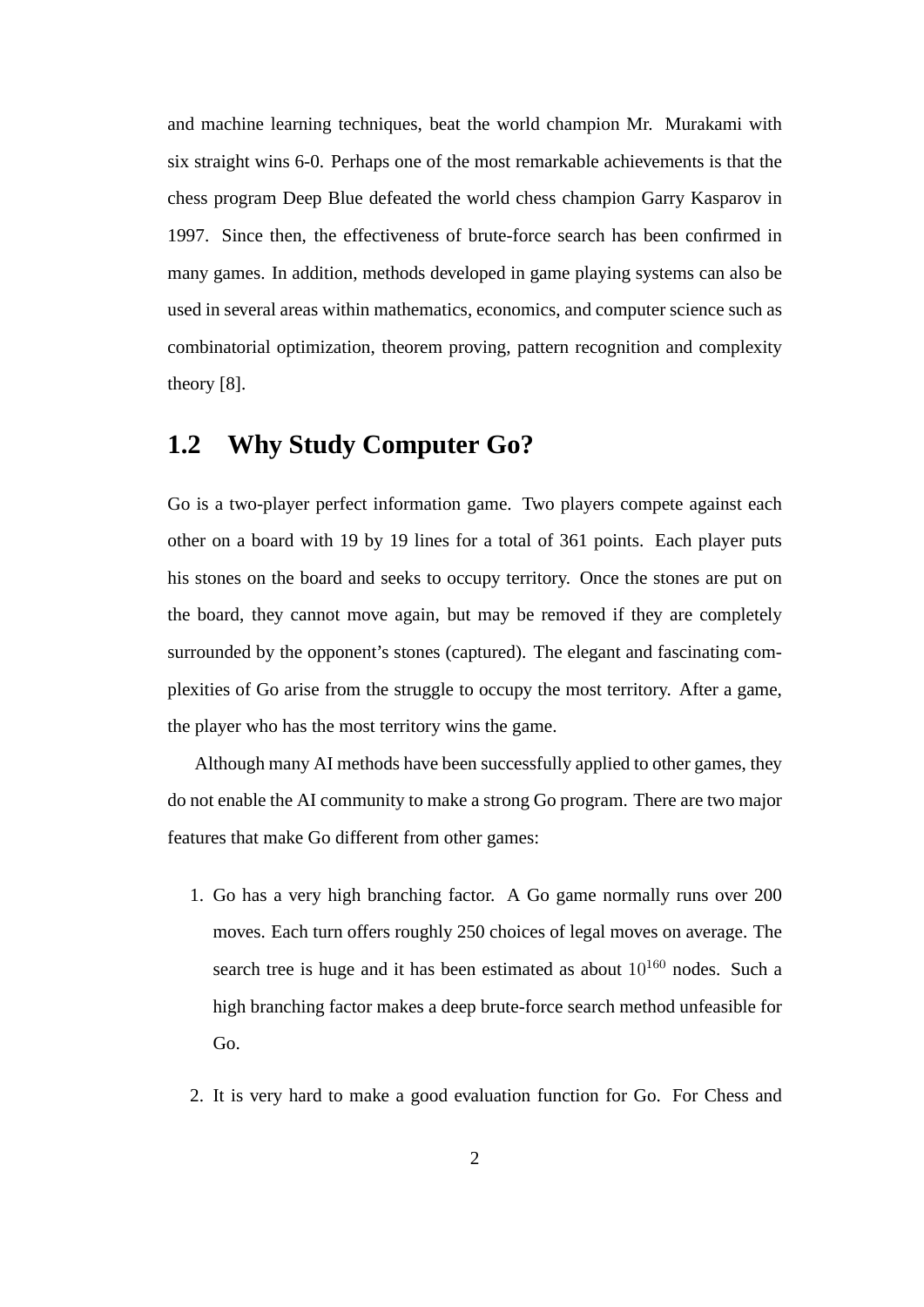other games, it is comparably easy to evaluate each piece's value. In contrast, deciding whether two stones have similar values in Go can involve a complicated reasoning process. Humans use many powerful reasoning methods and a lot of knowledge, but computers have difficulties to follow the same approach. Currently no Go program can reach a reasonably high degree of accuracy by using a static evaluation function. Dynamic evaluation is also hard since there is no easy way to convert human knowledge and experience to a program. So far, no clear theoretical model for evaluating Go positions has emerged.

Due to the above reasons, the brute-force search techniques used in other games do not work in Computer Go. As early as in 1978, Berliner predicted [2]:

... even if a full-width search program were to become World Chess Champion, such an approach cannot possibly work for Go, and this game may have to replace chess as the task par excellence for AI.

Although much encouraging progress has been made in the past few decades, the strength of current Computer Go programs is still relatively weak. Human amateur players of 8-kyu level (beginner) can beat them easily.

In general, there are plenty of research problems and a large variety of possible methods to investigate in Computer Go. To understand how Go knowledge is gained, processed and used by human players may provide fruitful lessons which lead not only to progress in Go programs, but can also have wide applicability to other applications such as pattern recognition, knowledge representation, machine learning and planning. Thus, Computer Go will remain an attractive and challenging domain for AI research for a long time.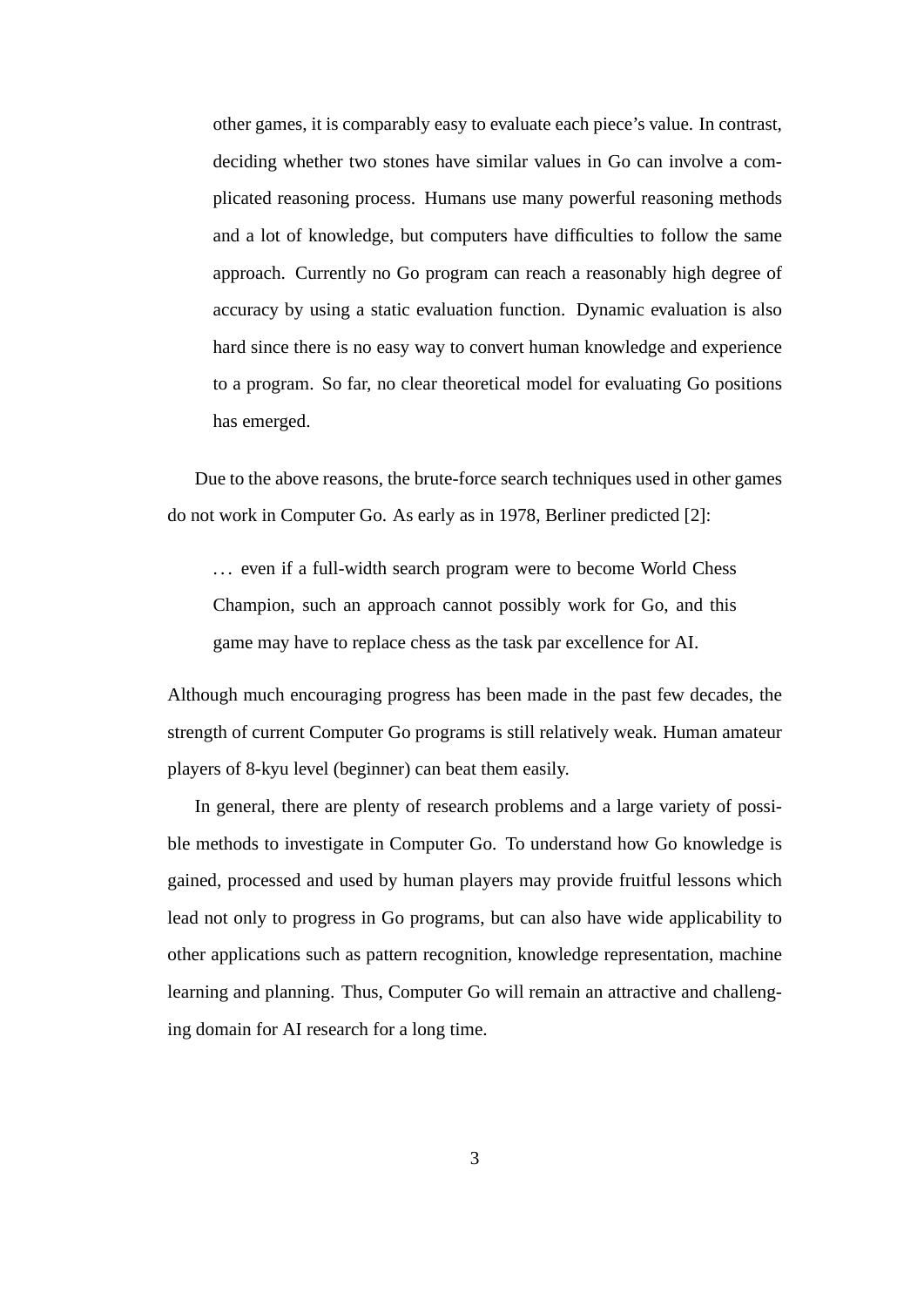#### **1.3 Safety of Territory and the Weakly Dependent Region Problem**

The objective of this thesis is to develop search-based methods to recognize safe territory in the game of Go. The project builds on Müller's previous work [14]. The effort is concentrated on developing a high performance safety solver for Go endgames.

In practice, although most games of Go last roughly 250 moves, the difference in final score of a game between two strong players usually turns out to be small. Therefore, no matter how well a program performs in the beginning and the middle of the game, a failure to recognize the safety of territories in the endgame can completely change the game result. Such mistakes even happen occasionally in the games of professional players.

Recognizing the safety of territory is similar to solving a Life and Death problem, but there are several differences. First, a Go program needs to recognize Life and Death throughout the whole game. However, recognizing safe territory normally is used in the endgame or close to the endgame of Go. Second, the goal of the Life and Death recognition is to prove whether target stones in a specific area (region) can live or not. However, to prove that a territory is safe, not only the surrounding boundary stones need to be proved safe, but also the surrounded region needs to be proved safe. This means that no opponent stones can live inside. Therefore, proving territory safe needs to deal with a more complicated goal. Figure 1.1 shows an example where the white surrounding stones are safe but the surrounded region is not.

Several methods have been proposed to prove the safety of territory and stones. Benson proposes an algorithm for *unconditionally alive blocks* [1]. It identifies sets of blocks and basic regions that are safe, even if the attacker can play an unlimited number of moves in a row, and the defender always passes. Müller [14] defined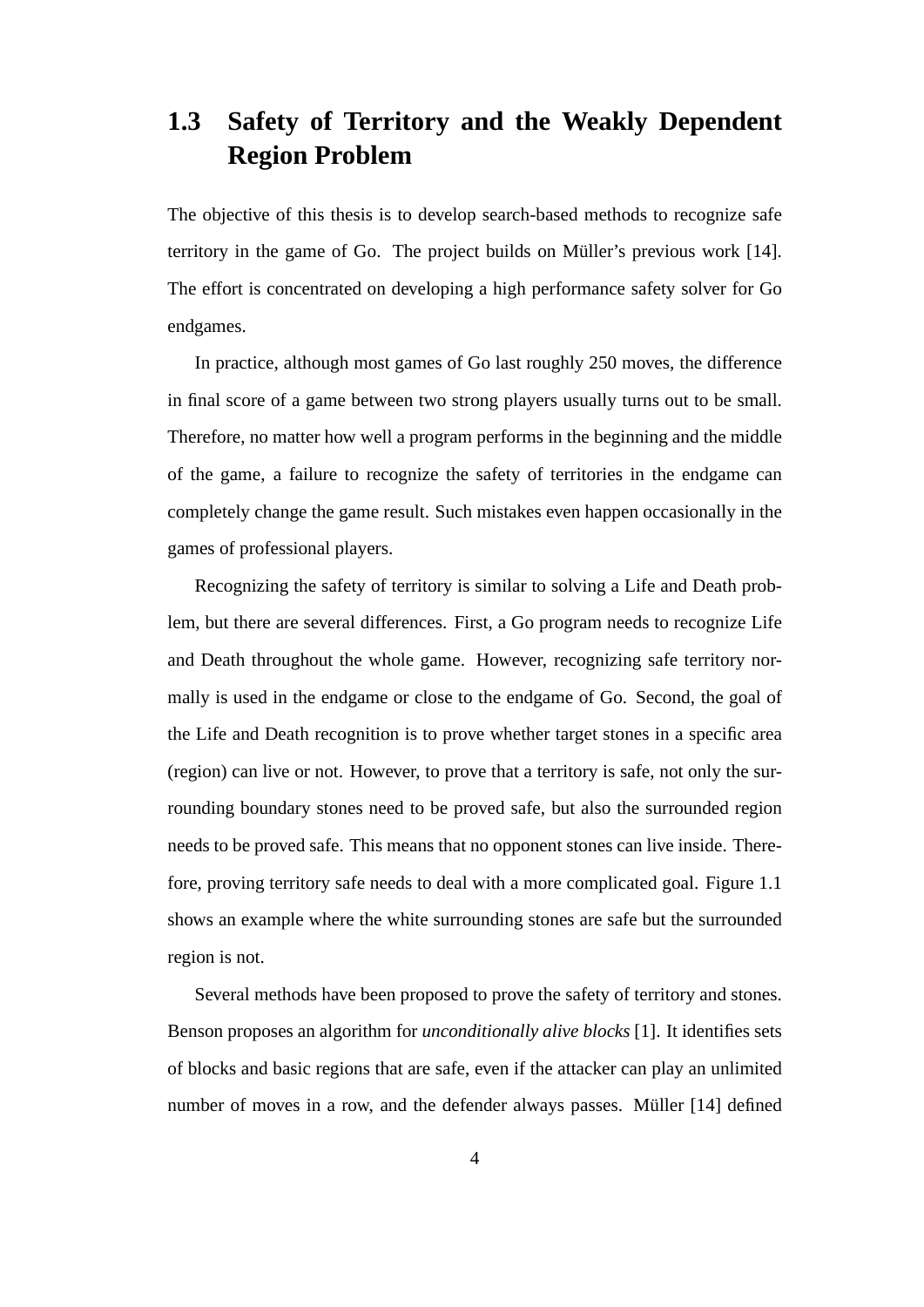

Figure 1.1: Safe white stones, non-safe white region

static rules for detecting safety by *alternating play*, where the defender is allowed to reply to each attacker move. Müller also introduced local search methods for identifying regions that provide one or two *sure liberties* for an adjacent block [14].

The state of the art safety solver in [14] implements Benson's algorithm, static rules and a 6 ply search in the program *Explorer*. However, there are still many remaining problems in recognizing territory safe. One of them is the Weakly Dependent Regions problem. Towards the end of a Go game, the board tends to be divided into many regions. If two regions with the same color share only one boundary block, we call these regions *Weakly Dependent Regions*. Figure 1.2 provides an example. In this figure, the common boundary black block  $\bigotimes$  has only 1 liberty in each of the regions A and B. In local region A, whenever White plays X, the common boundary block  $\bigotimes$  is in atari. So the safety of region B is affected. A similar situation happens in local region B. Therefore, the safety of region A depends on region B and vice-versa. However, simply merging two regions together will make the search space too large, thus it is not feasible in practice.

The previous solver sequentially processes regions one by one and ignores the relationships between them. Therefore, it is unable to solve a problem involving weakly dependent regions.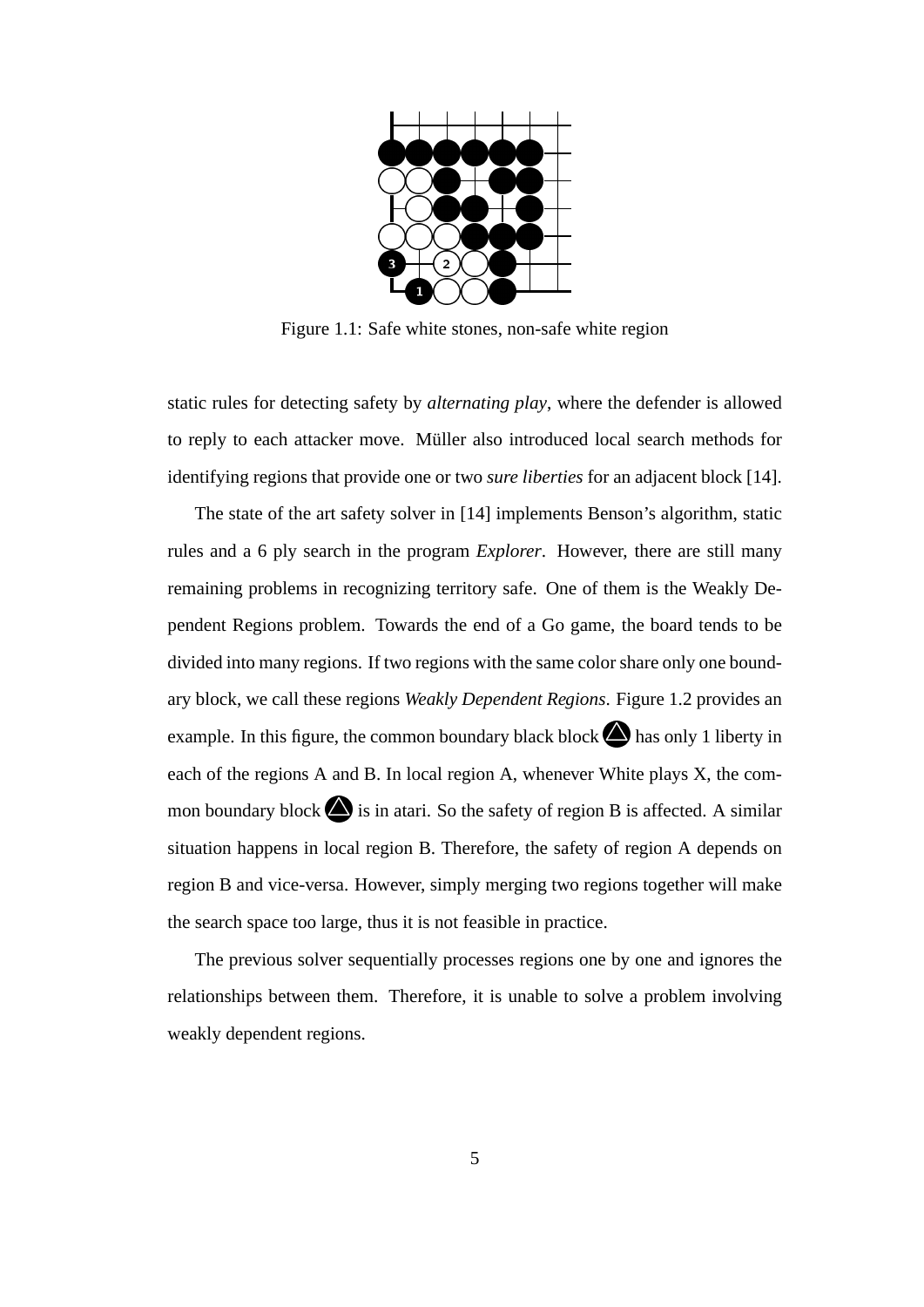

Figure 1.2: An example of weakly dependent regions

#### **1.4 Contributions**

The research contributions of this thesis include:

- Identifying the major requirements of a high-performance safety solver in Go.
- New region processing techniques. A new, more efficient technique for selectively merging regions is developed.
- A solution to the problem of weakly dependent regions.
- Problem-specific game tree search enhancements such as move ordering and forward pruning.
- The new solver improves the percentage of points proved safe in a standard test set from 26% in [14] to 51%. The speedup observed in our experiments is about 70 times faster than the solver in [14].

#### **1.5 Overview of the Thesis**

The structure of this thesis is as follows: Chapter 2 introduces basic game-tree algorithms. Chapter 3 surveys relevant work in the field of Computer Go. The basic definitions that are relevant to following chapters are also provided. Chapter 4 describes the techniques used to process regions and to solve weakly dependent regions. Chapter 5 describes the search enhancements. Chapter 6 presents and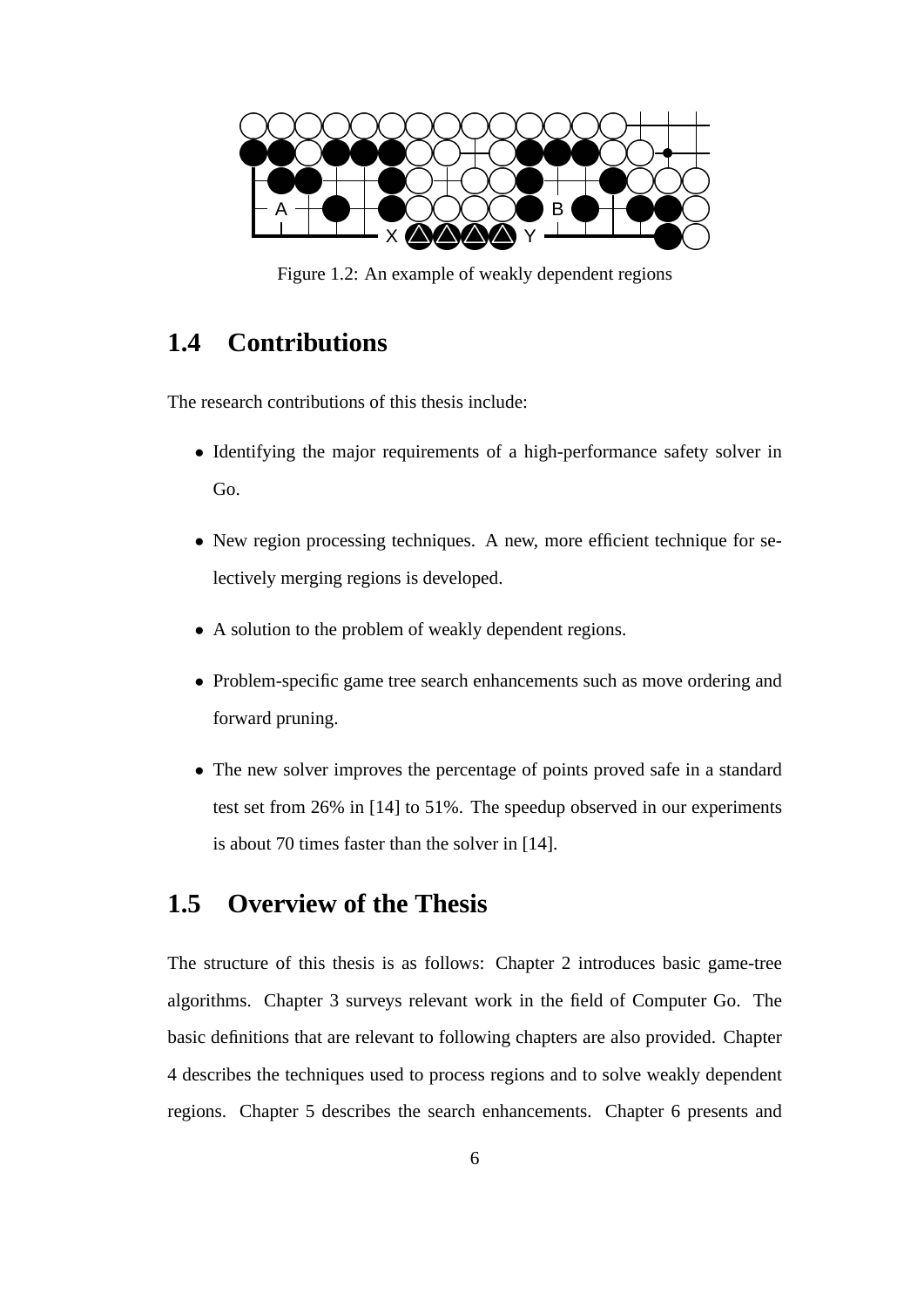analyzes experimental results. Chapter 7 summarizes the research and discusses future work on this project.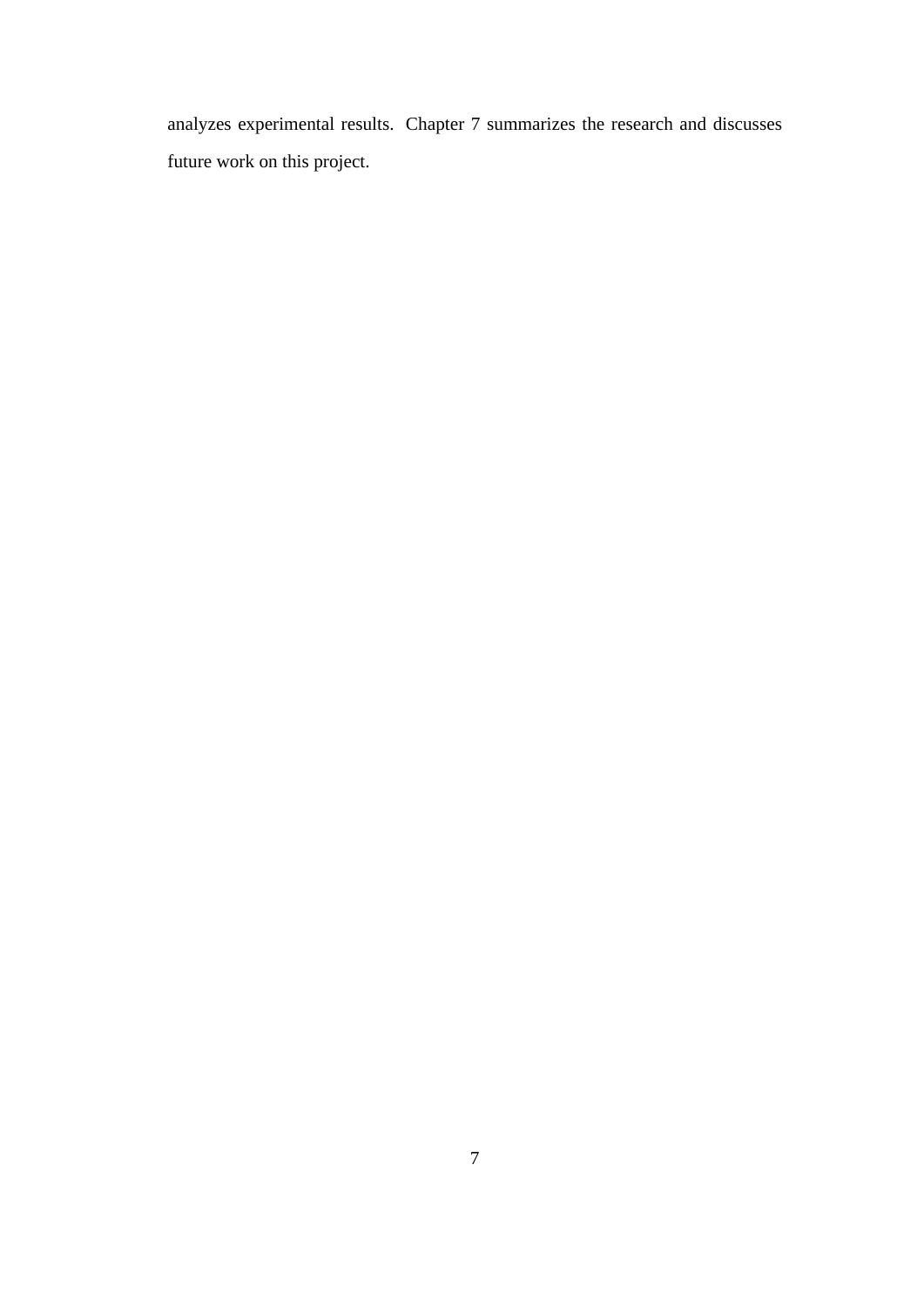# **Chapter 2 Game Tree Search**

This chapter provides some background on game tree search and Computer Go. We briefly introduce the concepts of game-tree and minimax search in Section 2.1. In Section 2.2, the standard algorithm of minimax search, Alpha-Beta, is introduced. Section 2.3 discusses common enhancements to Alpha-Beta. Section 2.4 provides a summary of this chapter.

#### **2.1 Minimax Search**

Go is a two-player zero-sum game, in which the loss of one player is the gain of the other. A player selects a legal move that maximizes the score, while his opponent tries to minimize it. Both players move alternately.

In order to analyze a game, we can construct a graph representation to analyze all possible positions and moves for each player in a game. Figure 2.1 provides an example of such a graph. It is called a *game tree*.

In a typical minimax tree as shown in Figure 2.1, the two players are called *Max player* and *Min player*. By convention, the max player plays first. A *node* in the minimax tree represents a position in a game. The possible moves from a position are represented by unlabelled links in the graph called *branches*. The node at the top which represents the start position is called *root node*. The nodes in which the max player is to play are called *Max nodes*, while nodes in which the min player is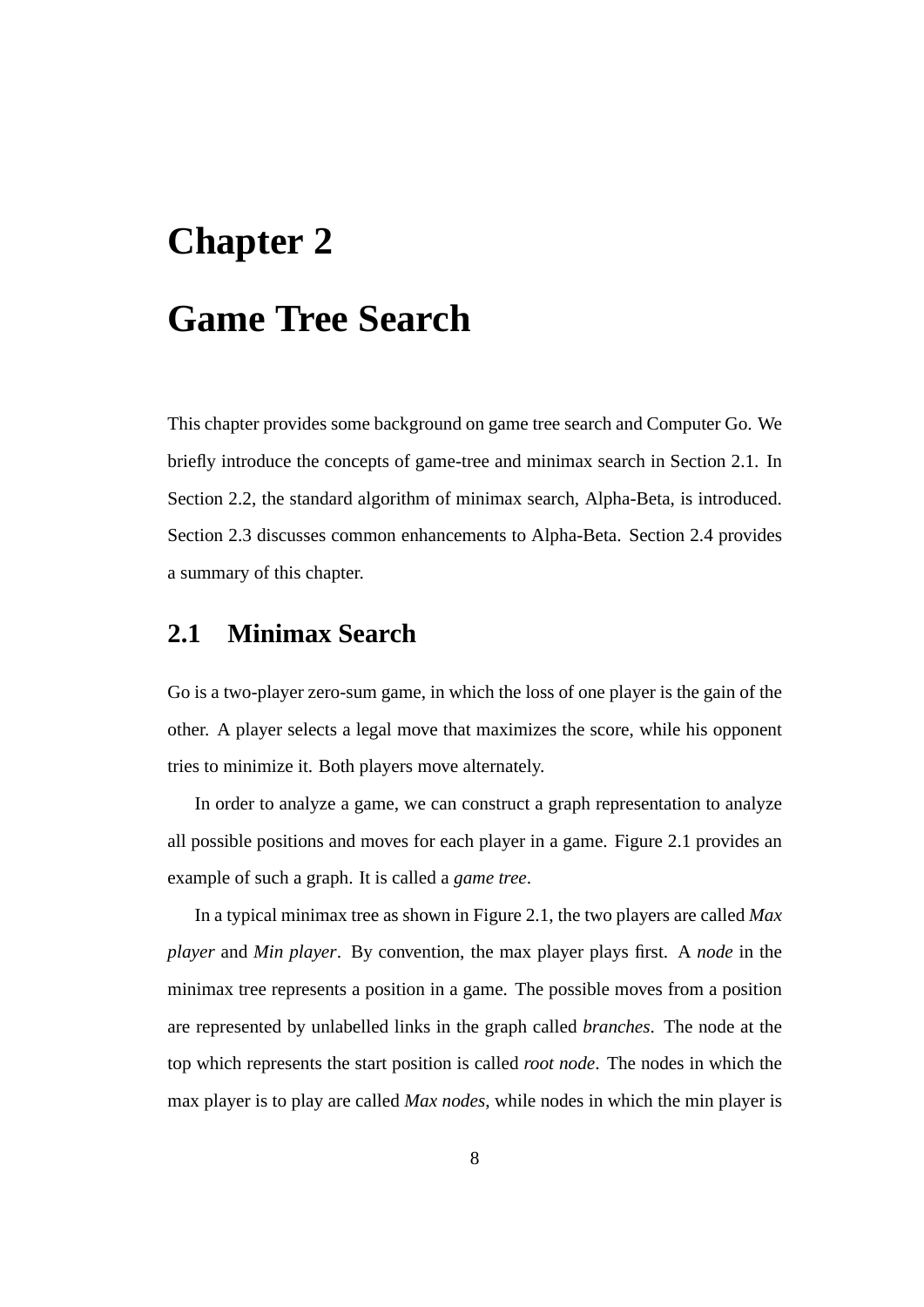to play are called *Min nodes*. By considering all possible moves for both the max and min player, the tree is constructed. If in one node the next player to move has no legal move to continue, then the value of the node is decided by the rules of the game. Such a node is called a *terminal node*. Samuel introduced the term *ply* [20], which represents the distance from the root, i.e. the depth of a game-tree. A *d-ply search* means the program searches d moves ahead from the root node.

Figure 2.1 illustrates a minimax tree. For example, the value of C is 23 because C is a max node, and the max player will choose the maximal value of its children, which is 23. Then the value of 23 is backed up to B by comparing the values of C and J, because B is a min node. After traversing the whole minimax tree, the value 39 is achieved by the path of node A, N, O and R, showing the best play by both players. This path is called a *principal variation (PV)*. The nodes on this path are also called *PV nodes*. In case of ties, there may be several *PV*'s, all with the same value.



Figure 2.1: Minimax tree

A  $d$ -ply search of a minimax tree visits all the leaf nodes at the depth of  $d$  to determine the minimax value. Let  $d$  be the search depth and  $b$  the average branching factor at each node, and  $N_{minimax}$  be the total number of leaf nodes visited by the minimax algorithm. Then:

$$
N_{minimax} = b^d
$$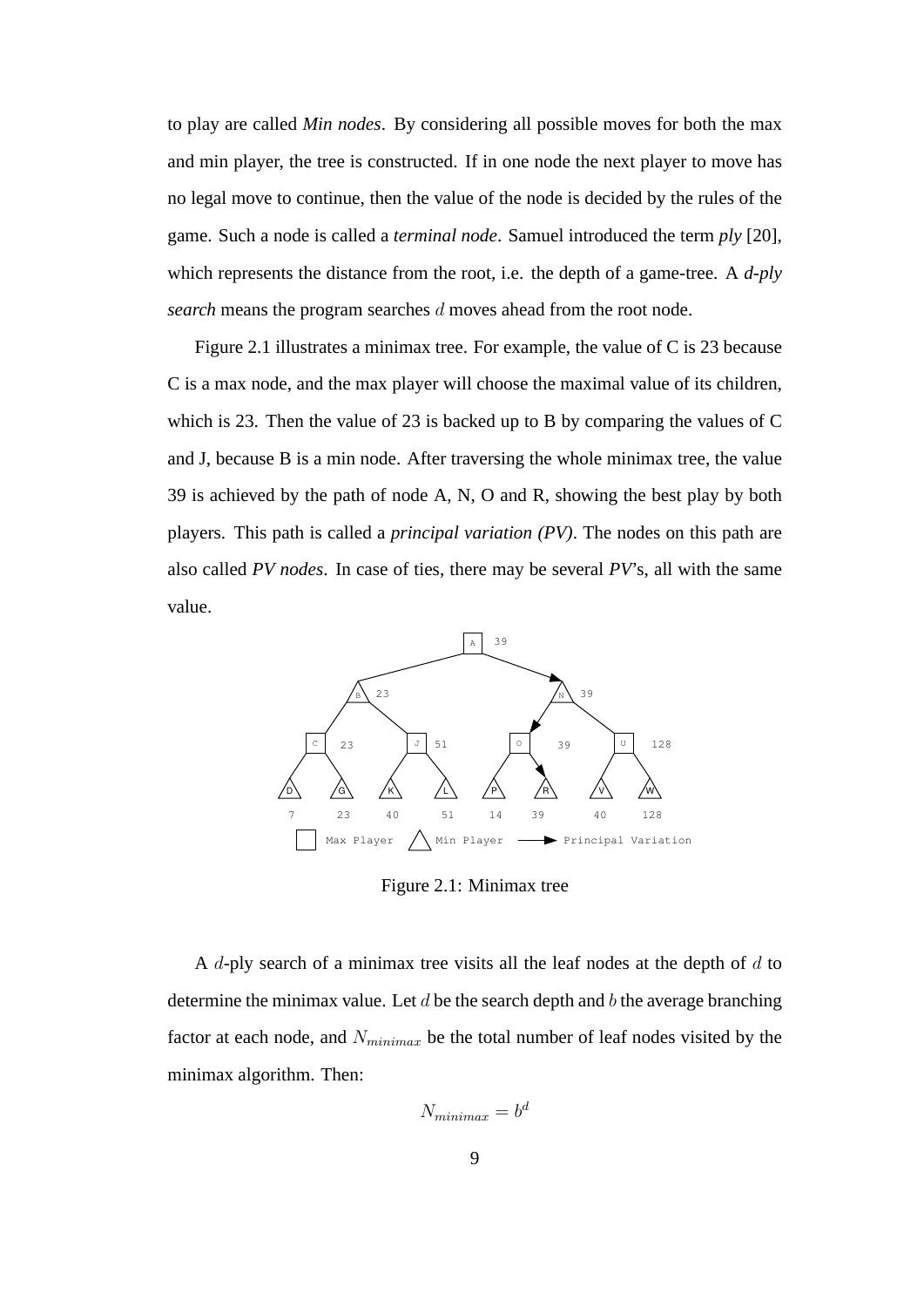Since the search grows exponentially as a function of the depth  $d$ , the search depth reached in game-playing programs is limited, especially under tournament conditions. However, the minimax value can be found by visiting fewer leaf nodes. Knuth and Moore showed that the least number is [10]:

$$
N_{best} = b^{\lfloor d/2 \rfloor} + b^{\lceil d/2 \rceil} - 1
$$

This is a big improvement over minimax. It means that with proper pruning, programs can search up to twice as deep as in full minimax. This is achieved by eliminating nodes from the search that can be shown to be irrelevant to determining the value of the tree. The rest of this chapter discusses enhanced minimax algorithms that try to achieve this best-case result.

#### **2.2 Alpha-Beta**

In a minimax tree, it is not necessary to explore every node to get the correct minimax value. Some branches can be cut off safely. For example,  $max(5, min(2, X))$ will always return 5 no matter what the value of X is. This is the basic idea of Alpha-Beta pruning.

The Alpha-Beta algorithm has been in use by the computer game-playing community since the end of the 1950's [4, 24, 10]. Alpha-Beta uses two parameters  $\alpha$ and  $\beta$ , which form a *search window* ( $\alpha$ ,  $\beta$ ) to test pruning conditions.  $\alpha$  represents a lower bound and  $\beta$  represents an upper bound. Values outside the search window do not affect the minimax value of the root.

Alpha-Beta starts searching the root node with  $\alpha = -\infty$  and  $\beta = +\infty$ , and it traverses the game tree in a depth-first manner until a leaf node is reached. Then the value of the leaf node is evaluated and backed up to its parent node to become a bound. As more nodes are explored, the bounds become tighter, until finally a minimax value is found inside the search window.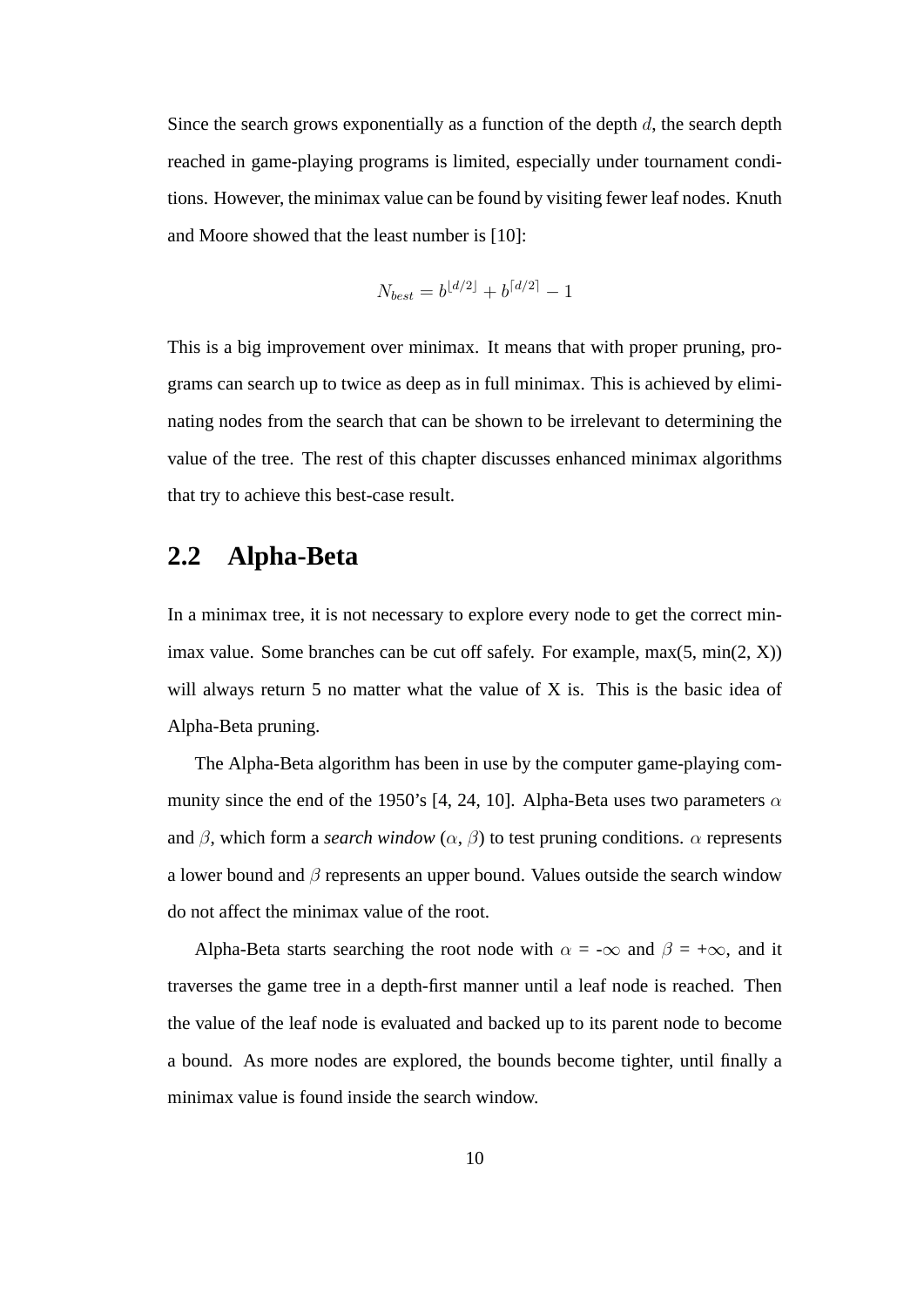Figure 2.2 shows an example of the Alpha-Beta algorithm's progress, which is modified from [17]. Let us assume that Alpha-Beta searches in a left-to-right order. At the root node A, Alpha-Beta is called with a search window  $(-\infty, +\infty)$ and passes the initial window to search A, B, C, D and E. Node E is a leaf. It returns its minimax value g of 22 to its parent. At node D, the values of g and  $\beta$  are updated to 22. Since  $g > \alpha$  (because  $22 > -\infty$ ) the search continues to its next child F. This node is searched with a window of  $(-\infty, 22)$ . Parent D returns 7, which is the minimum of 22 and 7. Parent C updates q and  $\alpha$  to 7. In node C, its next child G is searched since  $7 < +\infty$ . The search window for node G becomes (7, + $\infty$ ). Node G returns the minimum of 19 and 71 to C, and C returns the maximum of 7 and 19 to B. Since node B is already as low as 19 and B is a min node, the value of B will never increase. In node B the search is continued to explore node J. Since node J is a min node and the  $q$ -value 19 becomes an upper bound, the search window for J is reduced to ( $-\infty$ , 19), which means that parent B already has an upper bound of 19. Therefore, if in any of the children of B a *lowerbound*  $> 19$  occurs, the search can be stopped. In node J the search is continued to its child K, which returns a value of 53. This causes a cutoff of its siblings in node J because 53 is not less than 19.



Figure 2.2: Example tree for Alpha-Beta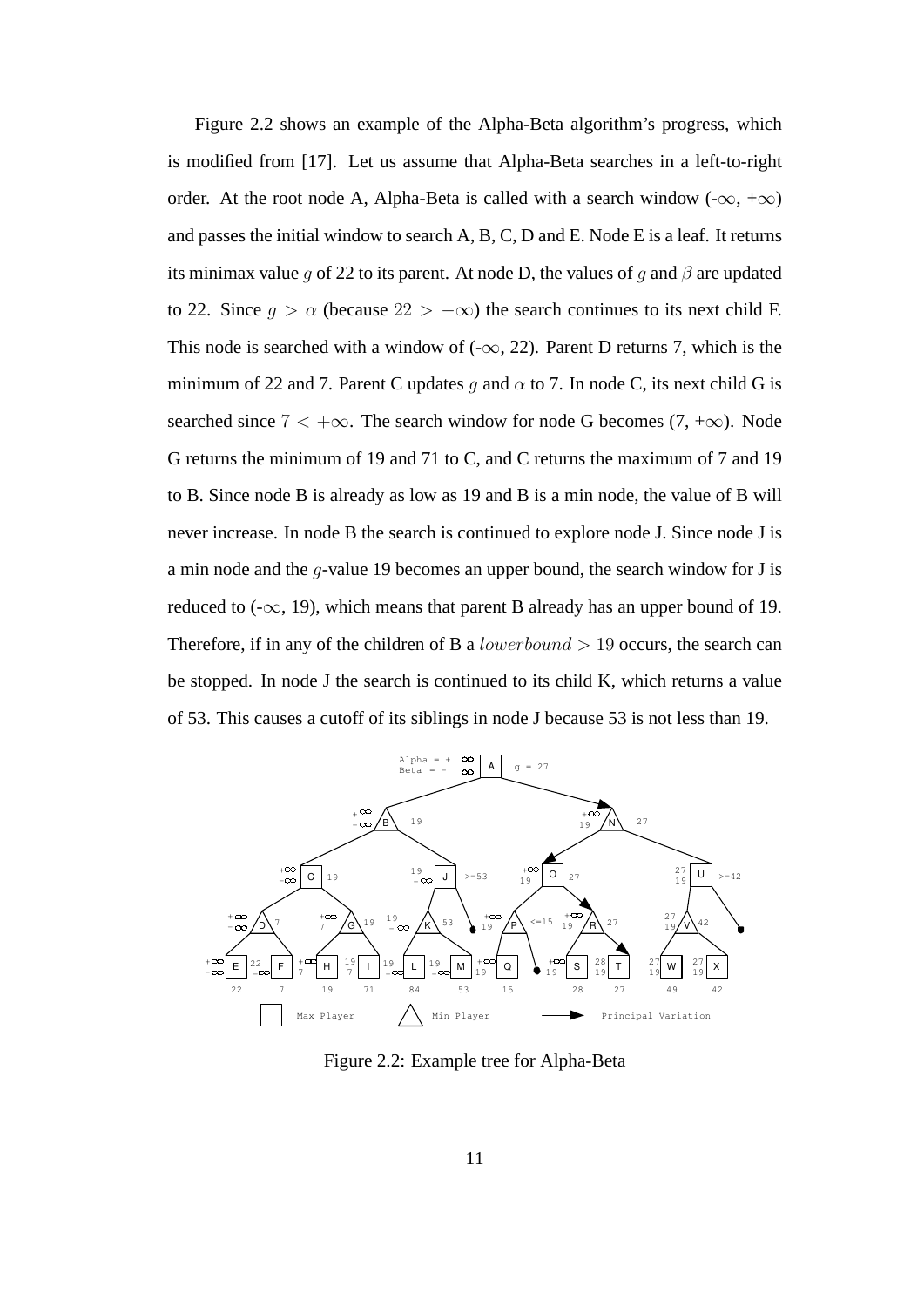At the root node A the g-value is updated to the new lower bound of 19. Searching the sub-tree below N can still increase this g-value. Nodes N, O, P and Q are all searched with the window (19, + $\infty$ ). Node Q returns 15, and it causes a cutoff at its parent P since 15 is outside of the search window. Consequently, node P also returns 15. Next nodes R, S, T, U, V, W and X are searched. The sub-tree below V returns 42. This causes a cutoff in its parent U since 42 is not smaller than 27. Node U returns 42 and node N returns the minimum of 27 and 42, and root A returns the maximum of 19 and 27. Finally, the minimax value of the tree has been found, which is 27.

#### **2.3 Alpha-beta Enhancements**

#### **2.3.1 Selective Search**

In Alpha-Beta, the backed-up values of leaves are used for pruning. A pruning method like this is sometimes called backward pruning. A drawback of this approach is that it searches all nodes to the same depth. Thus, a bad move gets searched as deeply as a promising good move. To address this problem, many selective search methods have been developed. The main idea of selective search is that some of the "non-promising" branches should be discarded in order to reduce the size of the search tree. In contrast to backward pruning, pruning methods used in selective search are called forward pruning. One example of selective search is N-best search [9]. It only considers the N best moves at each node; all other moves are directly pruned. When the search depth becomes larger, the value of N is decreased accordingly. In addition, a successful example of selective extension is the ProbCut algorithm, presented by Buro [6]. ProbCut uses information from a shallow Alpha-Beta search to decide with a certain probability whether a deep search would yield a value outside the current window. In the game of Othello, ProbCut has been shown to be effective in investigating the relevant variations more deeply.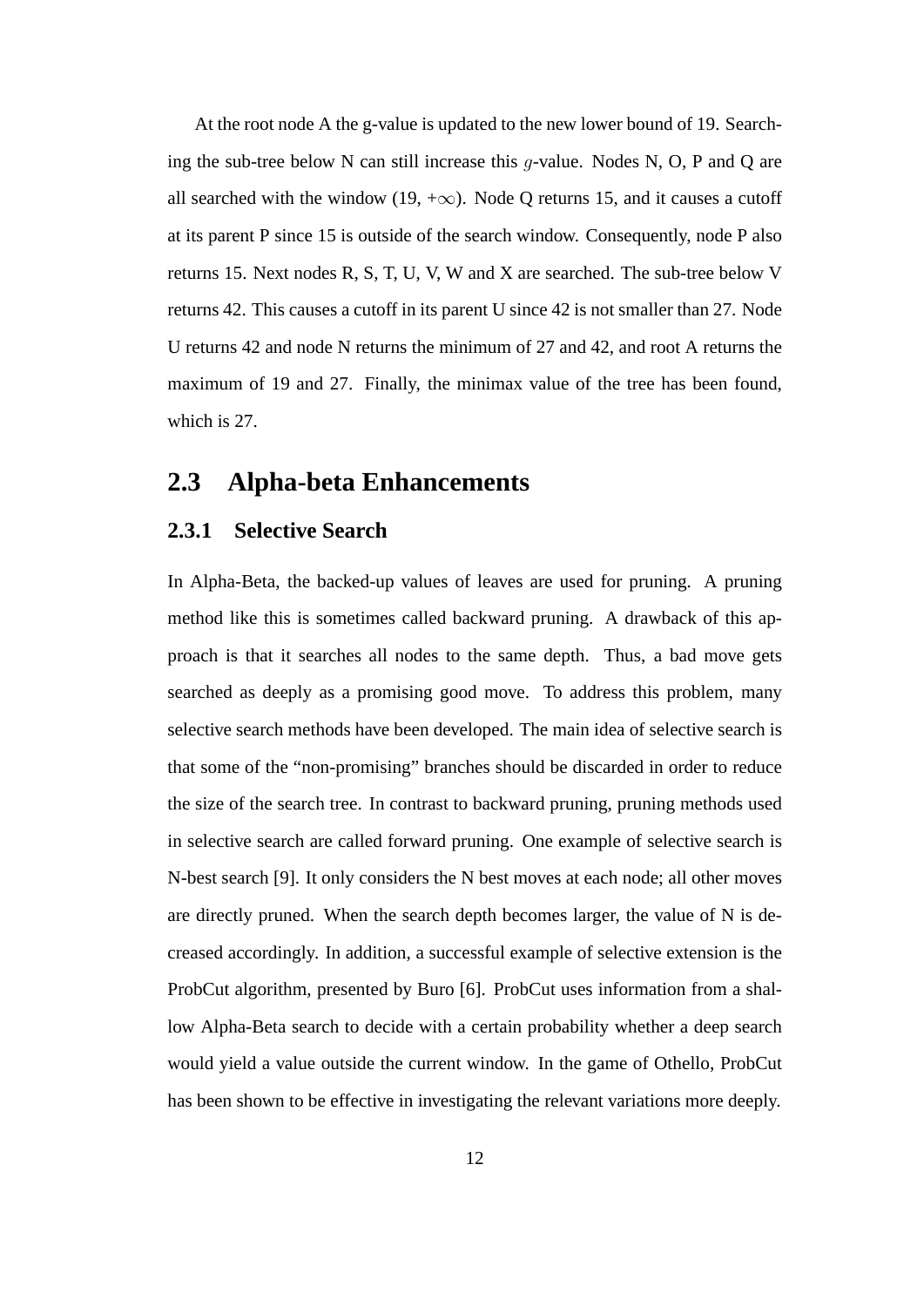Selective search is an effective way to reduce the size of the search tree, perhaps to even less than the minimal game tree. However, it has several drawbacks. First, the heuristics used to select "good" or "bad" moves are very application-dependent. An obviously "bad" move at a low level (close to the root) could turn out to be a winning move after a deeper search. Therefore, ignoring such a "bad" move might slow down the search or even miss the win. Second is the performance measurements. In fixed-depth search, improvements mean more cutoffs in the search tree. Therefore, one only needs to compare the sizes of the tree and the search speed while measuring the algorithm performance. However, since selective search artificially cuts off the search tree, the quality of decision becomes more important.

Despite these disadvantages, developing a good forward pruning method is still worth trying, because in the search tree really bad moves should not be considered at all. How to develop a reliable forward pruning strategy combined with sound heuristic knowledge, is still an open problem.

#### **2.3.2 Move Ordering**

To improve the efficiency of Alpha-Beta pruning, the moves at each node should be ordered so that the most promising ones can be examined first. A minimax tree that is ordered so that the first child of a max node has the highest value, or a value high enough to cause a cutoff. And the first child of a min node has the lowest value or low enough, is called a *best-ordered tree (minimal tree)*. Figure 2.3 shows the minimal tree of the example in Figure 2.2.

The minimal tree has three kinds of nodes, which are defined by Knuth and Moore in [10]. Type 1 nodes form the path from the root to the best leaf (the principal variation). Therefore they are also called *PV nodes*. Type 2 nodes in the minimal tree have only one child; other children have been cut off. They are also called *CUT nodes*. Type 3 nodes have all children, therefore they are also called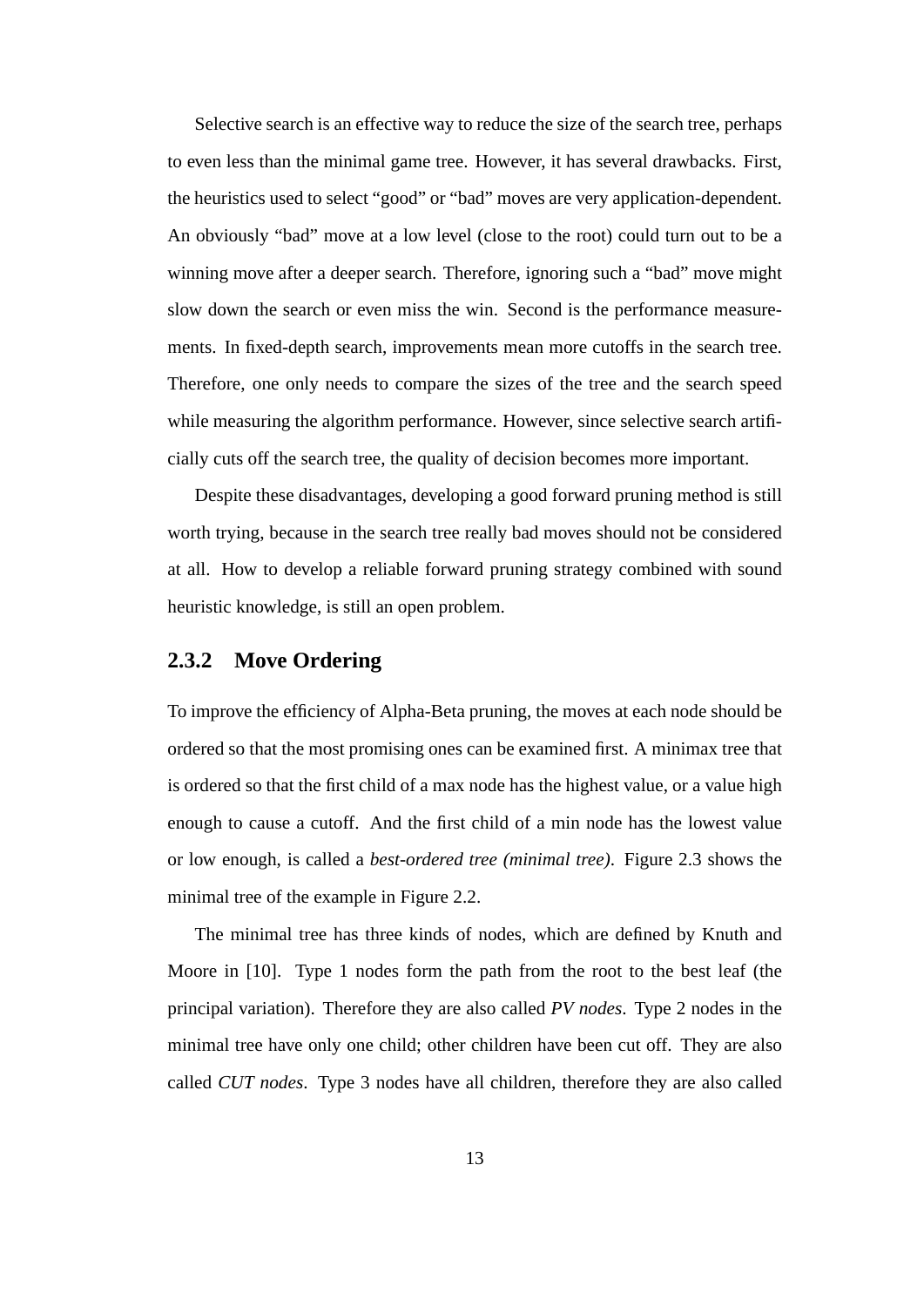

Figure 2.3: Minimal Alpha-Beta tree

*ALL nodes*. For the PV nodes, the minimax value is computed. The value in CUT and ALL nodes can only be worse or equal to the minimax value. Therefore, CUT and ALL nodes are only used to prove that it is unnecessary to search further.

Many approaches have been proposed to improve move ordering. A first approach is to use application-dependent knowledge. For example in chess, a capture normally leads to an advantage in material. Therefore, moves can be ordered by the value of captured pieces. In addition, several other approaches do not rely on application-dependent knowledge. These approaches are proven to be powerful for ordering moves at an interior node. For example, Slate and Atkin developed the killer heuristic [25], which maintains only the two most frequently occurring "killer" moves at each search depth. Schaeffer presents another powerful technique called history heuristic, which automatically finds moves that are repeatedly good [21, 22]. The history heuristic is a generalization and improvement upon the killer heuristic. It contains a history table for moves. Whenever a move causes a cut-off or turns out to be a good move, the history score of this move increases accordingly. For a node in the search tree, the possible moves are ordered by their scores stored in the history table. In this way, the history heuristic provides an effective way to identify good moves throughout the tree, rather than using information of nodes at the same search depth.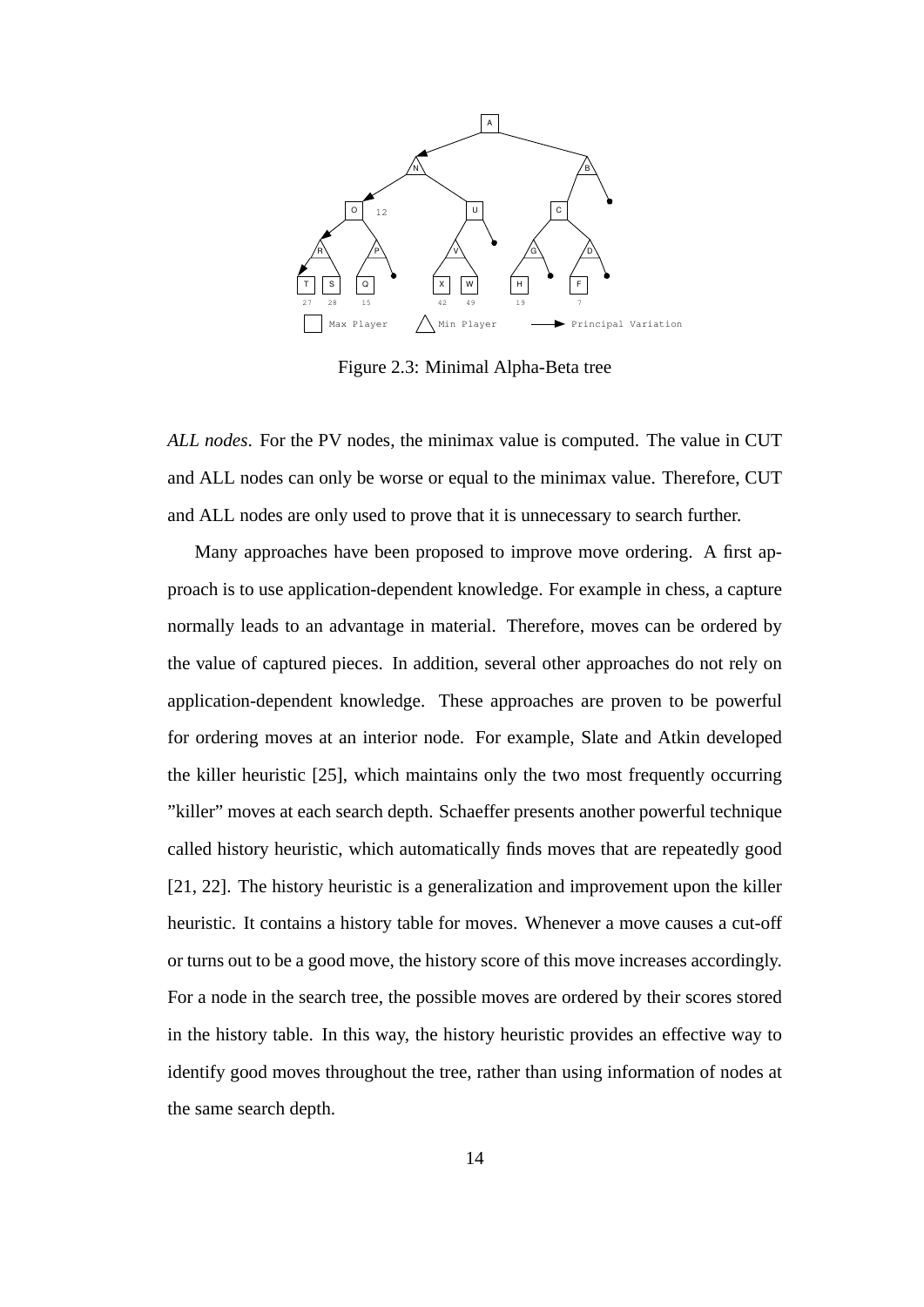#### **2.3.3 Iterative Deepening and Transposition Tables**

The basic idea of iterative deepening arose in the early 1970's for the following two reasons. First, for many early game-playing programs, a simple fixed depth search normally can only reach a very shallow depth, especially if it has to be done under tournament conditions. Therefore, it is necessary to find a good time control mechanism. Second, a shallow search in a game-playing system is normally a good approximation of a future deeper search. Slate and Atkin proposed the iterative deepening approach in 1977 [25]. The basic idea is as follows: before doing a dply search, perform a 1-ply search, which can be done almost immediately. Then increase the search depth step by step to 2, 3, 4,  $\dots$ , (d-1) ply searches. Since the search tree grows exponentially, the previous iterations normally take much less time compared to the last iteration. If an iteration takes too long to return the solution, the program can just abort the current iteration and use the result from the previous iteration.

Although at first sight iterative deepening seems very inefficient because interior nodes have been searched over and over again, in experiments iterative deepening is actually more efficient than a direct d-ply search. The efficiency of iterative deepening is based on the transposition table. The best moves from the previous iteration can be stored and reused to improve the move ordering. Therefore, the overhead cost of the d-1 iterations is usually recovered through a better move ordering, which leads to a faster search in iteration d.

In many application domains, the search space is a graph, not a tree. Transposition tables can also be used to prevent re-expansion of searched nodes that have multiple parents [12, 22]. After searching a node, information about this node such as the best score, depth, upper bound, lower bound, and whether the score is exact, is stored in the table. During the search, whenever the same position recurs, the tree search algorithm checks the table before searching it. If the current node is found,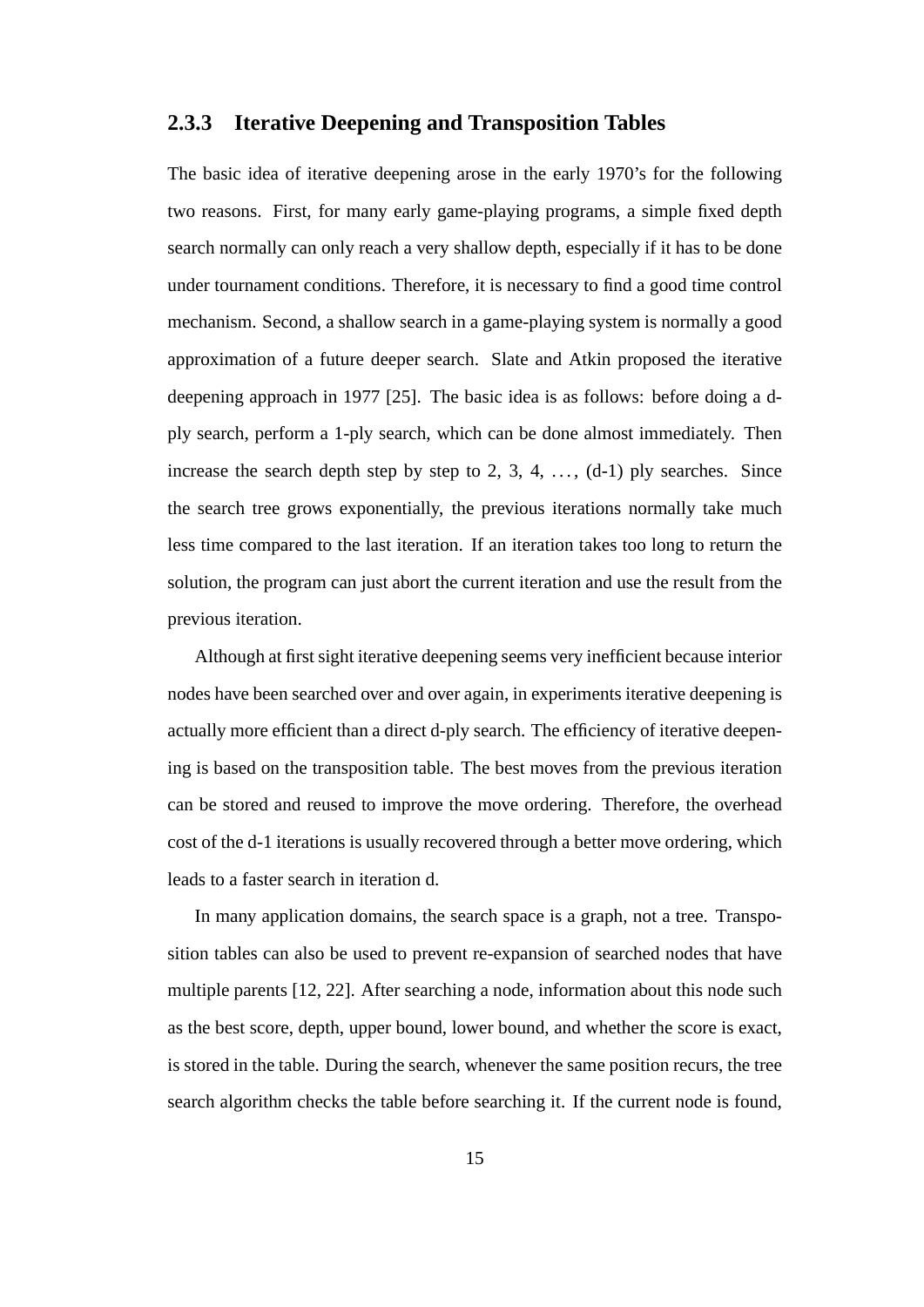then the information from the previous search might be used directly. From this point of view, using a transposition table is an example of exact forward pruning.

In general, transposition tables are implemented as hash tables. By far the most popular method for implementing a transposition table is proposed by Zobrist in 1970 [28]. By using Zobrist's method to generate the hash key, the information stored in the hash table can be retrieved directly and rapidly.

#### **2.3.4 Variable Window Search**

In the Alpha-Beta algorithm, the bounds  $\alpha$  and  $\beta$  form the search window. If the value of a node falls outside the search window, a cut-off can occur when value is larger than  $\beta$  but not when value is smaller than  $\alpha$ . Normally using a wider search window means visiting more nodes, and using a smaller search window means visiting fewer nodes. By default, the search window for Alpha-Beta is set to (-  $\infty$ , + $\infty$ ). Therefore, reducing the window artificially seems to be a good way to achieve more cut-offs. However, Alpha-Beta already uses all the return values from leaves to reduce the window as much as possible, and guarantees that the minimax value can be found. Reducing the search window artificially runs the risk that the minimax value cannot be found. In this case, re-search in the window with proper bounds is necessary.

In practice, many studies have reported that the cost of re-search is relatively small compared to the benefits of having a well-narrowed search window [12, 7, 16] because of the transposition table. Since variable window search is not used in this thesis, here we only briefly discuss several widely used techniques.

In many games the values of parent nodes and child nodes are related. If we can estimate an initial value for Alpha-Beta to narrow the search window in the beginning of the search, then we can achieve more cut-offs. This window is called an *aspiration window* because we expect the result will fall into the bounds of the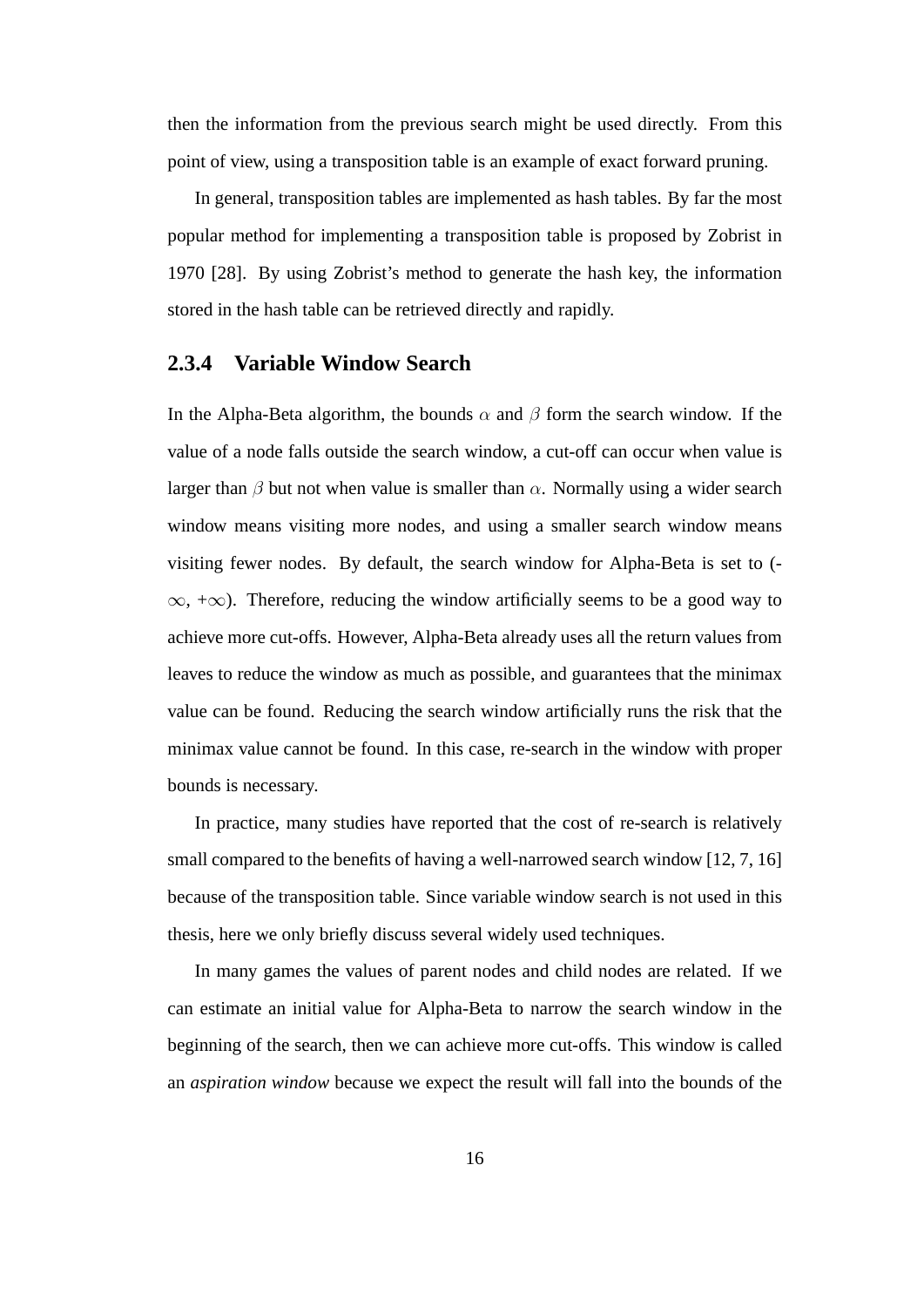window.

Knuth and Moore introduced the following three properties of Alpha-Beta [10]. Let g be the return value of Alpha-Beta and  $F(n)$  be the minimax value of node n. The postcondition has the following three cases:

- 1.  $\alpha < g < \beta$  (success),  $g = F(n)$ .
- 2.  $g \le \alpha$  (fail low), then  $g \le F(n)$ .
- 3.  $g \ge \beta$  (fail high), then  $g \ge F(n)$ .

By using an aspiration window in an Alpha-Beta search, in the first case we have found the exact minimax value cheaply. In the other two cases, we need to perform a re-search. Since the failed search also returns a bound, the re-search can benefit from a window smaller than the initial window  $(-\infty, +\infty)$ . In general, aspiration window search is used at the root of the tree. A reasonable estimation can be derived from a relatively cheap shallow search. In practice, this estimation can be derived from iterative deepening.

*Null-window* pushes the narrowed-window-plus-re-search technique to its limit. If a window is set to  $(\alpha, \alpha +1)$  instead of  $(\alpha, \beta)$ , it is called a null window. For example, let alpha be the value of the leftmost child. When performing the null window search for the rest of siblings, if the returned value is smaller than or equal to alpha, we can prune this node safely because it is not better than the leftmost node. In this case, the null window search ensures the maximum cutoffs. If the returned value is bigger than alpha, then this node becomes the new candidate as a PV node. Therefore, it should be re-searched with a wider window to get its exact value. Many studies have proven that the savings outweigh the overhead of re-search [12, 7, 16].

Several widely used Alpha-Beta improvements have been proposed such as Scout [15], NegaScout [19], and Principal Variation Search (PVS) [11]. They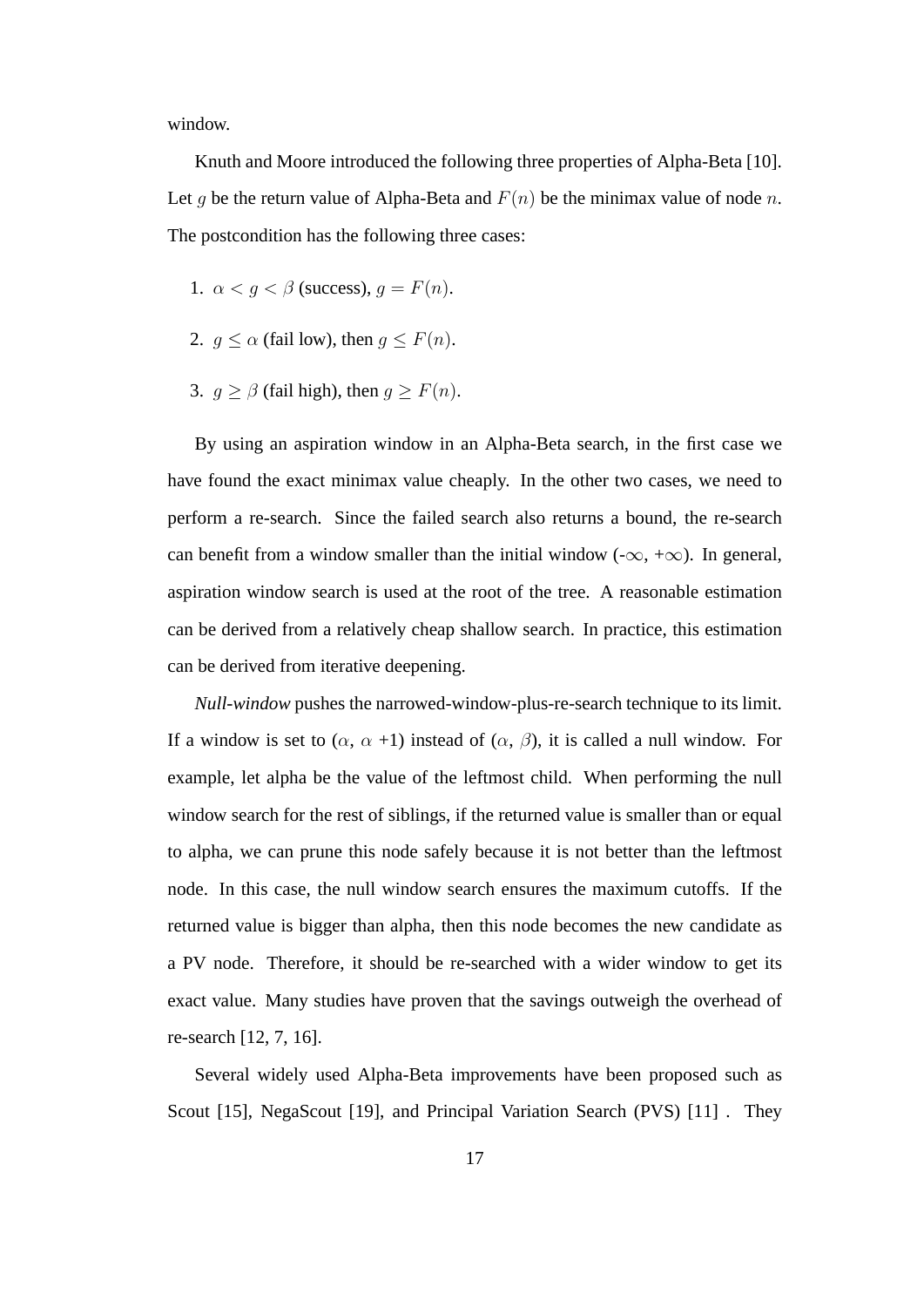all use the idea of null window search.

A further improved Alpha-Beta algorithm is MTD(f) [18], which is simpler and more efficient than previous algorithms. MTD(f) gets its efficiency by using only null window search. Since null window search will only return a bound on the minimax value, MTD(f) has to call Alpha-Beta repeatedly to adjust the search towards the minimax value. In order to work, MTD(f) needs a first estimate of the minimax value. The better the first guess is, the more efficient MTD(f) performs because it will call Alpha-Beta less times. In general, MTD(f) works in an iterative deepening framework. A transposition table is necessary for MTD(f).

#### **2.4 Summary**

The Alpha-Beta tree-searching algorithm has been in use since the end of the 1950's. Most successful game-playing programs use the Alpha-Beta algorithm with enhancements like move ordering, iterative deepening, transposition tables, narrow search windows. Forty years of research have improved Alpha-Beta's efficiency dramatically. However in Computer Go, there is no direct evidence that deeper search will automatically lead to better performance of a Go program.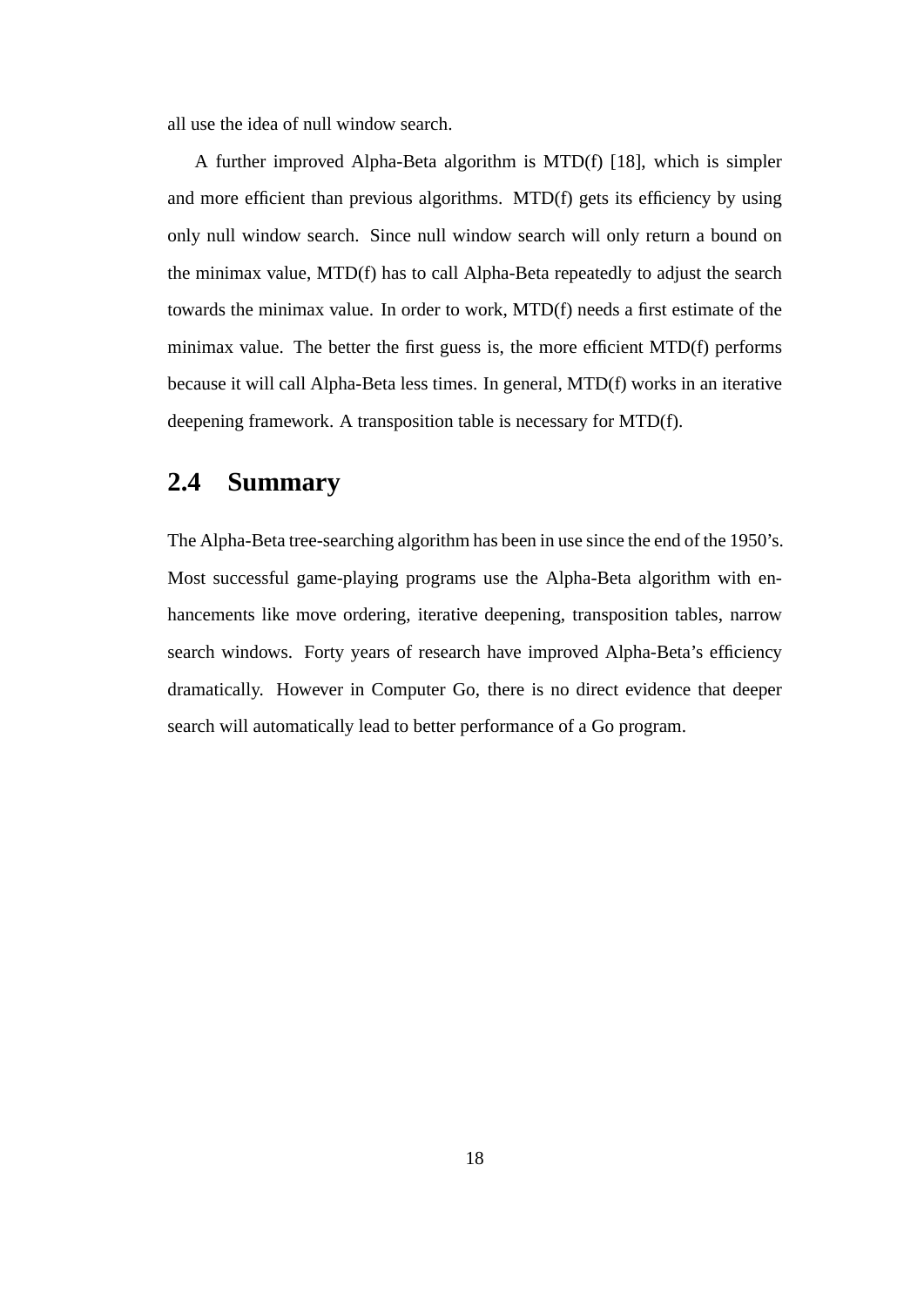## **Chapter 3**

## **Terminology and Previous Work**

#### **3.1 Terminology and Go Rules**

Our terminology is similar to [1, 14], with some additional definitions. Differences are indicated below. A *block* is a connected set of stones on the Go board. Each block has a number of adjacent empty points called *liberties*. A block that loses its last liberty is *captured*, i.e. removed from the board. A block that has only one liberty is said to be *in atari*. Figure 3.1 shows two black blocks and one white block. The small black block  $\bigtriangleup$  contains two stones, and has five liberties (two marked A and three marked B).

Given a color  $c \in \{Black, White\}$ , let  $A_{\neg c}$  be the set of all points on the Go board which are *not* of color c. Then a *basic region* of color c (called a region in [1, 14]) is a maximal connected subset of  $A_{\neg c}$ . Each basic region is surrounded by blocks of color c. In this thesis, we also use the concept of a *merged region*, which



Figure 3.1: Blocks, basic regions and merged regions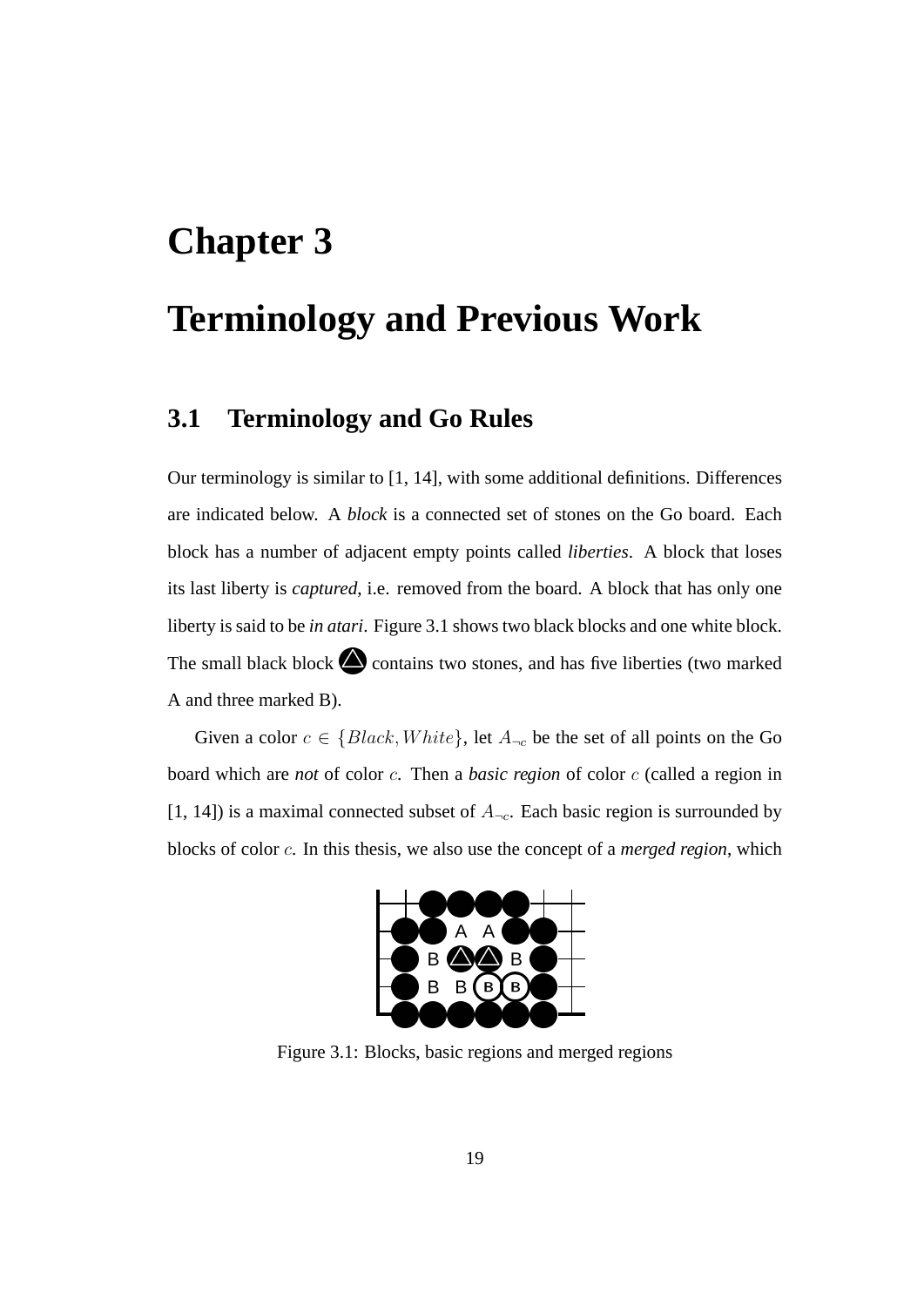

Figure 3.2: The interior and cutting points of a black region

is the union of two or more basic regions of the same color. We will use the term region to refer to either a basic or a merged region. In Figure 3.1 A and B are basic regions and  $A \cup B$  is a merged region.

We call a block b *adjacent* to a region  $r$  if at least one point of b is adjacent to one point in r. A block b is called *interior block* of a region r if it is adjacent to r but no other region. Otherwise, if b is adjacent to r and at least one more region it is called a *boundary block* of r. We denote the set of all boundary blocks of a region r by  $Bd(r)$ . In Figure 3.1, the black block  $\bigotimes$  is a boundary block of the basic region A but an interior block of the merged region A ∪ B. The *defender* is the player playing the color of boundary blocks of a region. The other player is called the *attacker*.

Given a region, the *interior* is the subset of points not adjacent to the region's boundary blocks. There may be both attacker and defender stones in the interior. A *cutting point* is a point that is adjacent to two or more boundary blocks. In Figure 3.2, the black region has two boundary blocks marked by triangles and squares separately. The interior consists of four points marked  $A$ , and this region contains two cutting points marked C.

The *accessible liberties* of a region is the set of liberties of all boundary blocks in the region. A point p in a region is called a *potential attacker eye point* if the attacker could make an eye there, provided the defender passes locally. Figure 3.3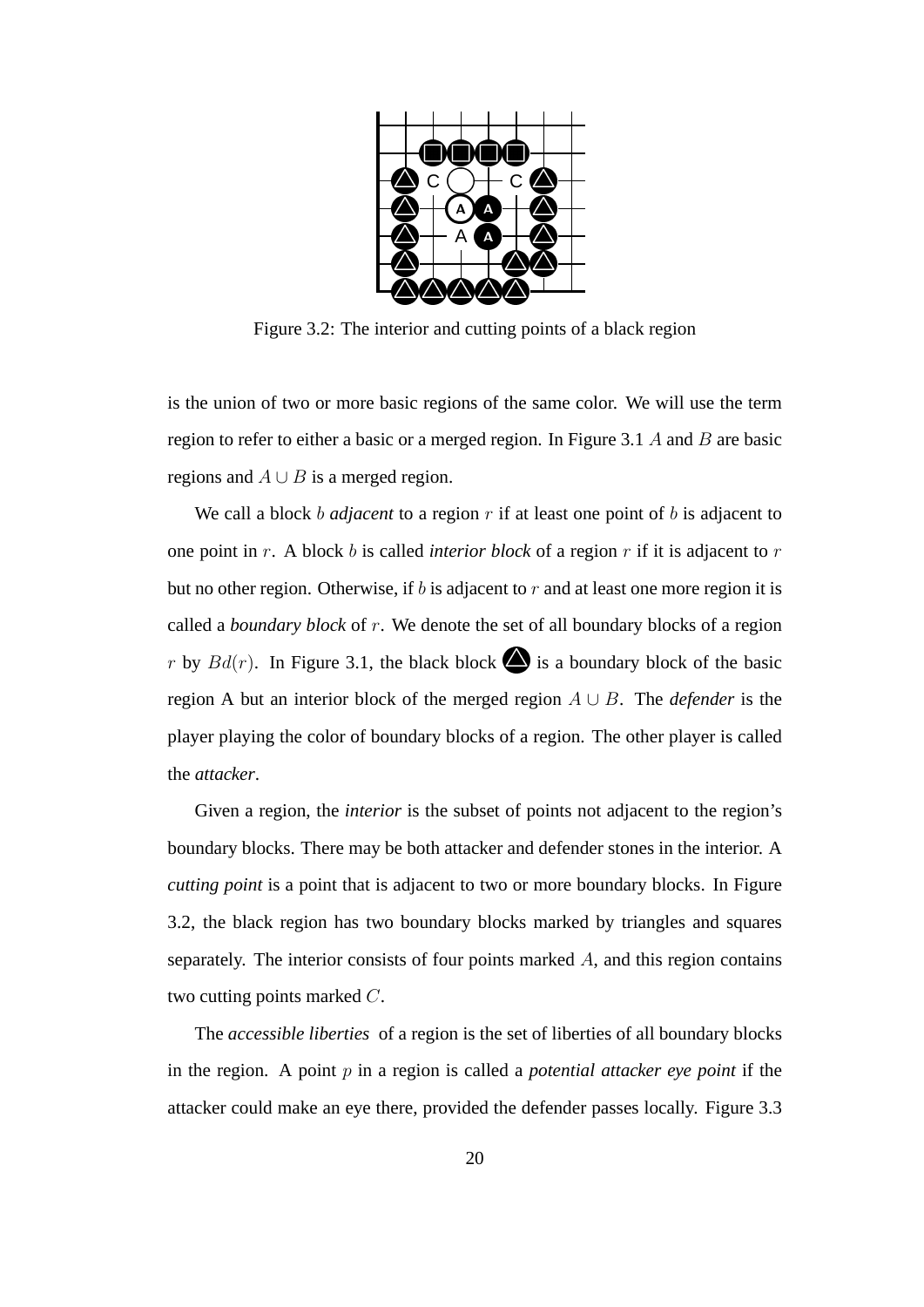

Figure 3.3: Accessible liberties (A) and potential attacker eye points (B) of a black region



Figure 3.4: Intersection points (A) of a black region

shows some examples.

An intersection point of a region is an empty point p such that  $region - \{p\}$ is not connected and  $p$  is adjacent to all boundary blocks. In Figure 3.4, the black region has two intersection points, which are marked by letter A.

If two basic regions have one or more common boundary blocks, we call these two regions *related*. By further analyzing the relationship between related regions, we distinguish between *strongly dependent* regions, which share more than one common boundary block, and *weakly dependent* regions with exactly one common boundary block. In Figure 3.5 on the left, two basic black regions A and B are related. Further, they are strongly dependent because they have two common boundary blocks (marked by triangles). In Figure 3.5 on the right, the two basic black regions C and D are weakly dependent because they have only one common boundary block (marked by a square).

A Nakade shape is a region that will end up as only one eye [27]. Therefore it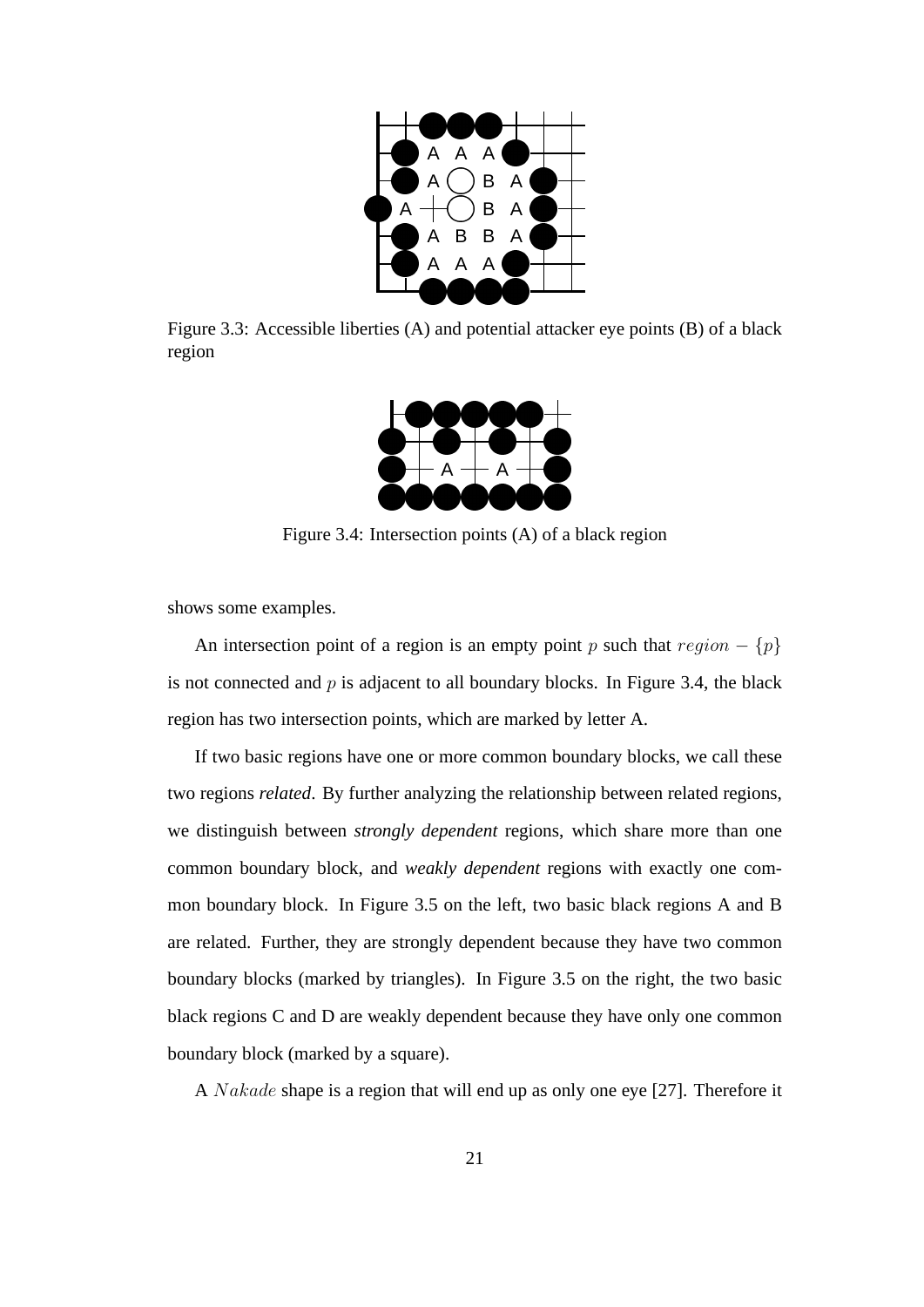

Figure 3.5: Strongly and weakly dependent regions



Figure 3.6: Two black nakade shapes

is not sufficient to live. In Figure 3.6 left and right, both black regions A and B are nakade shapes.

Our results are mostly independent of the specific Go rule set used. As in previous work [1, 14], suicide is forbidden. Our algorithm is incomplete in the sense that it can only find stones that are safe by two sure liberties [14]. Because ko requires a global board analysis and the problem can turn out to be very complicated, we exclude cases such as conditional safety that depends on winning a ko, and also less frequent cases of safety due to double ko or snapback. Figure 3.7 provides an example of double ko. In this figure, neither black nor white can win both ko fights in A and B in one move. Therefore, the black block  $\bigcirc$  and white block  $\bigcirc$  are safe even though they only have one sure eye.

Figure 3.8 provides an example of snapback. In this figure, the white block  $\Box$ has only 1 liberty. However, if black captures this block by playing at A, white can immediately recapture the black block  $\bigtriangleup$  and remains safe.

In addition, the safety solver does not yet handle coexistence in *seki*. Figure 3.9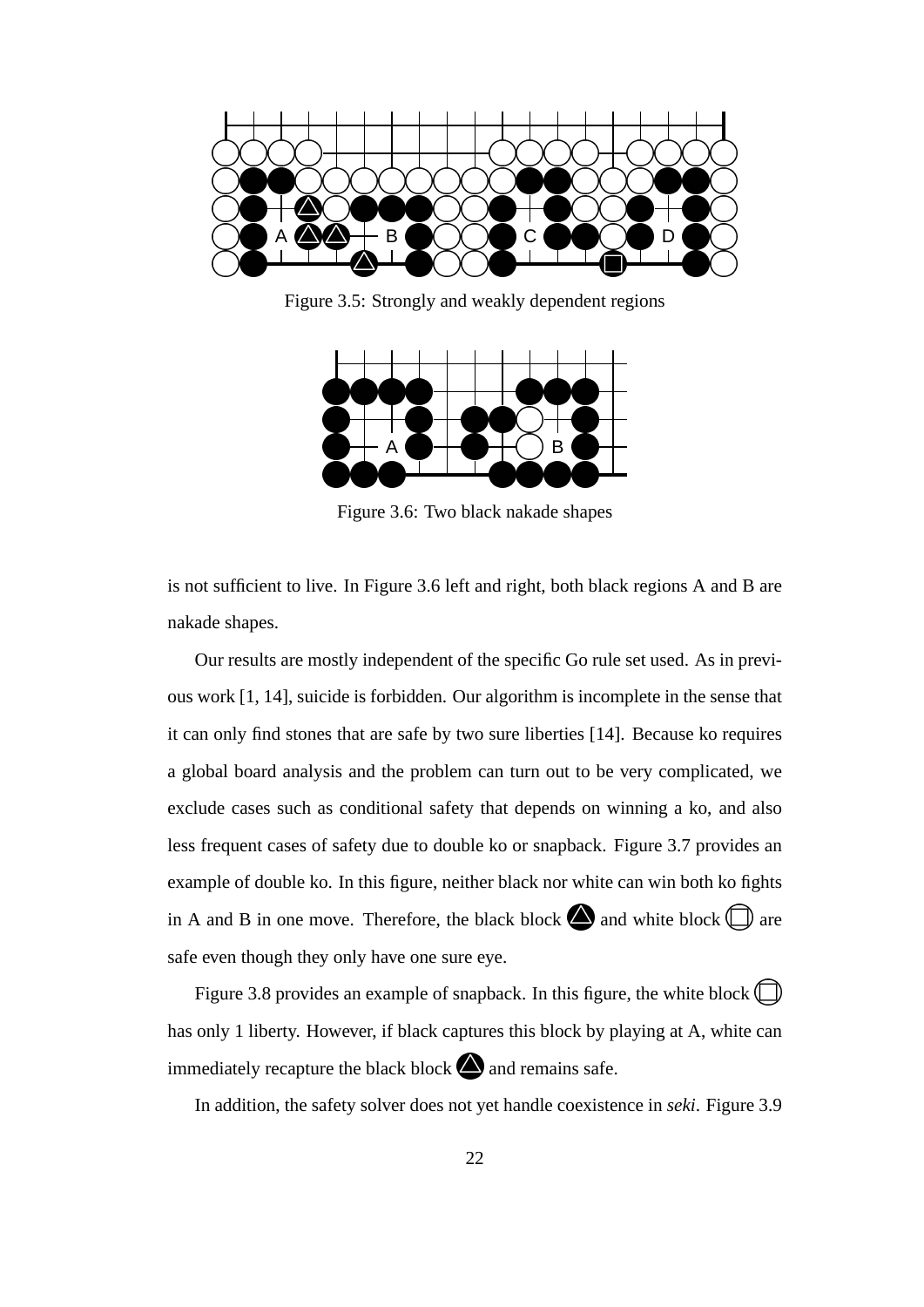

Figure 3.7: An example of double ko



Figure 3.8: An example of snapback.

provides two examples of seki. On the left, black block  $\Box$  and white block  $\Box$ share two common liberties marked A and B. On the right, black block  $\bigotimes$  and white block  $\bigcirc$  both have one sure eye, and share one common liberty marked C.

#### **3.2 Previous Work**

Benson's algorithm for *unconditionally alive blocks* [1] identifies sets of blocks and basic regions that are safe, even if the attacker can play an unlimited number of moves in a row, and the defender passes on every turn. Benson's algorithm is a start-



Figure 3.9: Two examples of seki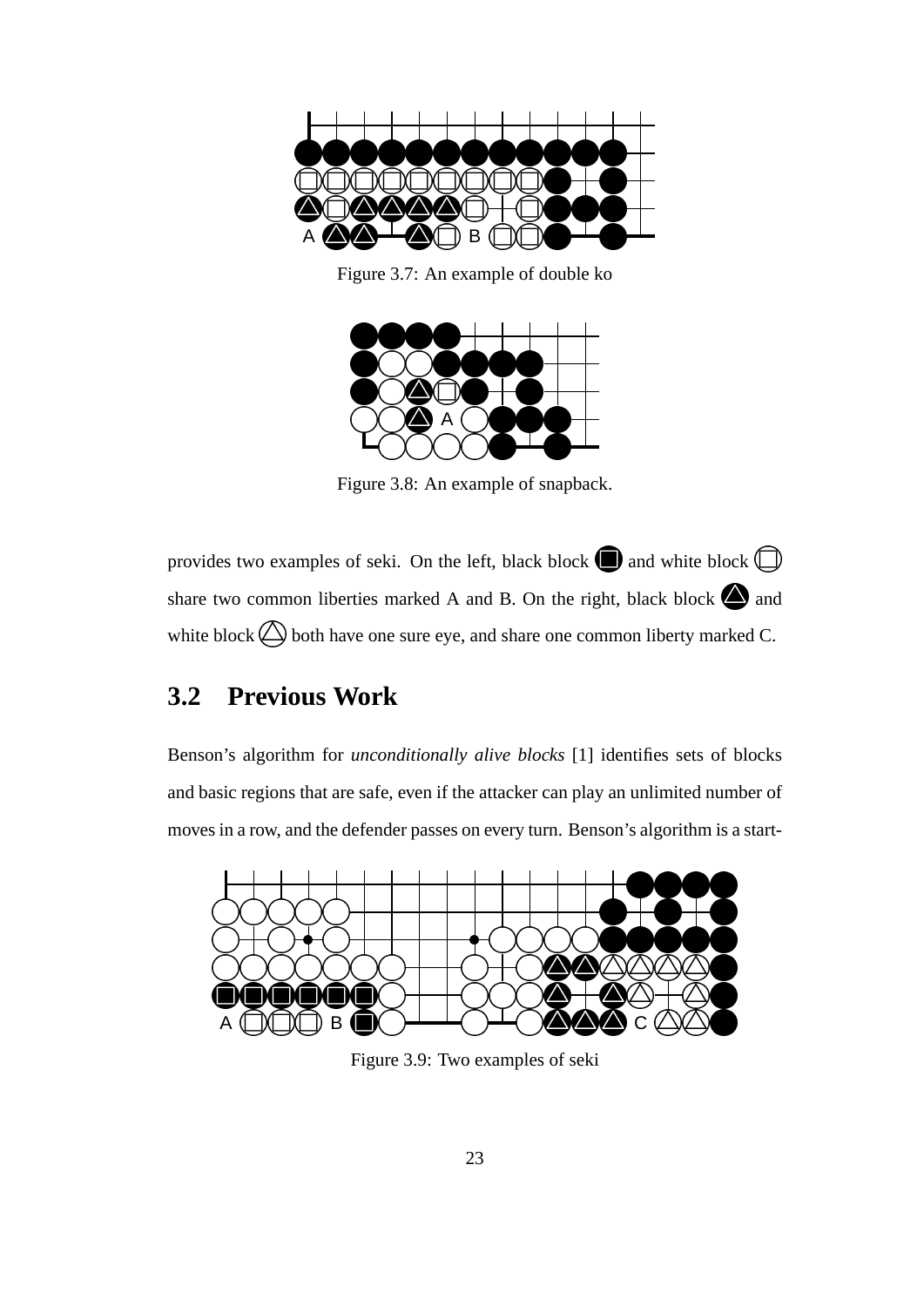

Figure 3.10: Two black regions are alive



Figure 3.11: Two black regions are not alive

ing point for recognizing safe territories and stones, and it is also the first theorem in the theory of Go. However, it has limited applications in practice. Müller  $[14]$ defined static rules for detecting safety by *alternating play*, where the defender is allowed to reply to each attacker move. Müller also introduced local search methods for identifying regions that provide one or two *sure liberties* for an adjacent block. Experimental results for a preliminary implementation in the program *Explorer* were presented for Benson's algorithm, static rules and a 6 ply search.

Van der Werf implemented an extended version of Müller's static rules to provide input for his program that learns to score Go positions [26]. Vilà and Cazenave developed static classification rules for many classes of regions up to a size of 7 points [27].

The following figures provide several examples that are modified from [27]. They all can be identified by using the static eye classification. In Figure 3.10, both black regions A and B are alive no matter who plays first and no matter what the surrounding conditions are. In Figure 3.11, both black regions are not uncondition-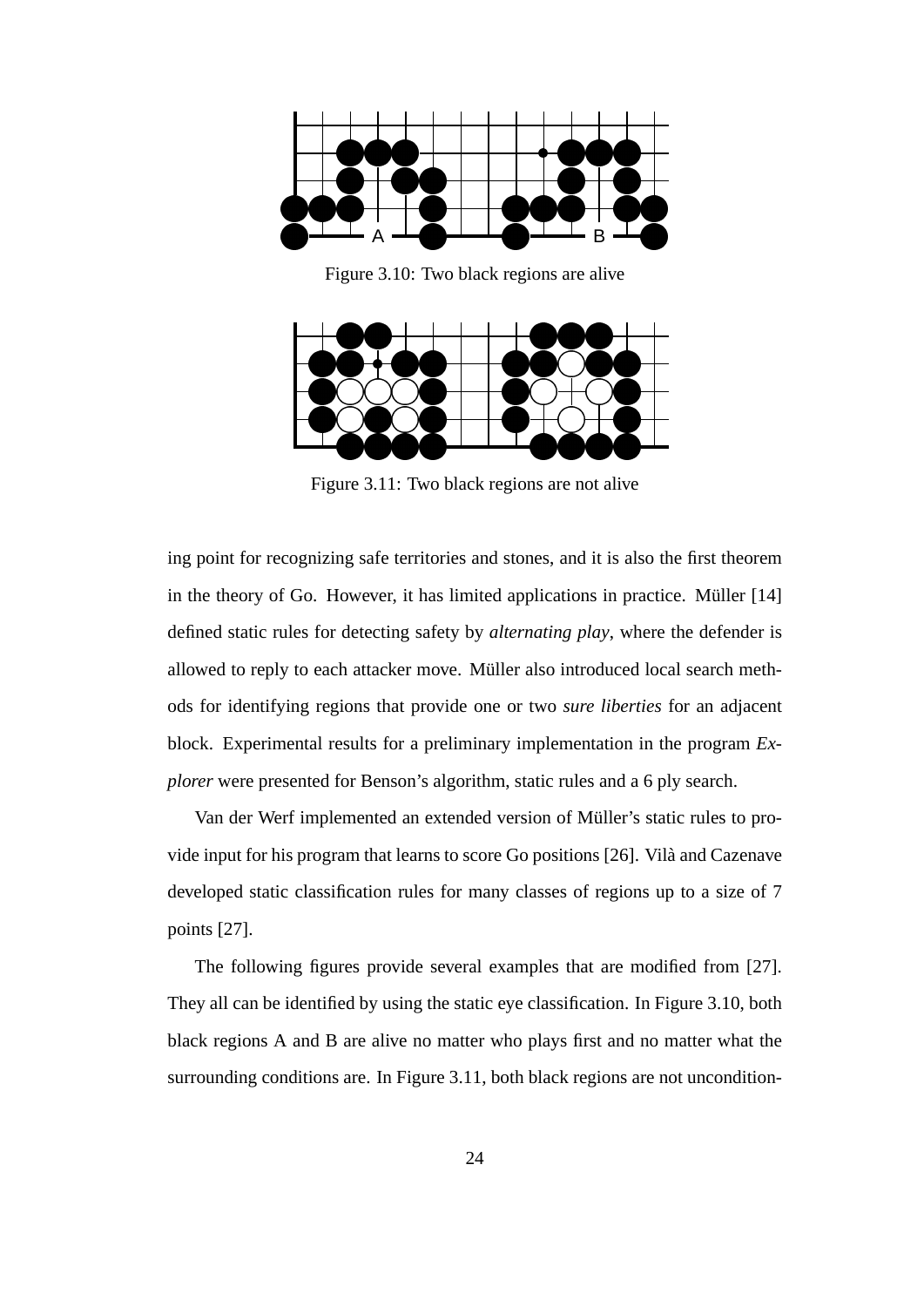ally alive. In the left, if black loses all the external liberties, then it will be in atari. In the right, the black region is not alive due to a ko fight inside. If black wins the ko, then the region is alive. If white wins the ko, then the region turns out to be a size 6 nakade shape.

### **3.3 Definitions**

The following definitions, adapted from [14], are the basis for our work. They are used to characterize blocks and territories that can be made safe under alternating play, by creating two sure liberties for blocks, and at the same time preventing the opponent from living inside the territories. During play, the liberty count of blocks may decrease to 1 (they can be in atari), but they are never captured and ultimately achieve two sure liberties.

Regions can be used to provide either one or two liberties for a boundary block. We call this number the *Liberty Target*  $LT(b, r)$  of a block b in a region r. A search is used to decide whether all blocks can reach their liberty target in a region, under the condition of alternating play, with the attacker moving first and winning all ko fights.

**Definition:** Let r be a region, and let  $Bd(r) = \{b_1, \ldots, b_n\}$  be the set of nonsafe boundary blocks of r. Let  $k_i = LT(b_i, r)$ ,  $k_i \in \{1, 2\}$ , be the liberty target of  $b_i$  in r. A defender strategy S is said to *achieve all liberty targets* in r if each  $b_i$  has at least  $k_i$  liberties in r initially, as well as after each defender move.

Each attacker move in  $r$  can reduce the liberties of a boundary block by at most one. The definition implies that the defender can always regain  $k_i$  liberties for each  $b_i$  with his next move in r. The following definition of life under alternating play is analogous to Benson's:

**Definition:** Let  $EL(b)$  be the external safe liberties of a block b. A set of blocks B is *alive under alternating play* in a set of regions R if there exist liberty targets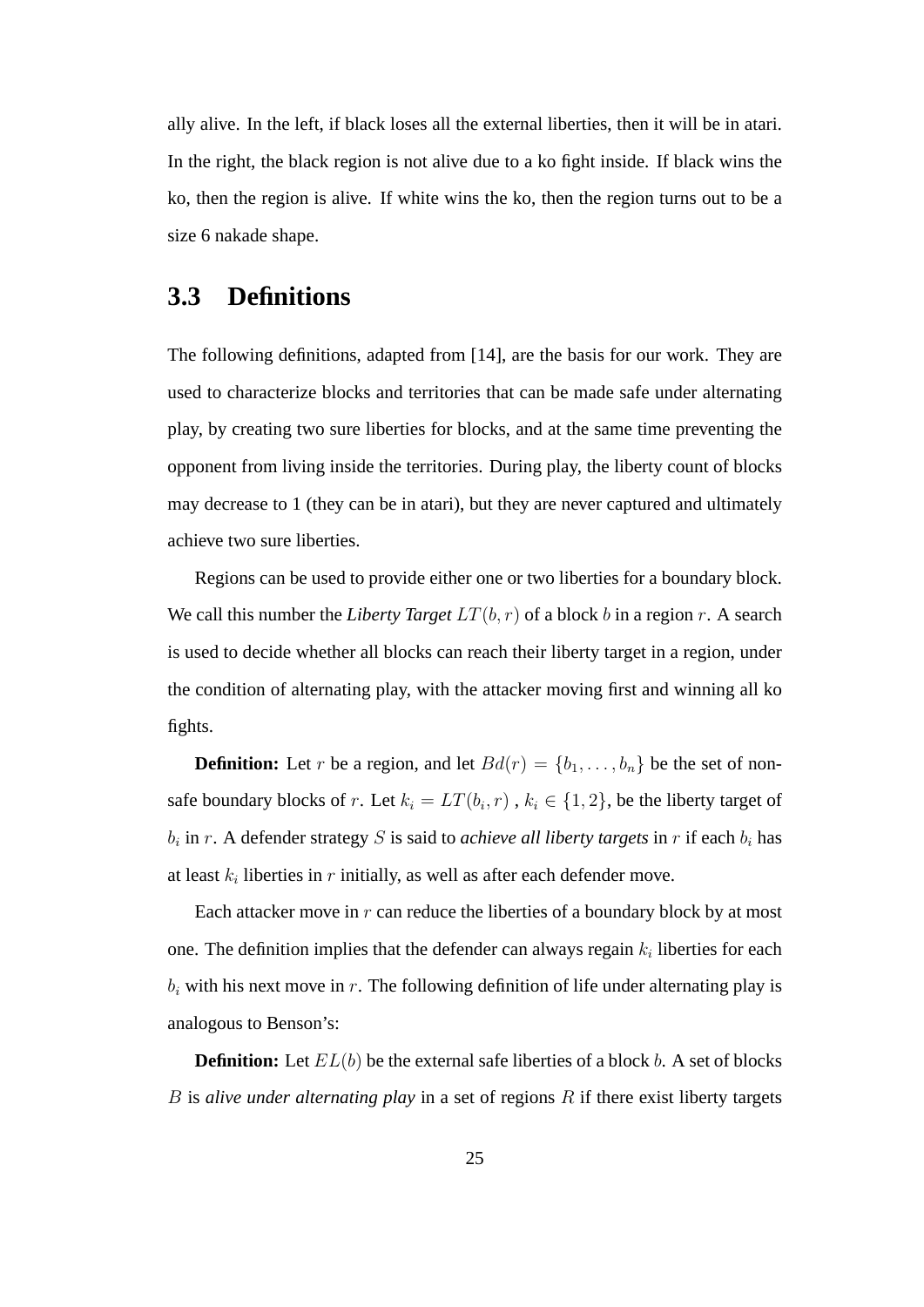$LT(b, r)$  and a defender strategy S that achieves all these liberty targets in each  $r \in R$  and

$$
\forall b \in B \ \ EL(b) + \sum_{r \in R} LT(b, r) \ge 2
$$

Note that this construction ensures that blocks in  $B$  will never be captured. Initially each block has two or more liberties. Each attacker move in a region  $r$ reduces only liberties of blocks adjacent to  $r$ , and by at most 1 liberty. By the invariant, the defender has a move in  $r$  that restores the previous liberty count. Each block in B has at least one liberty overall after any attacker move and two liberties after the defender's local reply. In addition, if a block has one sure external liberty  $(EL(b) = 1)$ , then the sum of liberty targets for such a block can be reduced to 1. If  $EL(b) = 2$ , then the block is already safe ad need not be considered here.

**Definition:** We call a region r *1-vital* for a block b if b can achieve a liberty target of one in r, and *2-vital* if b can achieve a liberty target of two.

### **3.4 Recognition of Safe Regions**

The attacker *cannot live inside* a region surrounded by safe blocks if there are no two nonadjacent potential attacker eye points, or if the attacker eye area forms a nakade shape (as introduced in Section 3.1). The current solver uses a simple static test for this condition as described in [14].

The state of the art safety solver in [14] implements Benson's algorithm, static rules and a 6 ply search in the program *Explorer*. However, there are still many remaining problems in recognizing territory safe. One of them is the Weakly Dependent Regions problem. The solver sequentially processes regions one by one and ignores the relationships between them. Therefore, it is unable to solve a problem involving weakly dependent regions.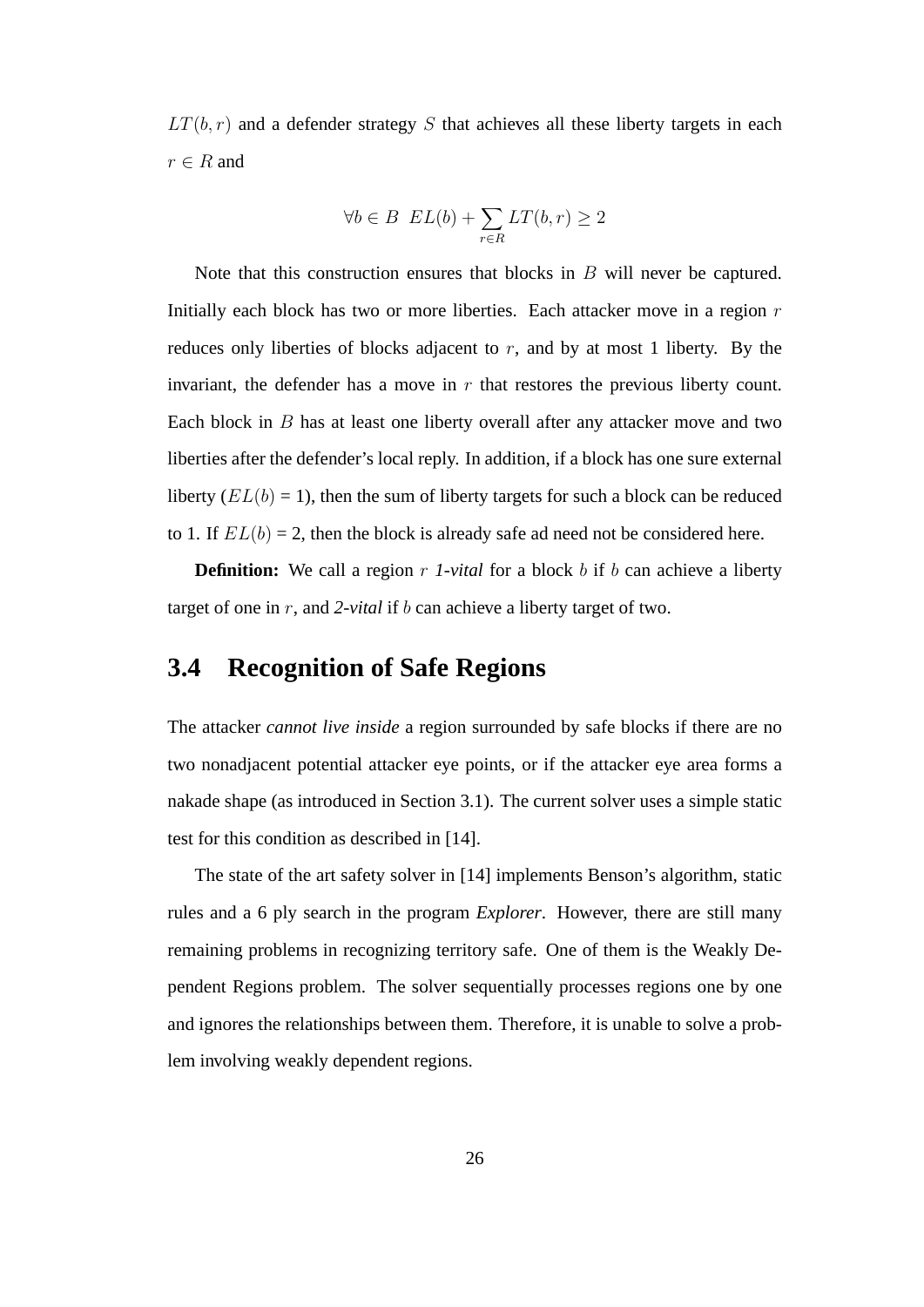# **Chapter 4 Safety Solver**

## **4.1 Search Engine**

The search engine in the program *Explorer* [13] is an Alpha-Beta search framework with enhancements including iterative deepening and transposition table as described in Chapter 2). Other enhancements to this Alpha-Beta framework such as move ordering and heuristic evaluation functions will be described in Chapter 5.

The safety solver uses this search engine and includes the following sub-solvers:

- **Benson solver** Implements Benson's classic algorithm [1] to recognize unconditional life.
- **Static solver** Uses static rules to recognize safe blocks and regions under alternating play, as described in [14]. No search is used.
- **1-vital solver** Uses search to find regions that are 1-vital for one or more boundary blocks. As in [14] there is also a combined search for 1-vitality and connections in the same region, that is used to build chains of safely connected blocks.
- **Generalized 2-vital solver** Uses searches to prove that each boundary block of a given region can reach a predefined liberty target. For *safe blocks*, the target is 0, since their safety has already been established by using other regions.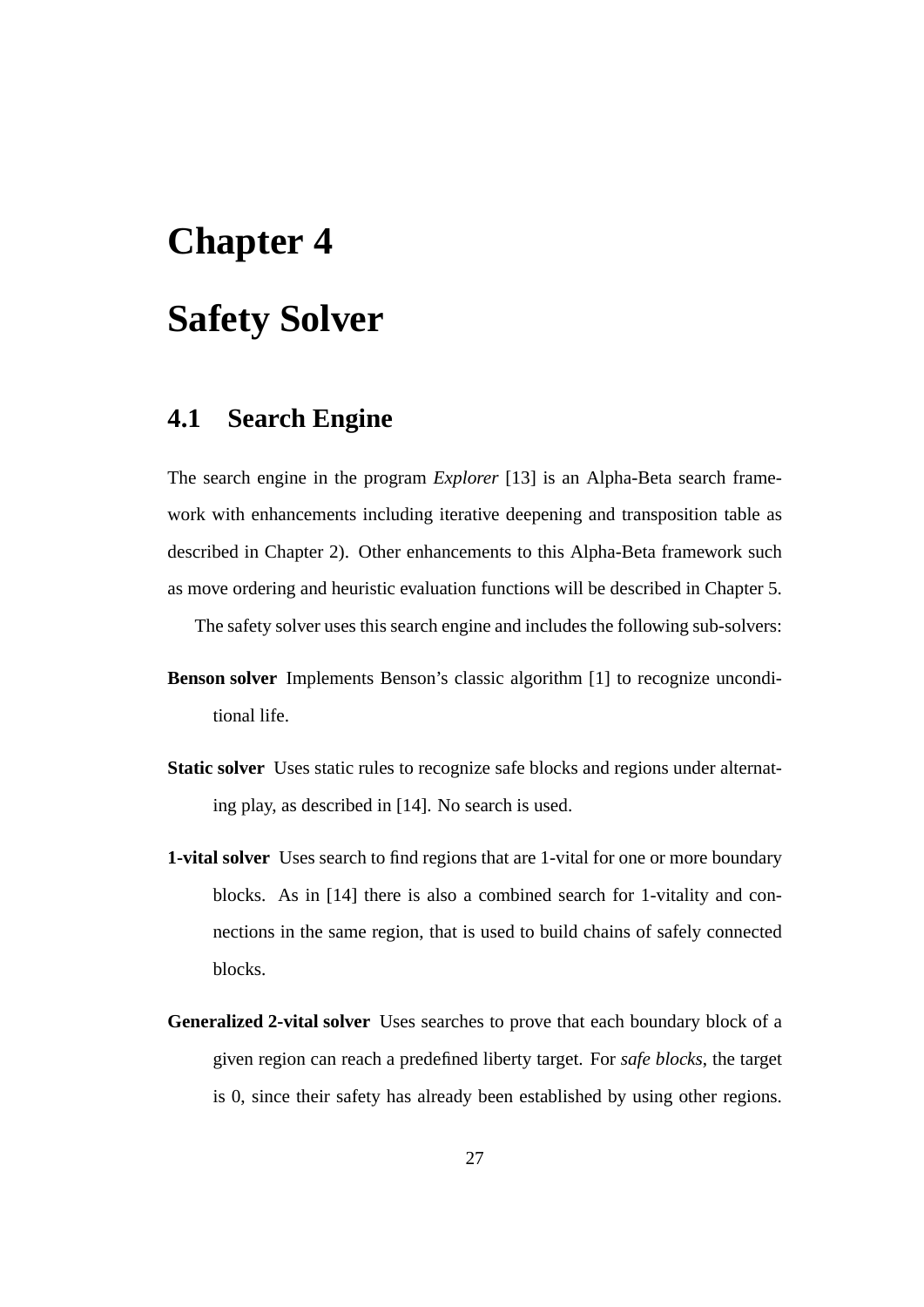Blocks that have one sure external liberty (eye) outside of this region are defined as *external eye blocks*. For these blocks the liberty target is 1. For all other non-safe boundary blocks the target is 2 liberties in this region. All the search enhancements described in the next section were developed for this solver.

The 2-vital solver in [14] could not handle external eye blocks. It tried to prove 2-vitality for all non-safe boundary blocks.

**Expand-vital solver** Uses search to prove the safety of partially surrounded areas, as in [14]. This sub-solver can also be used to prove that non-safe stones can connect to safe stones in a region.

## **4.2 High-level Outline of Safety Solver**

Figure 4.1 shows the processing steps on a final position of a  $19\times19$  game from test set 1 in Section 6.1. In this typical example, much of the board has been partitioned into relatively small basic regions that are completely surrounded by stones of one player.

The basic algorithm of the safety solver for this example is as follows:

- 1. The static solver is called first. It is very fast and resolves the simple cases. The result is shown in Figure 4.2. In this position, the static solver can solve a total of 9 basic regions A, B, C, D, E, F, G, H and I. The stones that have been proved safe or dead for attacker stones inside are marked by triangles.
- 2. The 2-vital solver is called for each region. As a simple heuristic to avoid computations that most likely will not succeed, searches are performed only for regions up to size 30. Many small regions remaining in this position can not be solved because they are related regions. In this step, since the 2-vital solver treats regions separately, it only solves 2 more regions J and K. The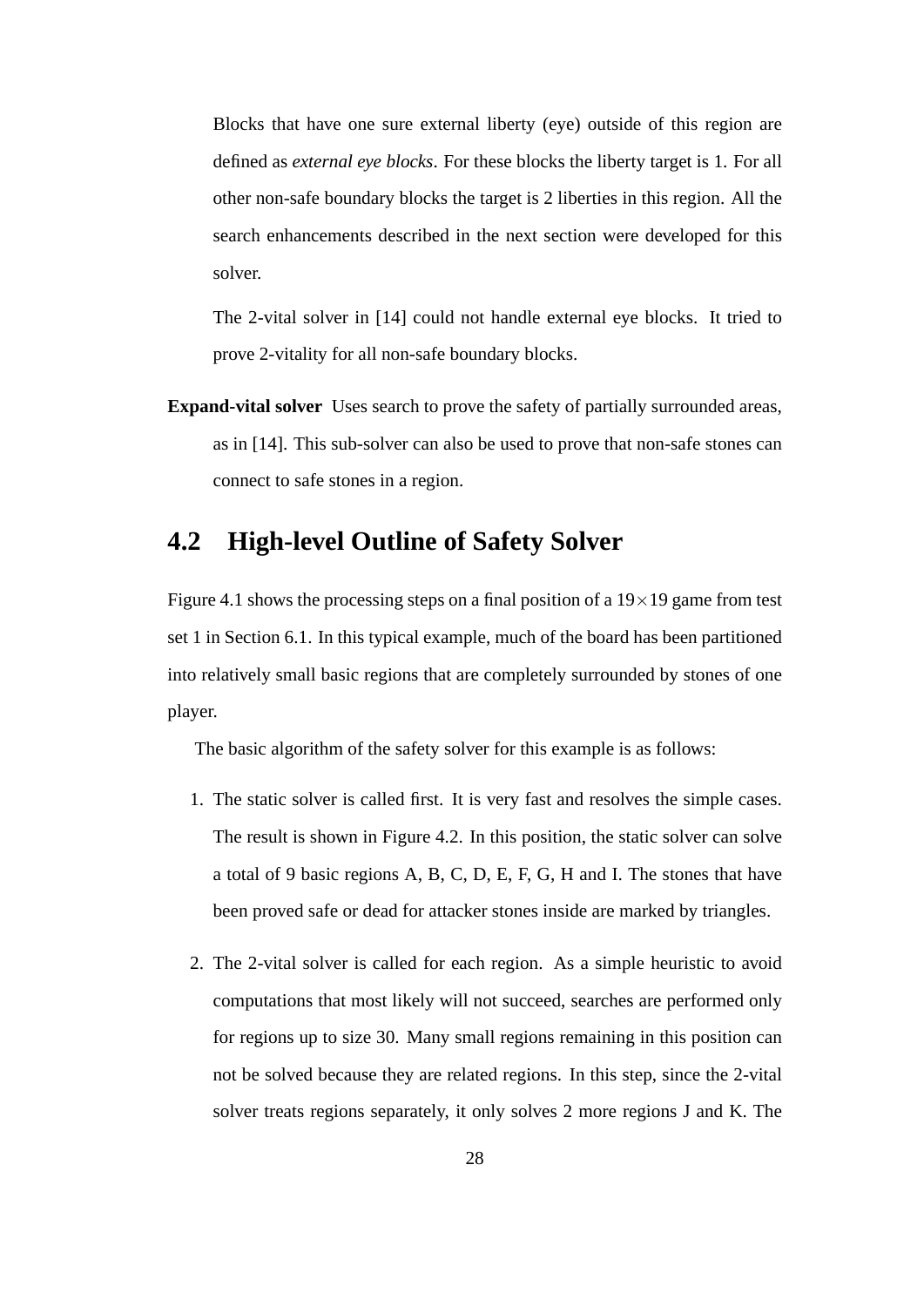

Figure 4.1: A whole board example (before step 1)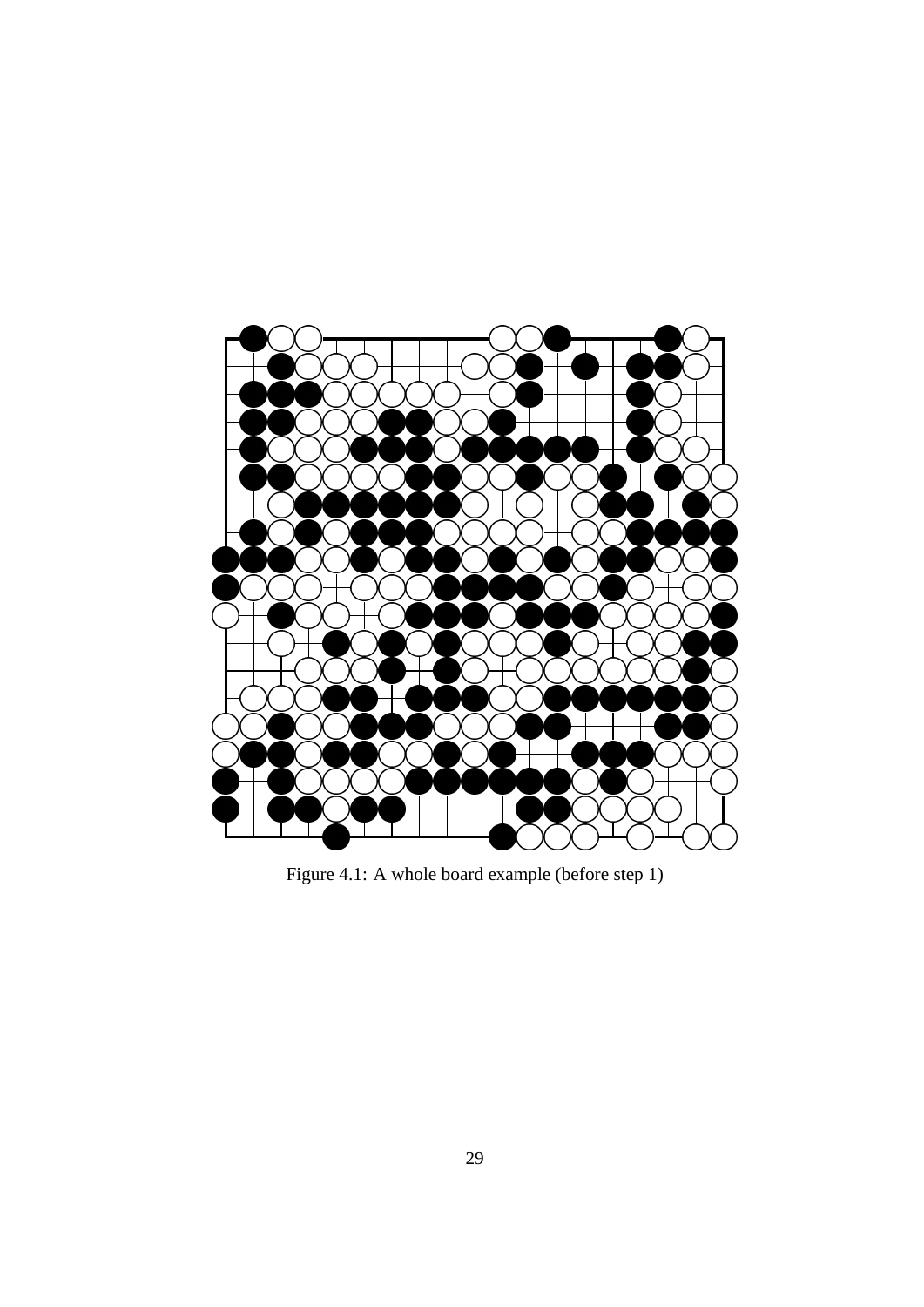

Figure 4.2: The result of step 1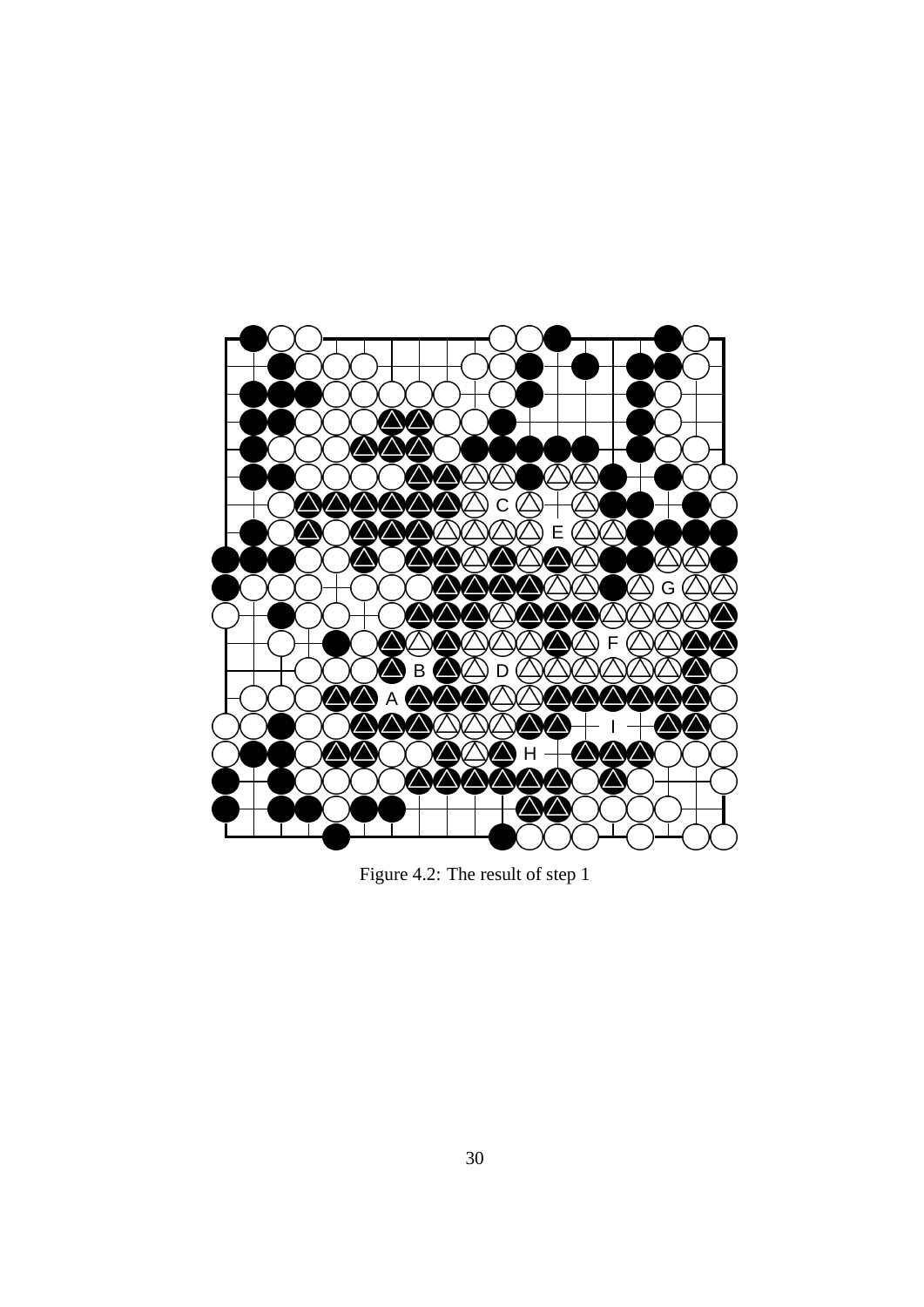

Figure 4.3: The result of step 2

sizes of these two regions are small, 12 and 7 points respectively. Figure 4.3 shows the result.

3. The expand-vital solver is called for regions that have some safe boundary blocks. The safety of those blocks has been established by using other regions. In this example, the expand-vital solver does not solve any region at this step.

Müller's previous solver [14] only used the steps so far. The result is shown in Figure 4.3.

4. (New) Region merging. After the previous steps, all the easy-to-prove safe basic regions have been found. In this step the remaining unproven related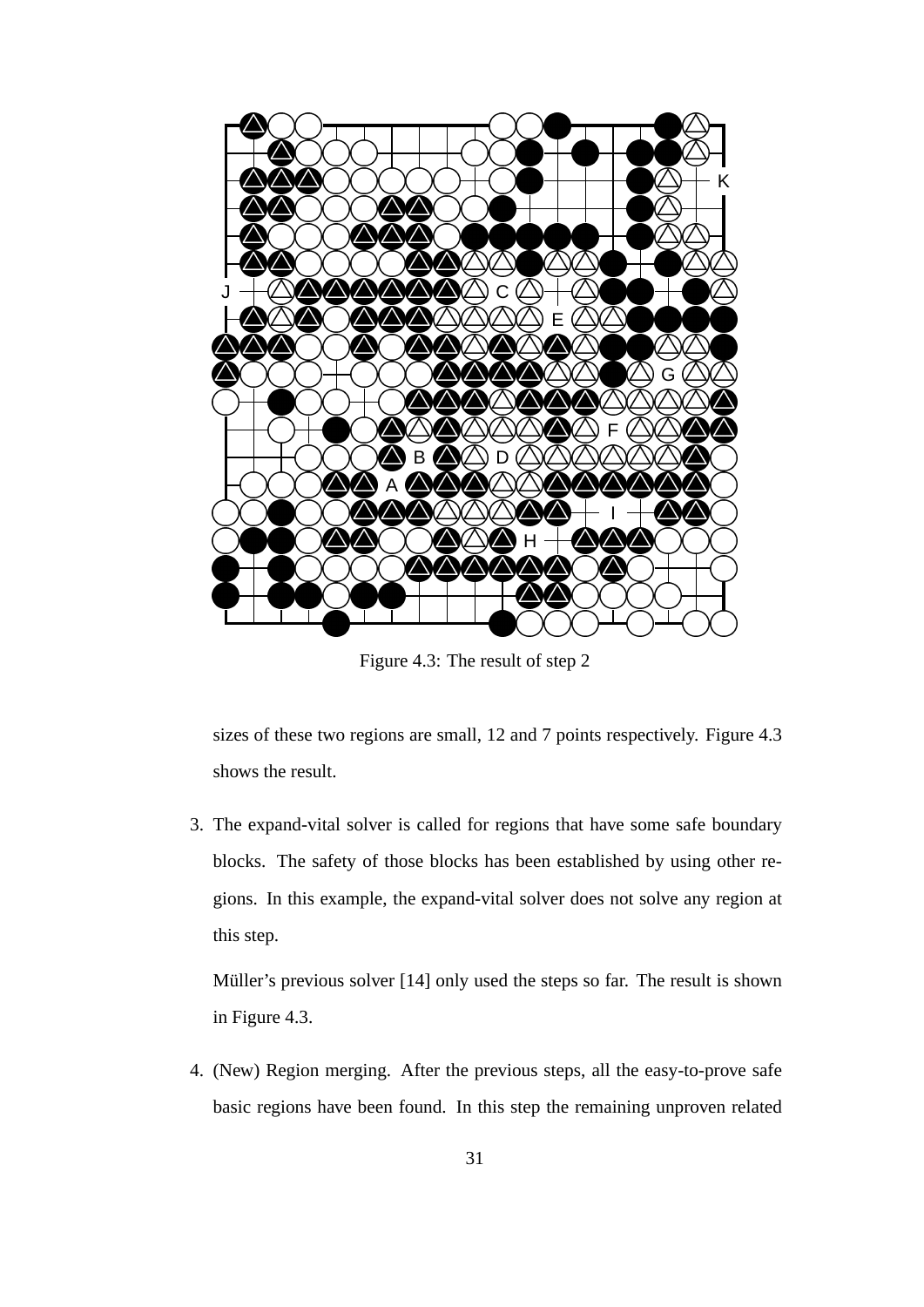

Figure 4.4: The result of step 4

regions are merged. For each small-enough merged region (up to size 14 in the current implementation) the generalized 2-vital solver is called. The mechanism is described in detail in Section 4.3. Figure 4.4 shows the result of this step. The solved merged regions are  $P \cup Q$ ,  $L \cup M \cup N \cup O$ ,  $W \cup V$ with an external eye U for white and  $R \cup S \cup T$  for black. Most of the remaining related regions have been solved except for two weakly dependent black regions at the bottom.

5. (New) Weakly dependent regions. A new algorithm deals with weakly dependent regions. In this step both the 1-vital solver and the 2-vital solver are used to prove whether a region is 2-vital safe or not. A detailed descrip-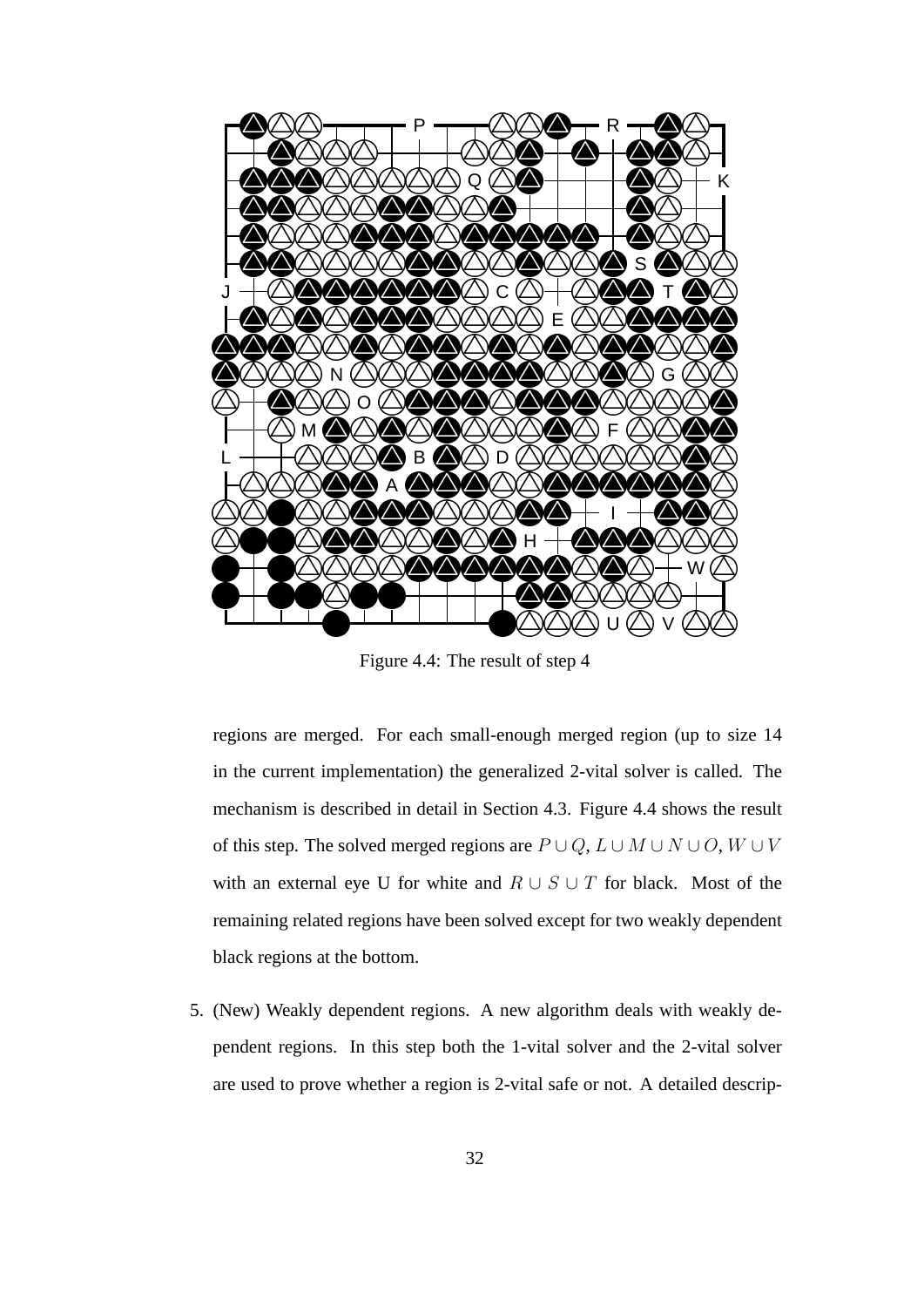

Figure 4.5: The black region is a 2-vital region



Figure 4.6: The black region is not a 2-vital region

tion about processing weakly dependent regions is given in Section 4.4. One of the remaining weakly dependent black regions X is solved. Figure 4.5 demonstrates the proving process.

However, the other remaining black region Y cannot be proved as a 2-vital region in this step, even though it has a safe boundary block. Figure 4.6 provides a modified example of region Y to demonstrate the reason. In this figure, when white plays move 1 black has to connect because it is atari. After white plays move 3, the black region turns out to be a nakade shape. Therefore it is not 2-vital safe.

Figure 4.7 shows the result of this step.

6. (New) As in step 3, the Expand-vital solver is called for those regions for which one or more new safe boundary blocks have been found. In this step, the expand-vital solver can easily solve the last weakly dependent black region Y. Figure 4.8 shows the result of this step. In this example, the solver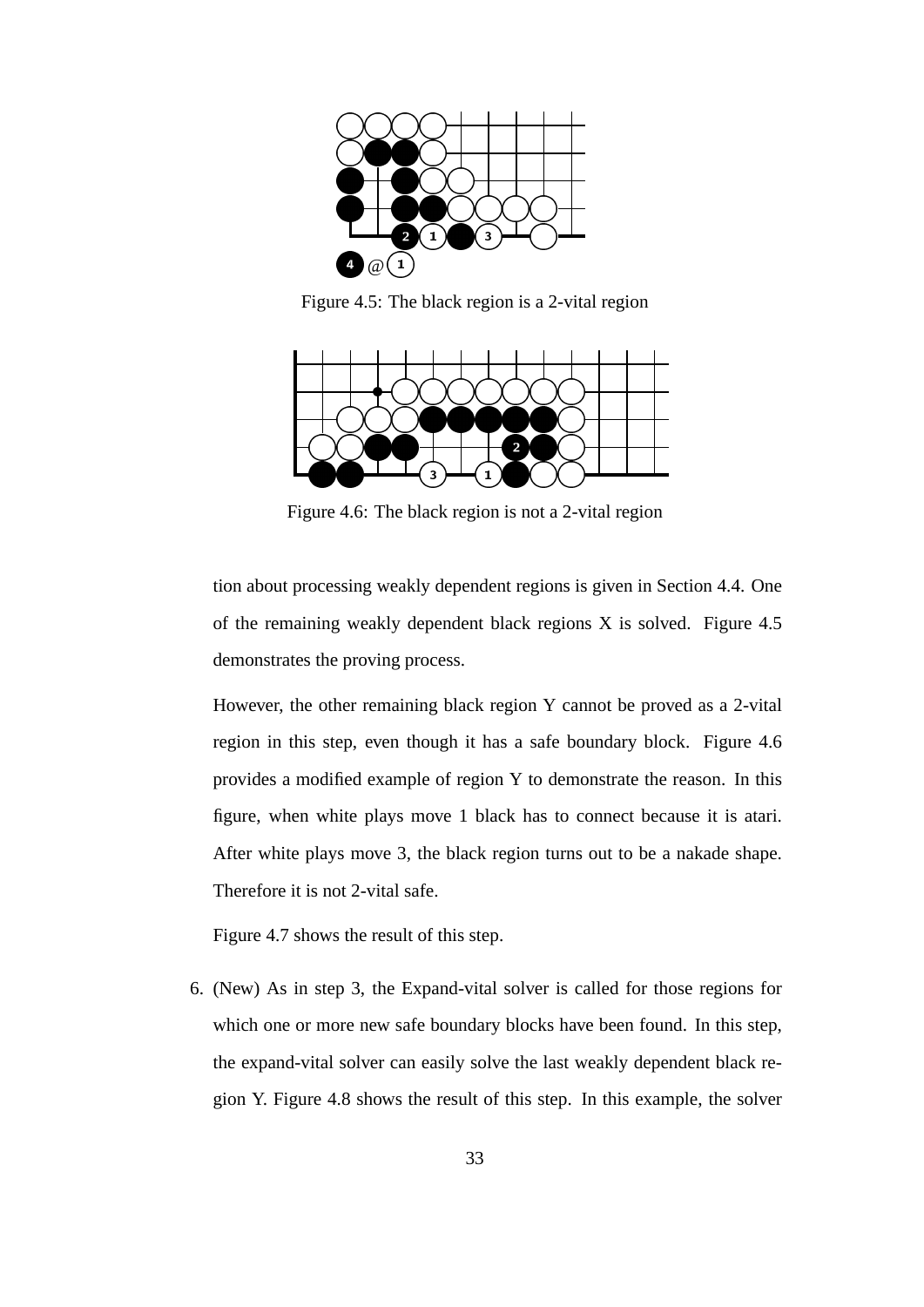

Figure 4.7: The result of step 5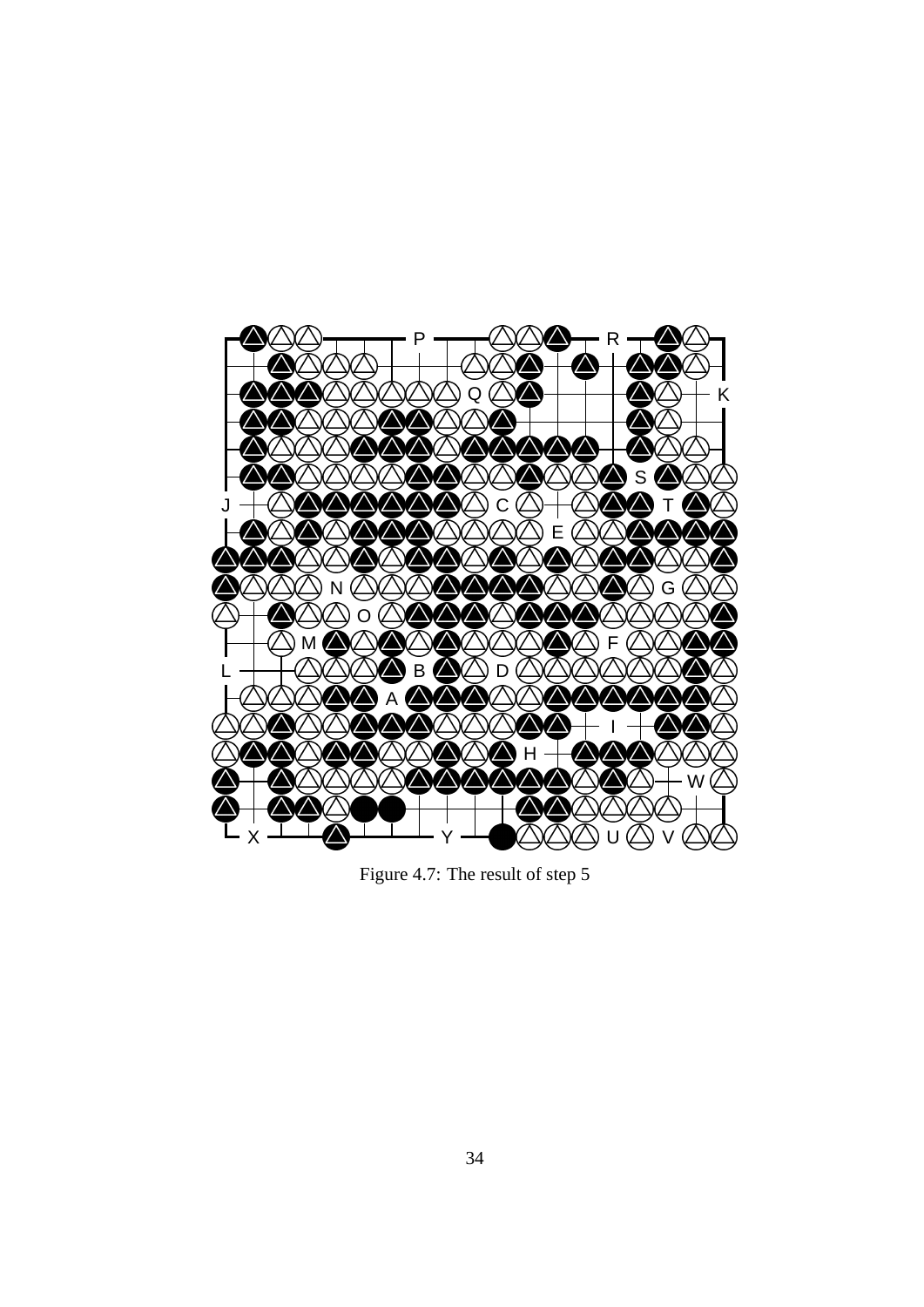

Figure 4.8: The result of step 6

succeeds in proving the safety of every point on the board.

# **4.3 Region Merging**

One of the major drawbacks of Müller's previous solver [14] is that it processes basic regions one by one and ignores the possible relationship between them. Figure 4.9 shows an example of two strongly dependent regions. The previous solver treats regions A and B separately, and neither region can be solved. However the merged region  $A \cup B$  can be solved easily.

The first algorithm step of region merging scans all regions and merges all related regions. They are either strongly or weakly dependent. After the merging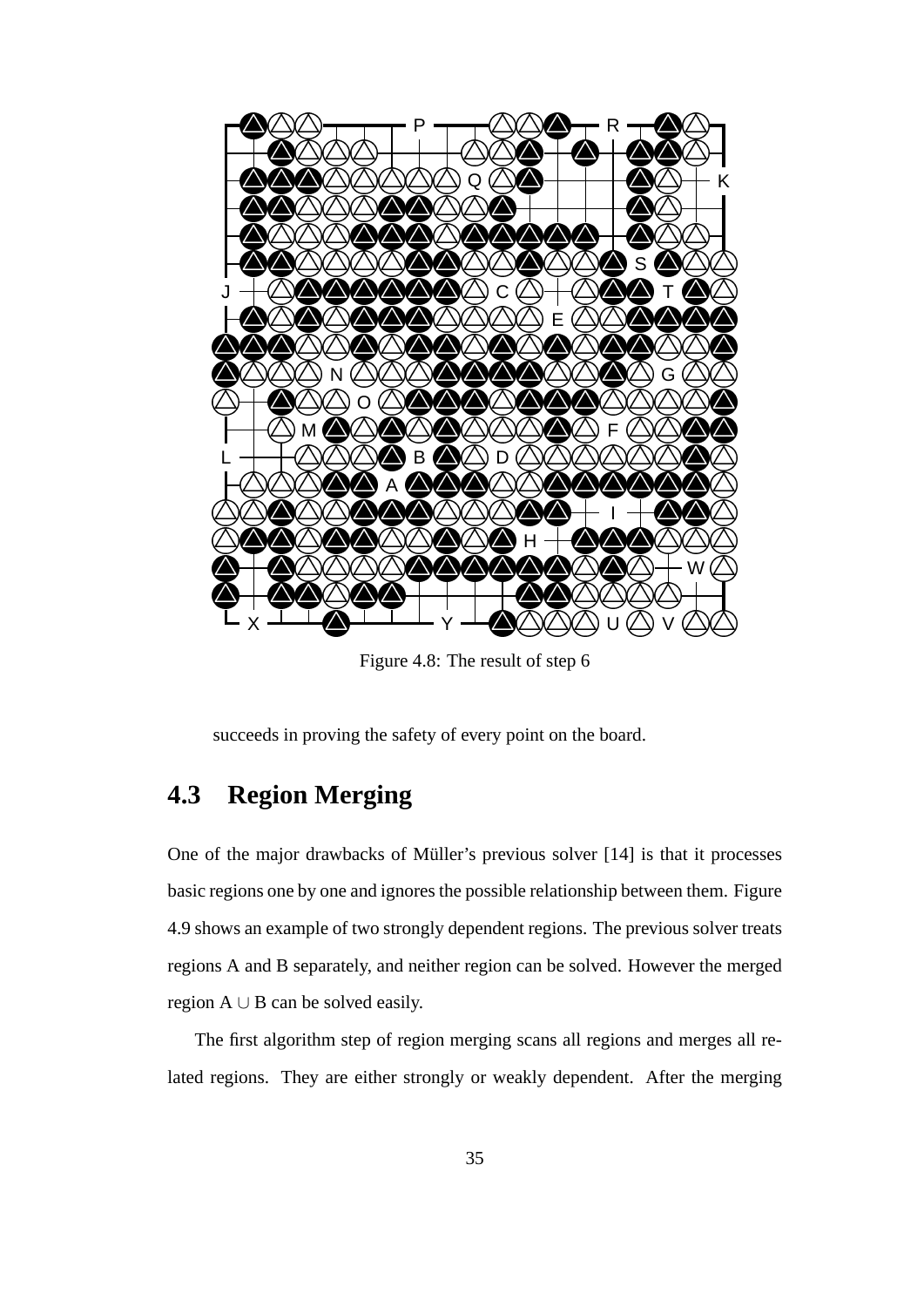

Figure 4.9: Two related regions



Figure 4.10: Strongly and weakly dependent regions

step, the 2-Vital solver is used to recognize safe merged regions.

This method can solve simple cases such as the one in Figure 4.9. However, since merging all related regions often creates a very large merged region, the search space can become too large.

Our current solver uses a two-step merging process. In the first step, strongly dependent basic regions are merged. In the second step groups of *weakly dependent regions* are formed. A group can contain both basic regions and merged regions computed in the first step. Figure 4.10 shows an example.

In this figure, there are a total of 6 related black regions A, B, C, D, E, and F. Since the huge outside region contains surrounding white stones that are already safe, we do not need to consider it here.

A simple merge yields a combined new region with size 32, which is too large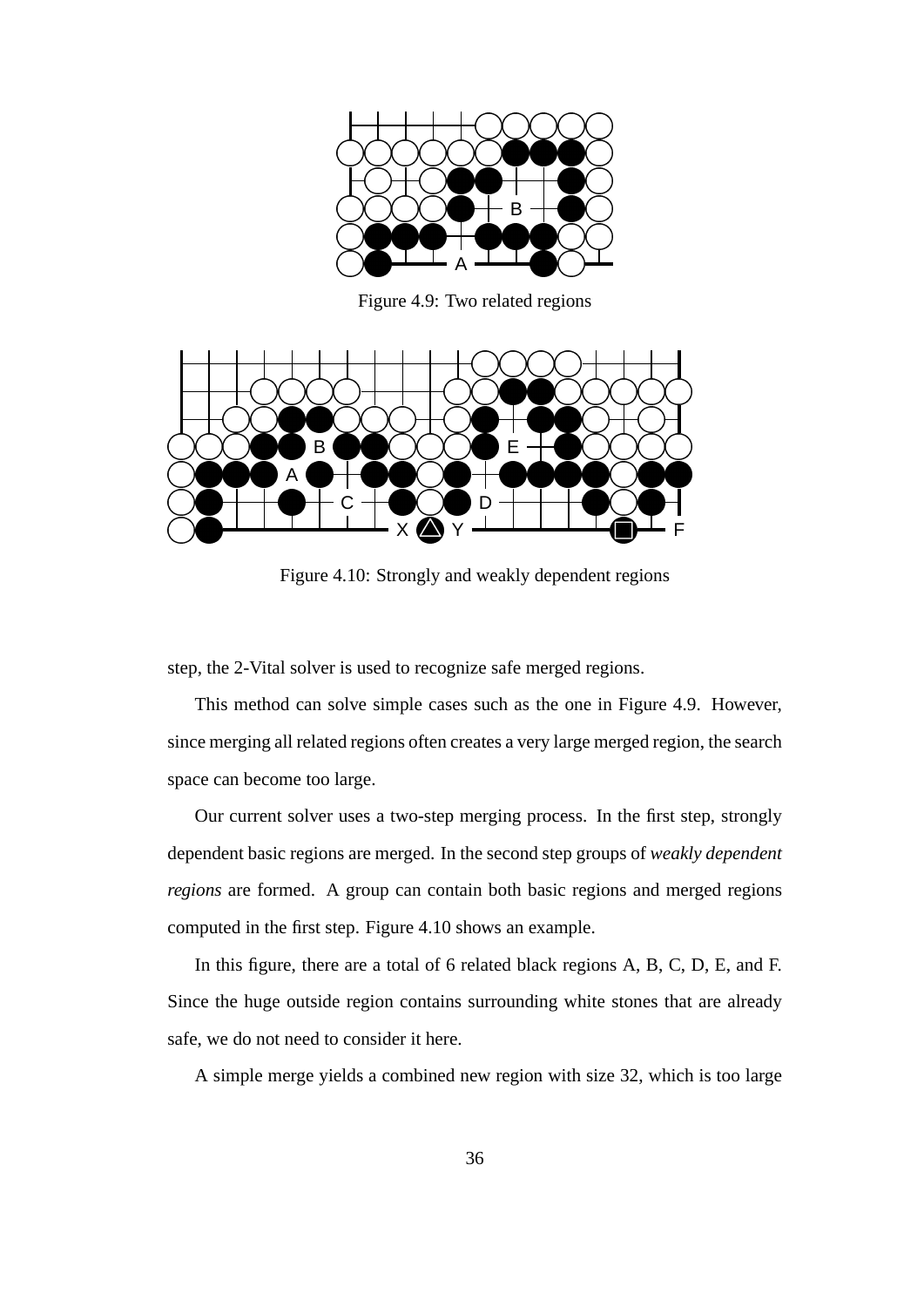to be fully searched in a reasonable time. Two-step merging creates the following result: The first step identifies connected components of strongly dependent regions and merges them. A, B and C are strongly dependent and are merged into a new region  $R_1 = A \cup B \cup C$ . Next D and E are merged into  $R_2 = D \cup E$ . Region F is not strongly dependent on any other region and is not merged. The second step identifies weak dependencies between  $R_1$ ,  $R_2$  and F and builds the group.  $R_1$  and  $R_2$  are weakly dependent through block  $\bigotimes$ , and  $R_2$  and F are weakly dependent through block  $\bigcirc$ . The result is a group of weakly dependent regions  $\{R_1, R_2, F\}$ with region sizes of 15, 14 and 3 respectively. The regions within a group are not merged but searched separately, as explained in the next section.

The common boundary block between two weakly dependent regions has both *internal* and *external* liberties relative to each region. For example, for block and  $R_2 = D \cup E$ , the liberty Y is internal and the liberty X is external.

# **4.4 Weakly Dependent Regions**

We distinguish between two types of weak dependencies. In type 1, the common boundary block has more than one liberty in both weakly dependent regions. For example, in Figure 4.11 the shared boundary block of regions A and B has more than 1 liberty in each region. In type 1 dependencies, our search in one region does not consider the external liberties of the common block.

In type 2 weak dependencies, the common boundary block has only one liberty in at least one of the weakly dependent regions. Figure 4.12 provides a typical example of type 2 weakly dependent regions. The black block  $\bigtriangleup$  has only 1 liberty in each of the regions X and Y. We need to consider the external liberties for the common block because moves in region X will affect the result of the region Y. However, we do not want to merge these two regions because of the resulting increase in problem size.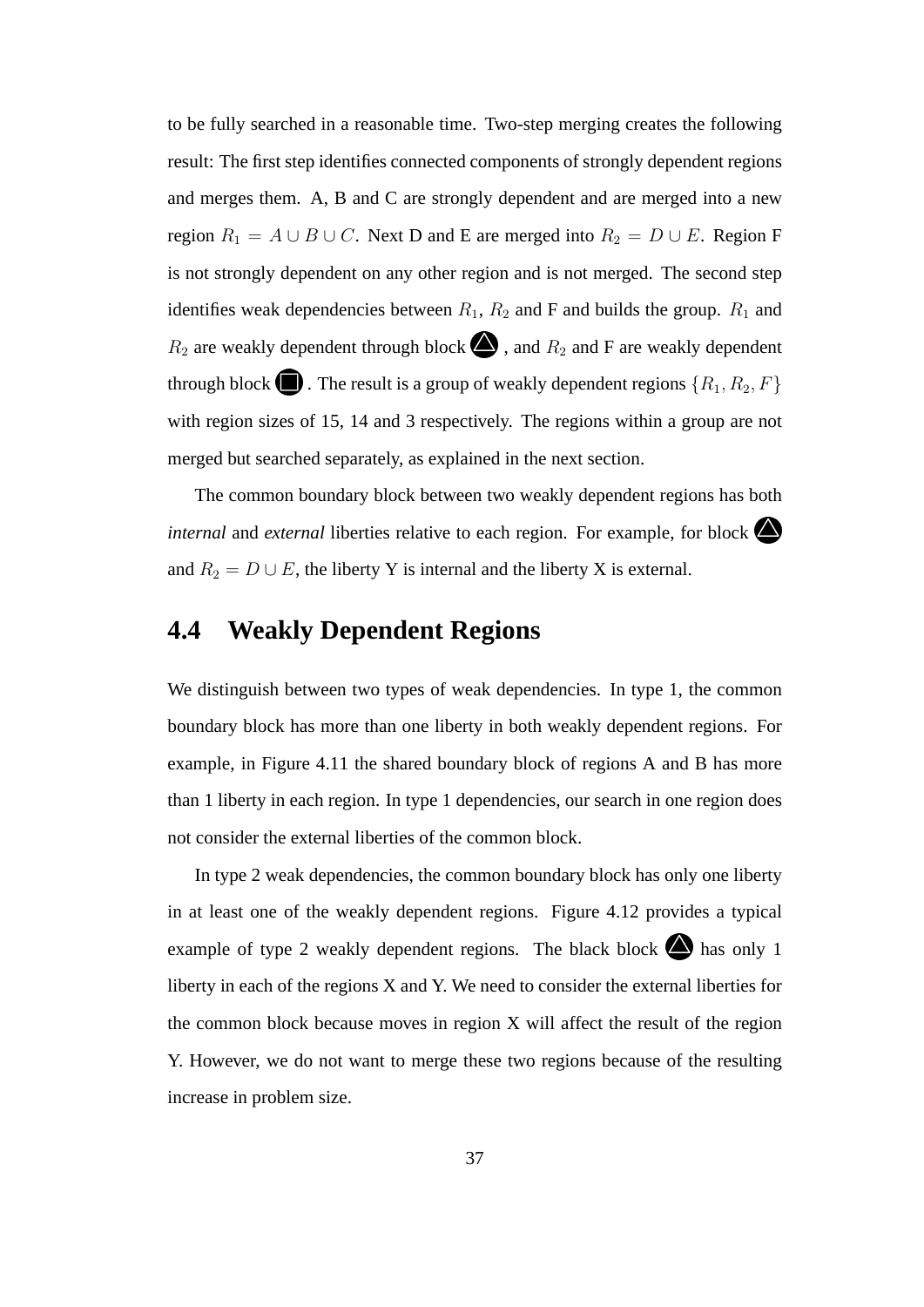

Figure 4.11: First type of weakly dependent regions



Figure 4.12: Second type of weakly dependent regions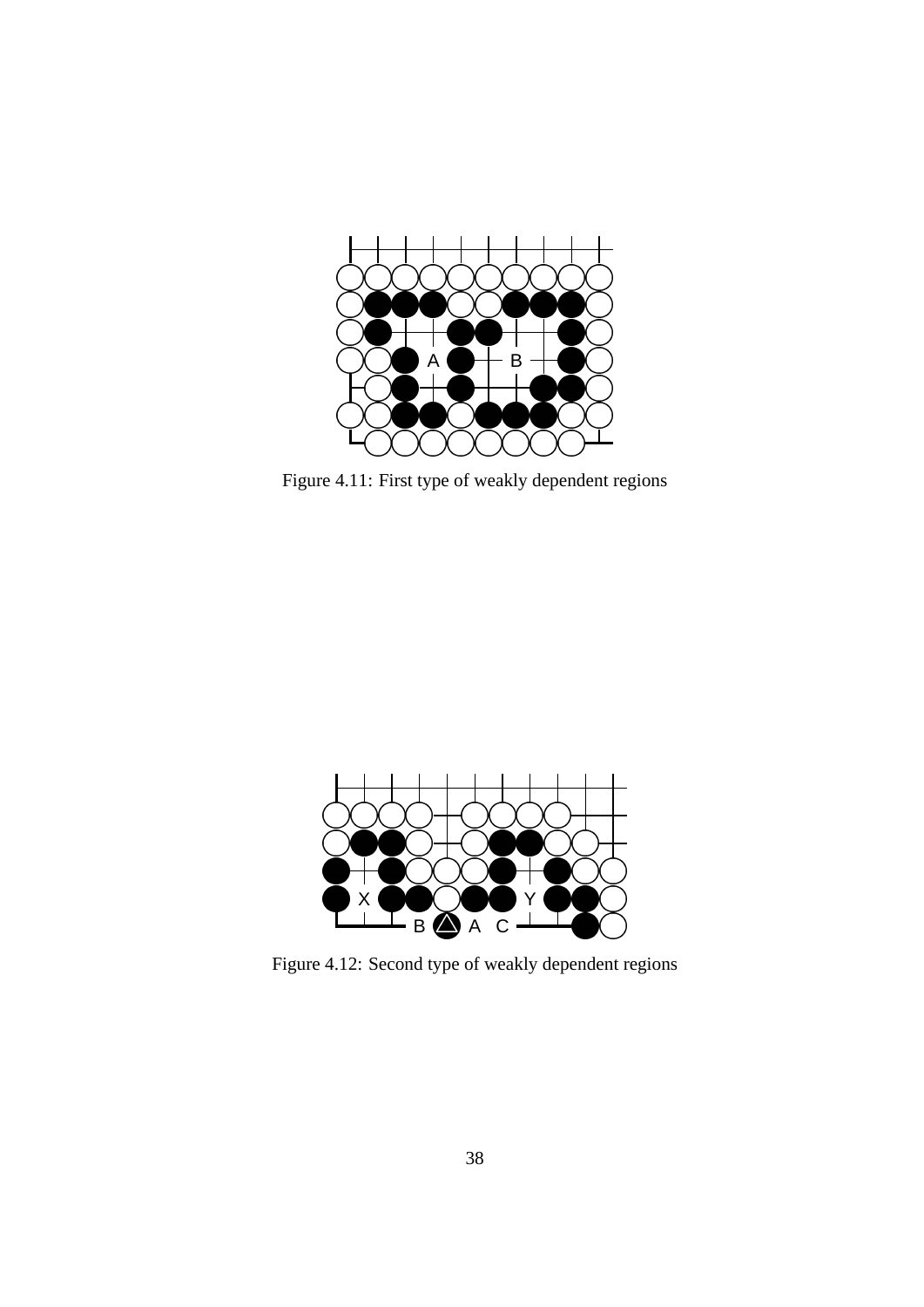Figure 4.13 demonstrates the separate 2-vital search processing for regions X and Y. In local region X, considering an external attacker move at A is necessary. Whenever White plays A, the common boundary block  $\bigotimes$  loses its external liberties. Therefore, it is in atari. In this case, Black will connect at B in response. A similar situation happens in region Y. If White plays at A, since common boundary block  $\triangle$  is in atari. Black is forced to answer at C to capture this white block. In addition, considering one external move in B is also necessary for proving region Y safe. Therefore, if we consider region X and Y locally, both regions can be proved safe.



Figure 4.13: Separate searches in regions X and Y

However, from the global point of view we need to handle the relationship between regions. In real game if White plays at A, for region X Black should connect at B while for region Y Black should play a move at C to capture the white stone. In this situation, which move should Black play? Figure 4.14 demonstrates the 2-vital search processing for both weakly dependent regions X and Y.

If White plays in A, since A is located at region Y, we look at that region first. If the white block at A only has one liberty, we always play the capture move in region Y. After removing the white block in A, from X's point of view the common boundary block  $\bigotimes$  will gain one external liberty again. Therefore, in this case after White A and Black C in region Y the result will not affect the local search in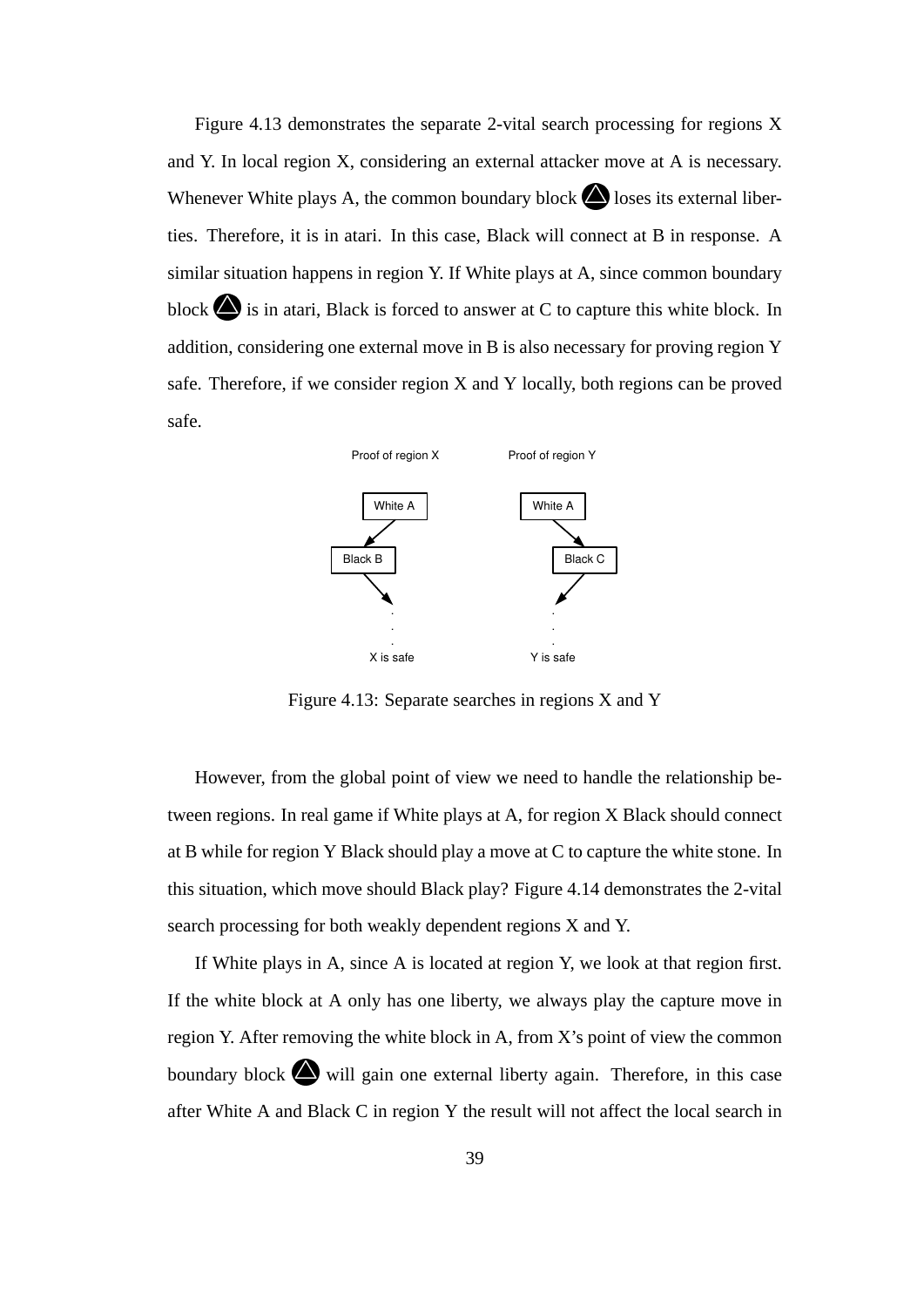

Figure 4.14: Search considering both region X and Y



Figure 4.15: White block in A has more than 1 liberty

region X.

If the white block at A has more than one liberty such as in the example shown in Figure 4.15, then the situation is different. In region Y, since the black block already lost all its internal liberties and we can not guarantee that it can achieve more external liberties outside of region Y, the safety search for region Y will fail immediately. For region X, even if the region Y is not safe, since white A is an external move for its local search, black will answer at B locally. Therefore, in this example, region X can be proved safe and region Y can not.

The pseudo code in Figure 4.16 describes the method for processing groups of weakly dependent regions.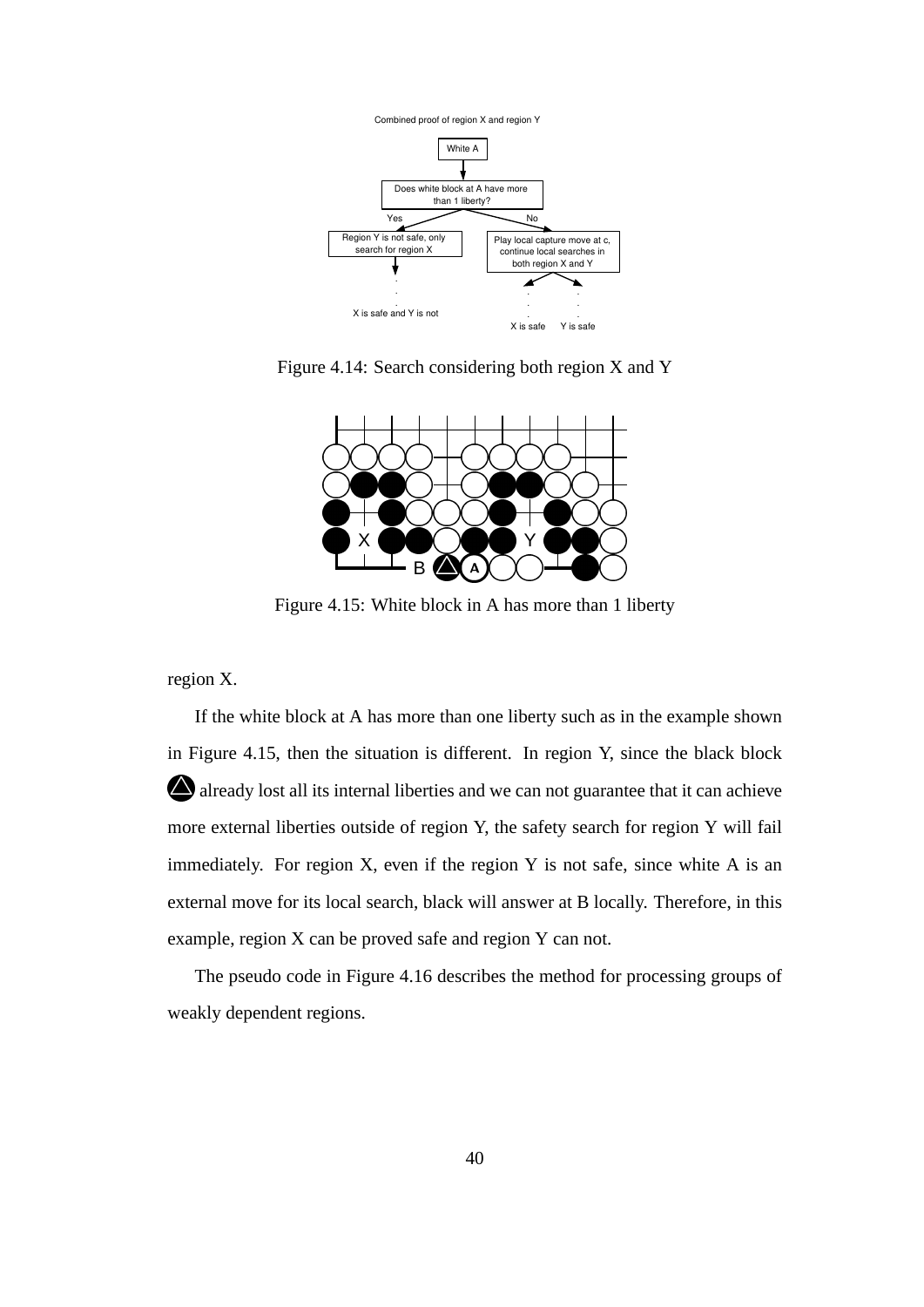```
for each weakly dependent group G
if ( total size of all regions in G < 14) // 14 is a constant determined empirically
    r_G = merge all regions in G;
    call 2-vital solver for r_G;
else
    for each region r \in Gfor each shared boundary block b between r and another region r_2 \in Gdo a 1-vital search for b in r_2;
        if (all 1-vital searches succeed)
            reduce liberty target for all tested boundary blocks to 1;
            call 2-vital solver for r;
        else
            reduce liberty target for all successfully tested boundary blocks to 1;
            take unproved (1-vital search not successful) blocks as special blocks;
            generate external moves for special blocks (for both attacker/defender);
            call 2-vital solver for r;
```
Figure 4.16: Search for weakly dependent groups

## **4.5 Other Improvements**

The following further enhancements were made to the solver beyond the version described in [14].

**External eyes of blocks** If a boundary block of a region r has one sure liberty elsewhere, this information is stored and used in the search for  $r$  by lowering the liberty target for that block. In Figure 4.17, after Black plays the first move, the previous solver recognizes that both two white boundary blocks (marked by squares and triangles) could be in atari, and returns the result that the region is not safe. However, since the white boundary block marked by triangles has one external eye, the liberty target for this block can be reduced to 1. By using this additional information it becomes possible to prove the region safe.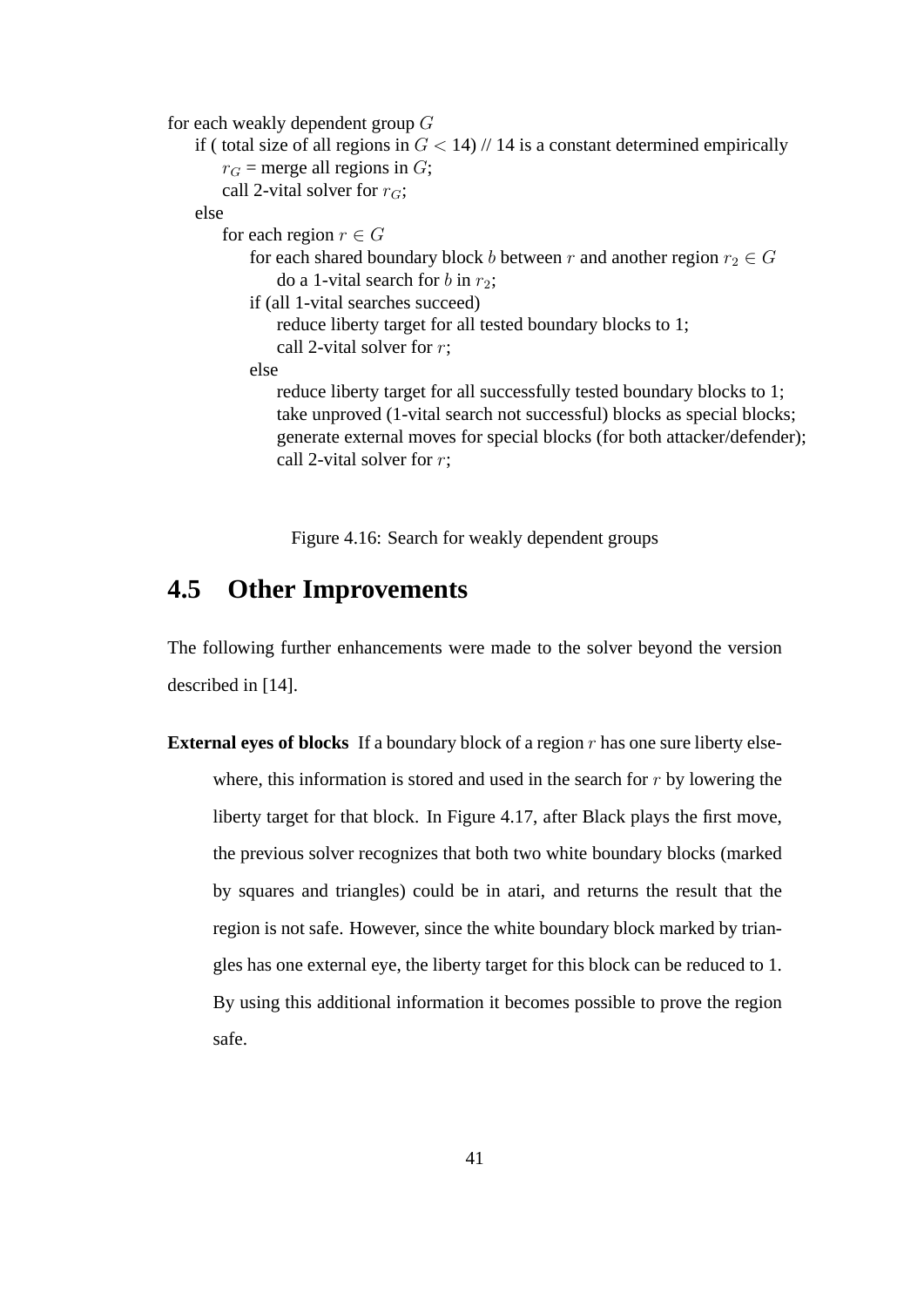

Figure 4.17: Block with an external eye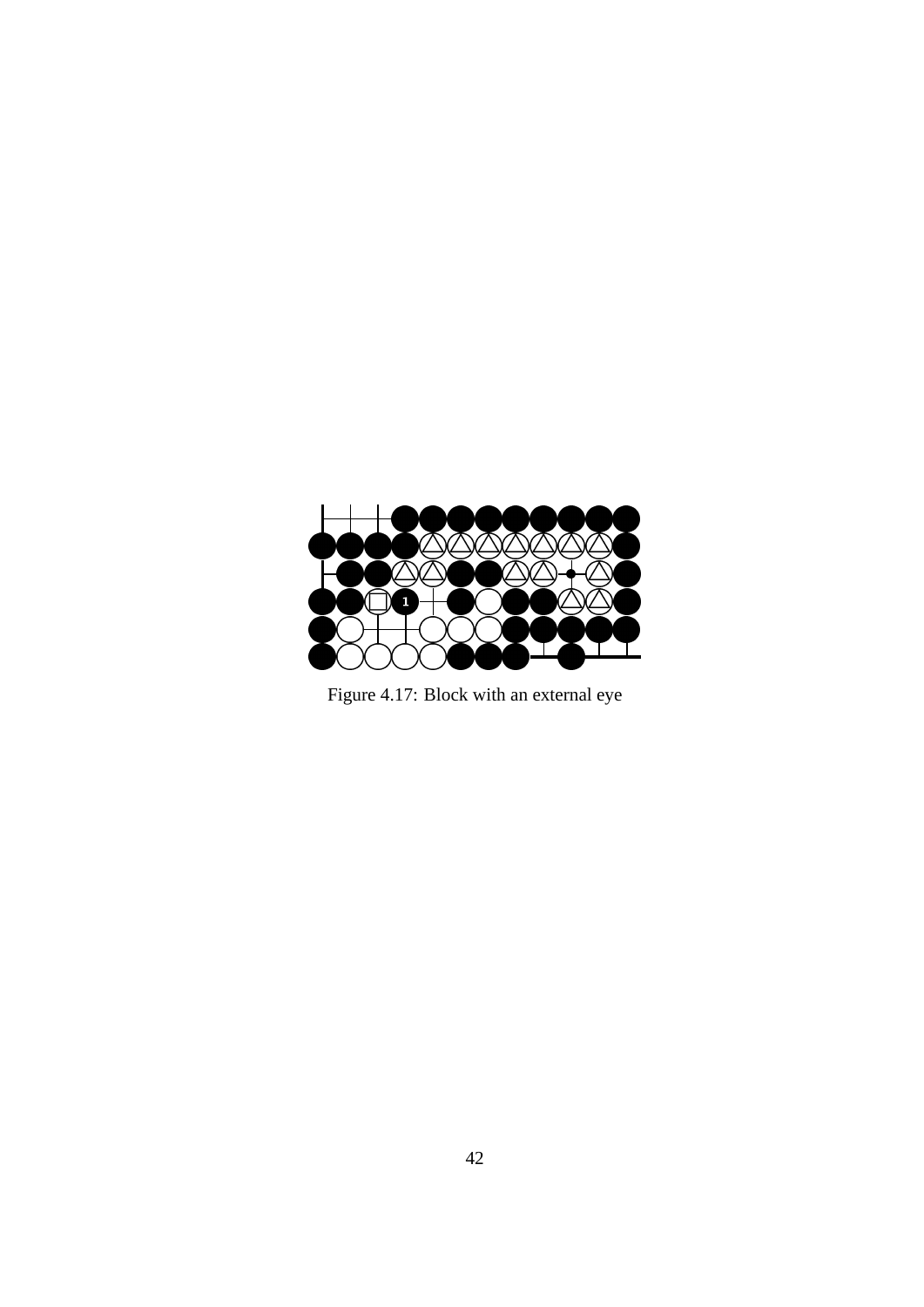# **Chapter 5**

# **Search Enhancements**

## **5.1 Move Generation and Move Ordering**

In this work, we focus on proving that a region and its boundary blocks are safe. Therefore we have concentrated our efforts on generating and ordering the defender's moves. For the attacker, all legal moves in the region plus a pass move are generated. When processing weakly dependent regions as described in Section 4.4, extra moves outside of the region might be generated for either attacker or defender. The attacker is allowed to immediately recapture a ko. Therefore, the attacker will always win a ko fight inside a region.

Currently there is no move ordering for the attacker. For the defender, the following safe forward pruning technique is used: When a boundary block of a region is in atari, only moves that can possibly avert the capturing threat, such as extending the block's liberties or capturing the attacker's adjacent stones, are generated. If no such forced moves are found, all legal moves for the defender are generated.

For ordering the defender's moves, both a high priority move detector and a normal scoring system are used. The detector analyzes the purpose of the attacker's previous move, and classifies the situation as one of three priorities:

- 1. Attacker's move close to one of the empty cutting points.
- 2. Attacker's move extending one or more cutting blocks.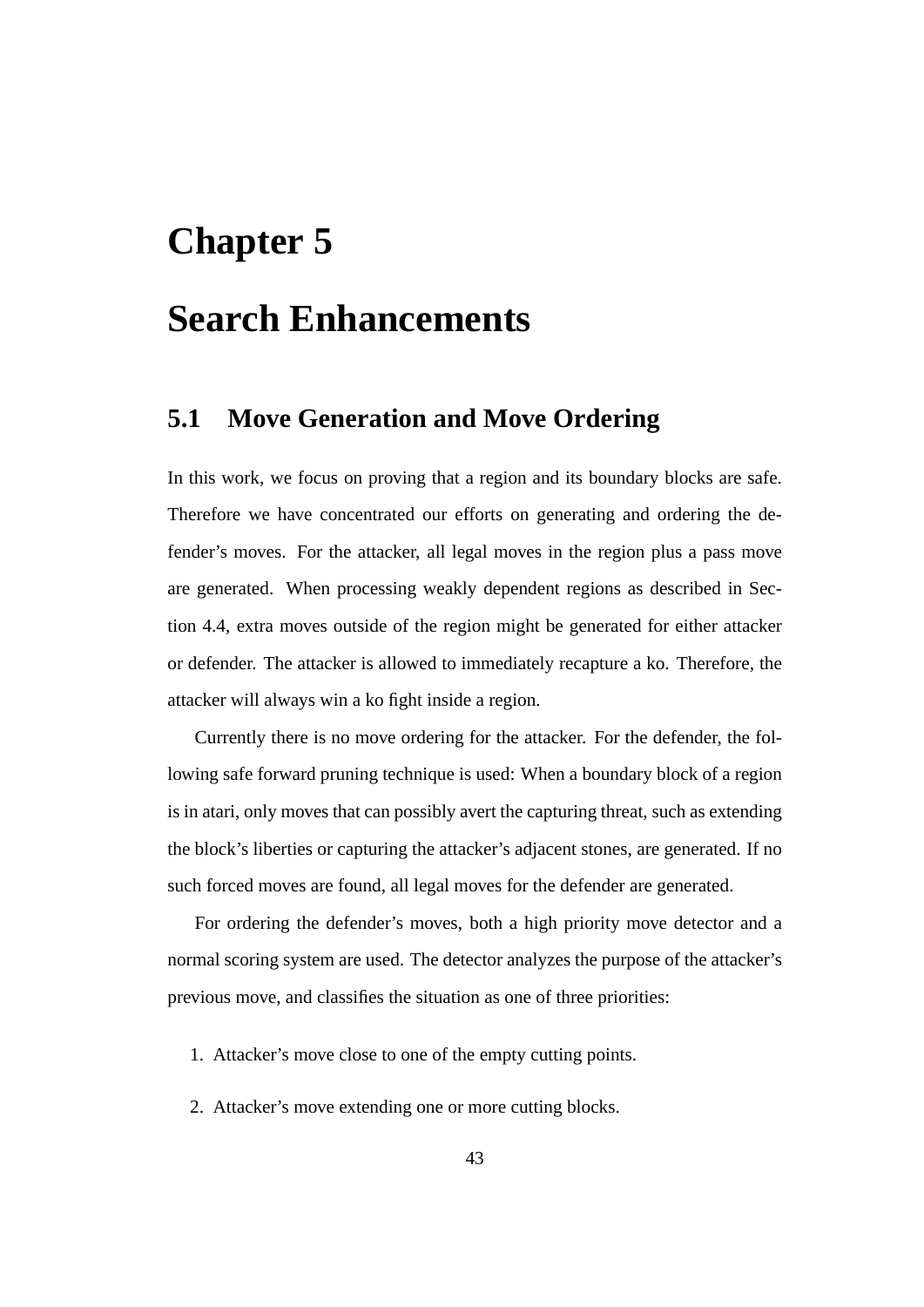#### 3. Other attacker move.

For priority 1 and 2 positions, a set of high priority moves according to the attacker's motivation is generated first. For priority 1, most likely the attacker is trying to cut, so the cutting points close to this move, as well as the cutting points' 8 neighbor points, have high priority. For priority 2, most likely the attacker is trying to expand its own cutting block. Capturing this block is an urgent goal for the defender. Therefore, all liberties of this block are given high priority. The number of adjacent empty points is used to order liberties.

All moves in priority 3 positions and all remaining moves in priority 1 and 2 positions are sorted according to a score that is computed as a weighted sum:

*Move score* =  $f_1 * LIB + f_2 * NDB + f_3 * NAB + f_4 * CB + f_5 * AP$ .

The formula uses the following features:

- 1. Liberties of this defender's block (LIB)
- 2. Number of neighboring defender's blocks (NDB)
- 3. Number of neighboring attacker's blocks (NAB)
- 4. Capture bonus (CB): 1 if an opponent block is captured, 0 otherwise
- 5. Self-atari penalty (AP): -1 if move is self-atari, 0 otherwise

The following set of weights worked well in our experiments:  $f_1 = 10, f_2 =$  $30, f_3 = 20, f_4 = 50, f_5 = 100.$ 

### **5.2 Evaluation Functions**

#### **5.2.1 Heuristic Evaluation Function**

The evaluation function in [14] used only three values: *proven-safe*, *proven-unsafe* and *unknown*. Since most of the nodes during the search evaluate to *unknown*, we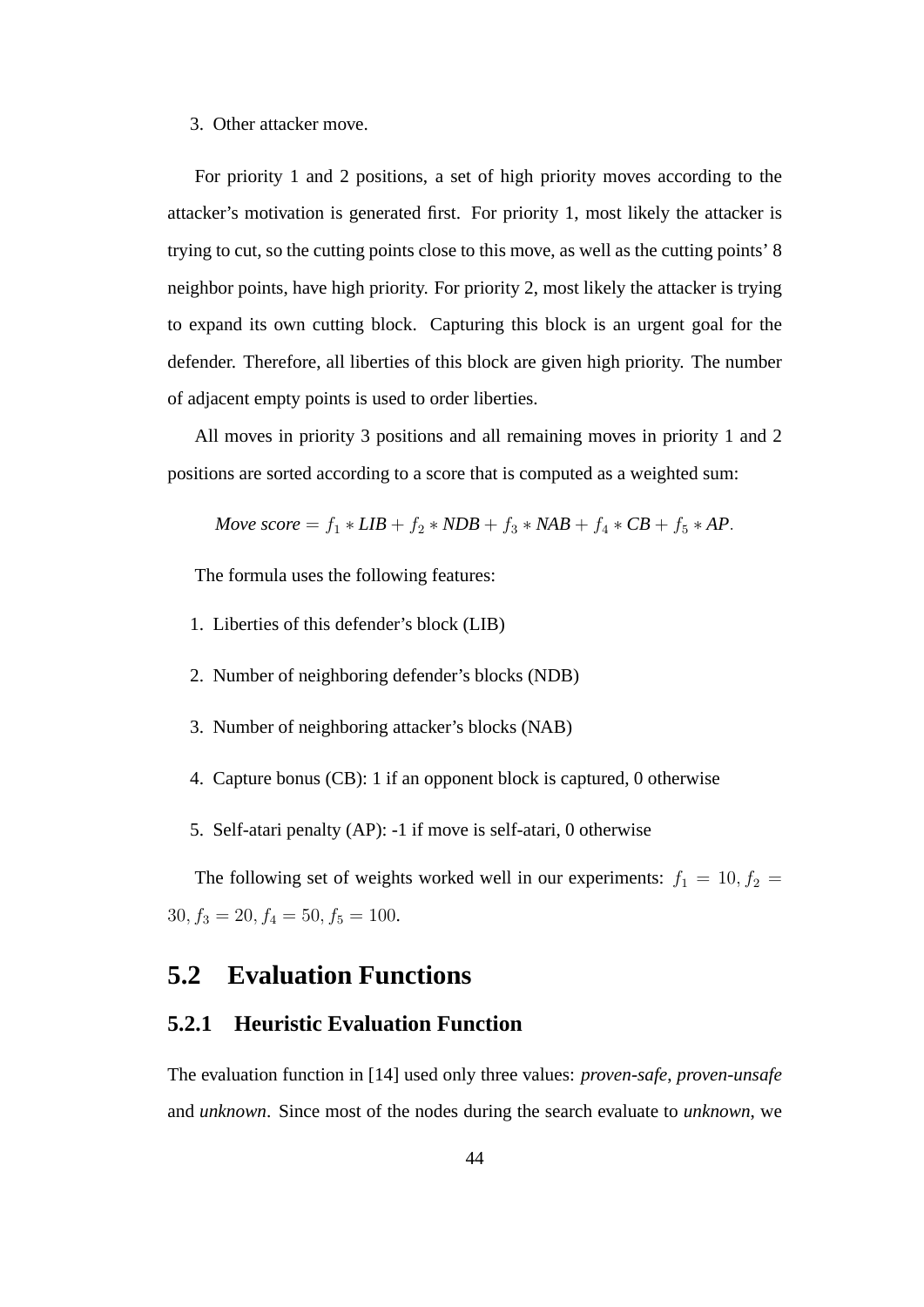can improve the search by using a heuristic evaluation to differentiate nodes in this category. The heuristics are based on two observations:

- 1. An area that is divided into more subregions is usually easier to evaluate as *proven-safe* for our static evaluation function.
- 2. If the attacker has *active blocks* with more than 1 liberty, it usually means that the attack still has more chances to succeed.

Let NSR be the number of subregions and NAB be the number of the attacker's active blocks. Then the heuristic evaluation of a position is calculated by the following formula:

$$
eval = f_1 * NSR + f_2 * NAB, \quad f_1 = 100, f_2 = -50
$$

#### **5.2.2 Exact Evaluation Function**

The exact evaluation function recognizes positions that are *proven-safe* or *provenunsafe*. A powerful function is crucial to achieve good performance. However, there is a tradeoff between evaluation speed and power. In our evaluation function there are two types of exact static evaluations, *HasSureLiberties()* and *StaticSafe()*.

*HasSureLiberties()* is a quick static test to check whether all boundary blocks of a region have two sure liberties and the opponent cannot live inside the region. It uses the following two conditions for checking:

- 1. All empty points inside the regions are liberties of some boundary blocks.
- 2. The region has two or more intersection points as described in Section 3.1, or it has two separate eyes.

Condition 1 implies that there is no eye space for the attacker. Condition 2 utilizes the *miai* strategy. If there are two equal-value points, a miai strategy means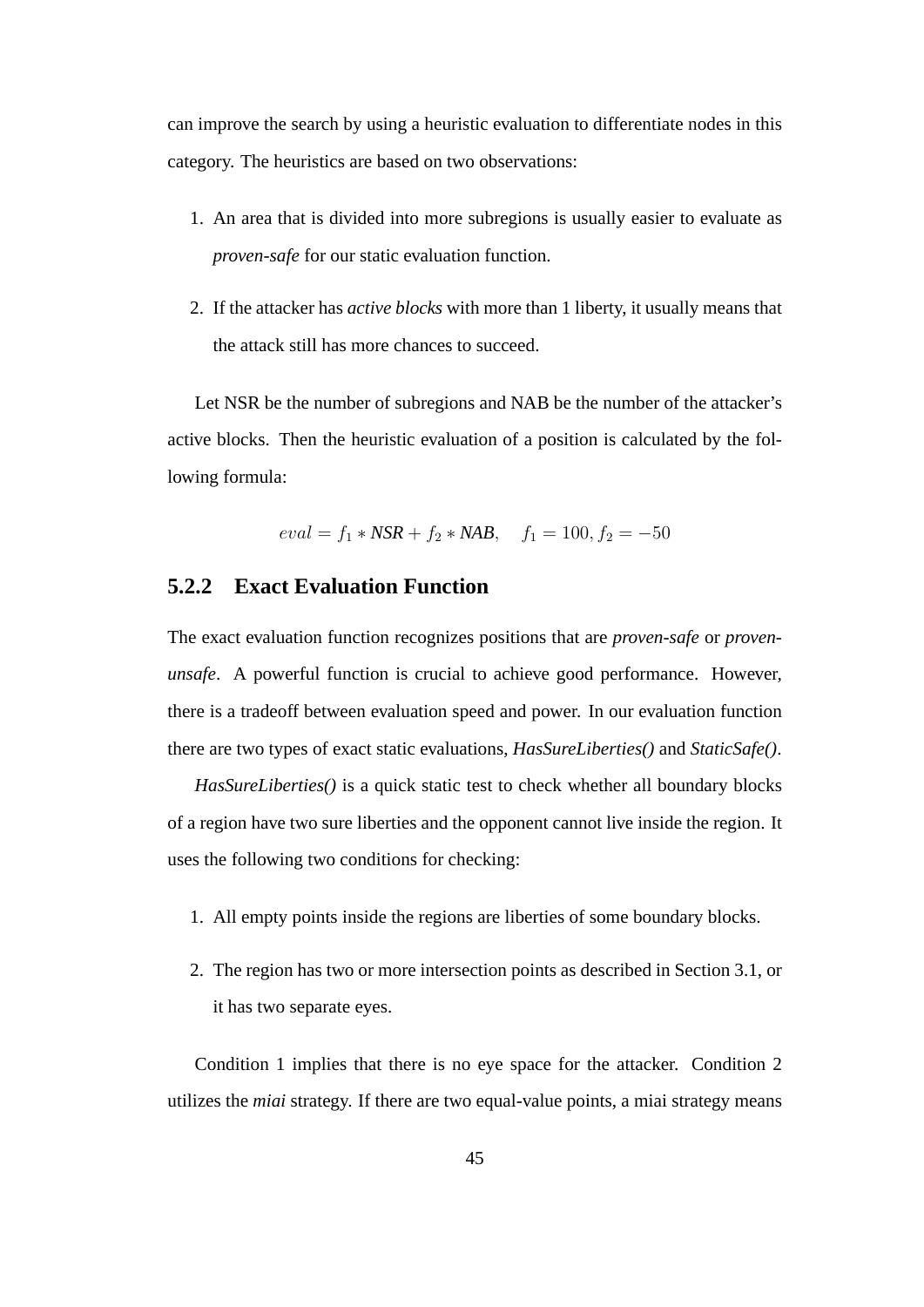

Figure 5.1: An example of miai

that no matter which point one player chooses, the other player can always get the other point. Figure 5.1 shows an example of a miai strategy. In the black region, White cannot occupy both points A and B in one move. Therefore, the black region is alive under alternating play. If both conditions of *HasSureLiberties()* are satisfied, then the region is safe.

*StaticSafe()* is a simplified static safety solver which takes the subregions created by the search into account. It takes the set of all points of the region as input and processes the following steps:

- 1. Generate all the subregions and blocks inside the input region.
- 2. As in Benson's algorithm [1], find all the healthy subregions for blocks. A region is *healthy* for a block if the block is adjacent to all empty points of the region.
- 3. Implement Benson's algorithm [1] to find all the blocks that have two or more healthy subregions. Mark them as safe.
- 4. Call *HasSureLiberties()* for each subregion. If the subregion is proven as static 2-vital, then mark this subregion as safe. Otherwise, if all the boundary blocks of this subregion are already marked as safe, and there is no space inside this subregion for the attacker to make two eyes, then also mark this subregion as safe.
- 5. If all the points in the input point set are marked as safe, then *StaticSafe()*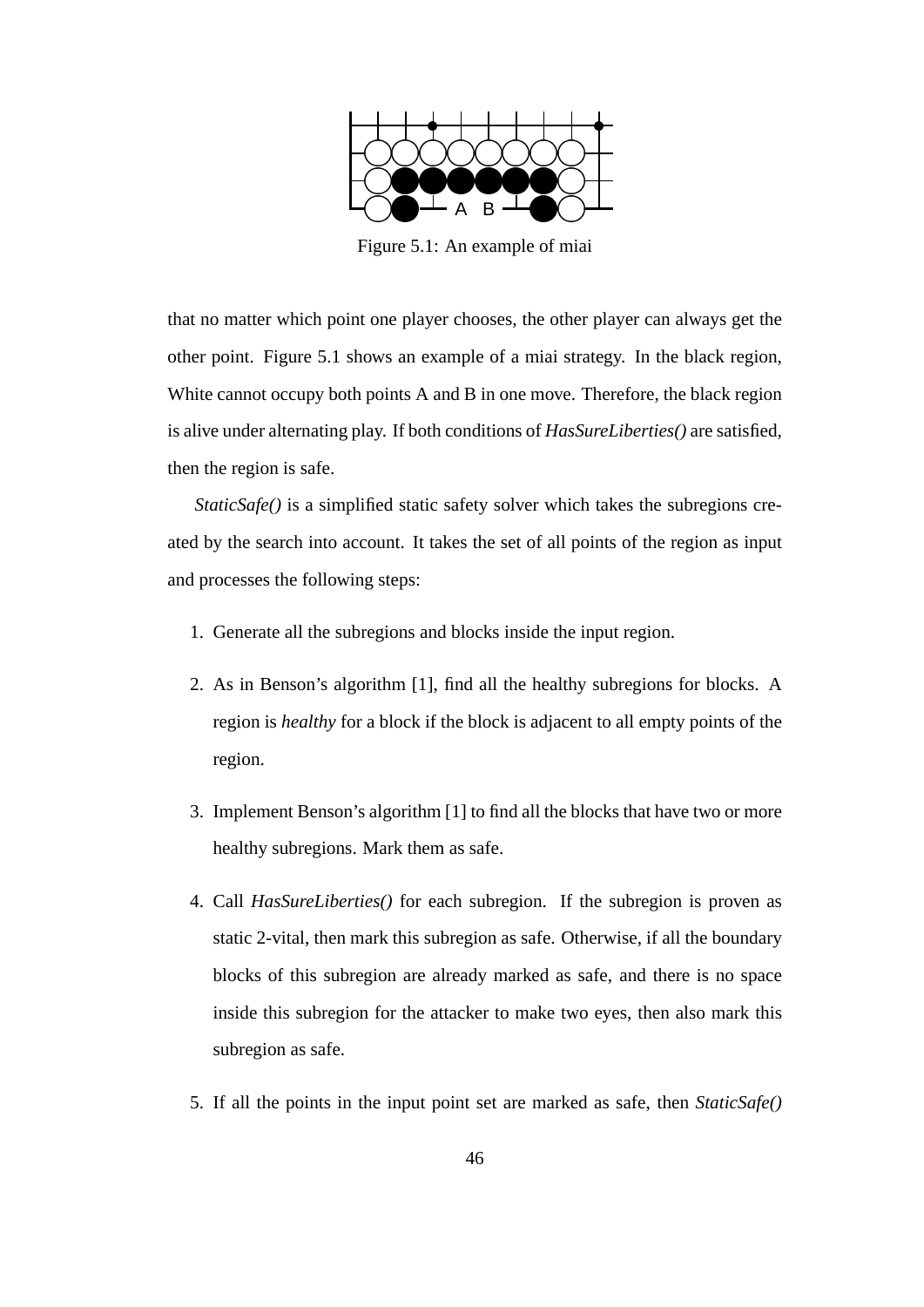returns safe. Otherwise, returns non-safe.

Each time *StaticSafe()* is called, it has to compute subregions and boundary blocks that are generated during the search. Furthermore, *HasSureLiberties()* is used for testing each subregion. Therefore, *StaticSafe()* is much slower than *Has-SureLiberties()*. The relative speed of the two methods varies widely, but 5–10 times slower is typical. For efficiency, we use the following compromise rule: If the previous move changes the size of a region by more than 2 points, then *Static-Safe()* is used. Otherwise, the quicker *HasSureLiberties()* is used. In contrast, [14] used only a weaker form of *HasSureLiberties()*.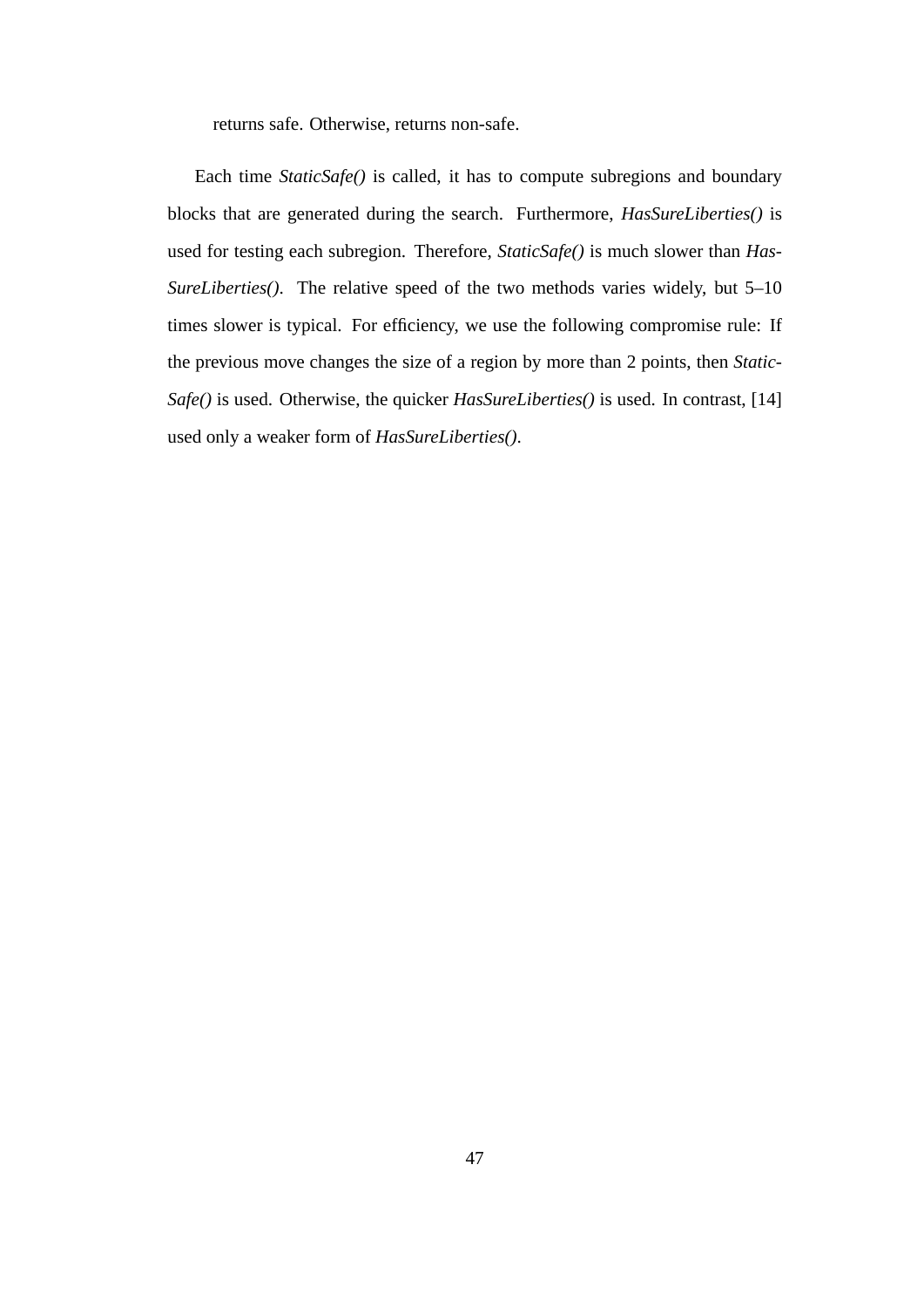# **Chapter 6 Experiments**

The safety solver described here has been developed as part of the Go program *Explorer* [13]. To compare the performance of our current solver with the previous solver [14], our test set 1 is the same, the problem set *IGS 31 counted* from the Computer Go Test Collection [13]. The set contains 31 problems. Each of them is the final position of a  $19 \times 19$  game played by human amateur players.

Since test set 1 was used to develop and debug the solver, we created an independent test set 2 and test set 3. Test set 2 contains 27 final positions of games by the Chinese professional 9 dan player ZuDe Chen. Test set 3 contains 35 final positions of games by Korean professional Go players. All three sets are available at http://www.cs.ualberta.ca/˜mmueller/cgo/general.html.

All experiments were performed on a Pentium 4 with 1.6 Ghz and a 64MB transposition table. The following abbreviations for the solvers and enhancements are used in the tables:

**Benson** Benson's algorithm, as in [14].

**Static-1997** Static solver from [14].

**Search-1997** Search-based solver, 6 ply depth limit, from [14].

**Static-2004** Current version of static solver.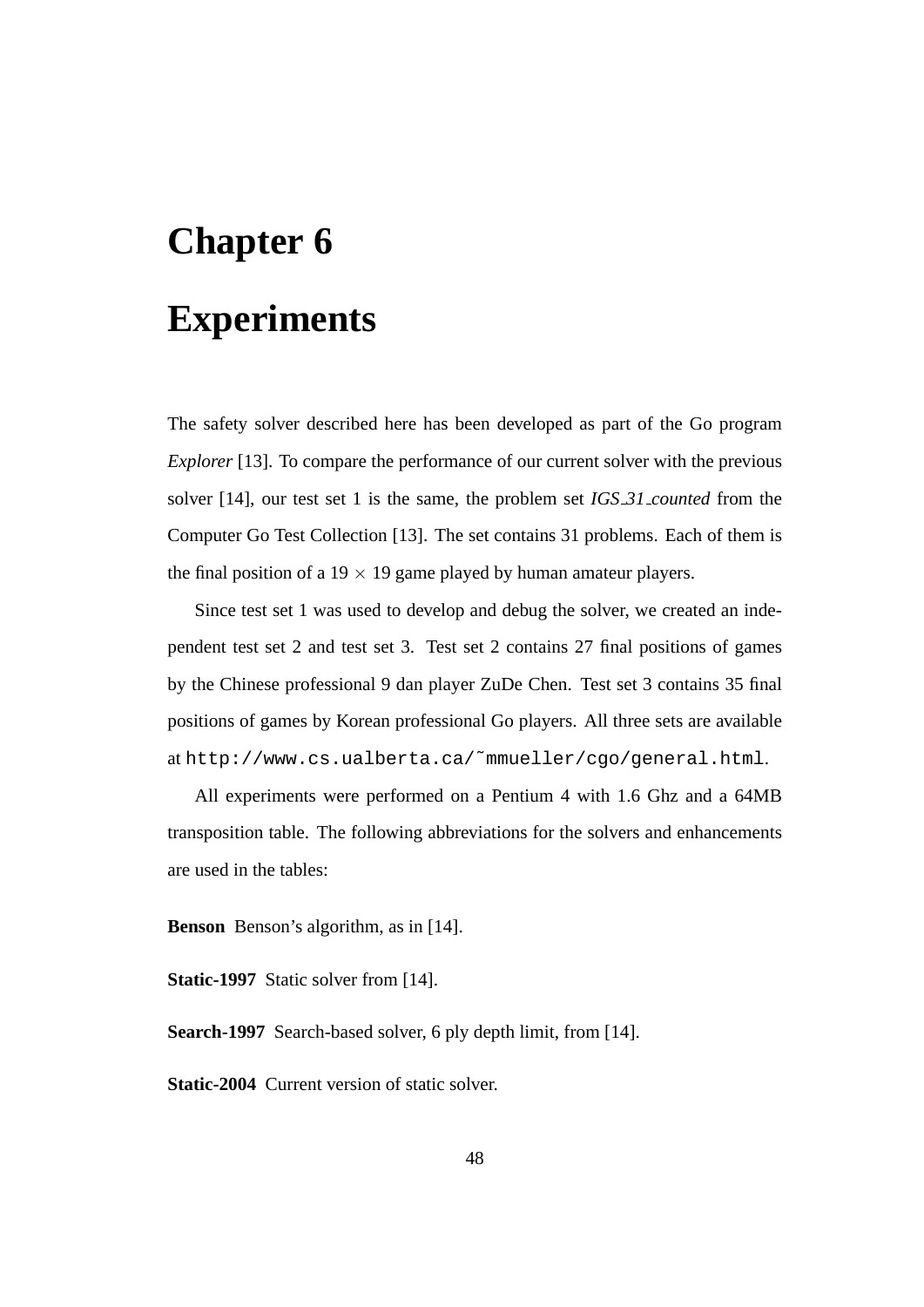| Version        | Safe points   | Safe blocks  | Safe regions |
|----------------|---------------|--------------|--------------|
| Benson         | 1,886 (16.9%) | 103 (9.2%)   | 204 (25.4%)  |
| Static-1997    | 2,481 (22.2%) | 168 (15.0%)  | N/A          |
| Search-1997    | 2,954 (26.4%) | 198 (17.6%)  | N/A          |
| Static-2004    | 2,898 (25.9%) | 212 (18.9%)  | 321 (40.0%)  |
| M1             | 4,017 (35.9%) | 326 (29.0%)  | 404 (50.4%)  |
| M <sub>2</sub> | 4,073 (36.4%) | 330 (29.4%)  | 406 (50.6%)  |
| M <sub>3</sub> | 5,029 (44.9%) | 444 (39.5%)  | 495 (61.7%)  |
| M4             | 5,070 (45.3%) | 451 (40.2%)  | 498 (62.1%)  |
| M5             | 5,396 (48.2%) | 484 (43.1%)  | 519 (64.7%)  |
| M6 (Full)      | 5,740 (51.3%) | 523 (46.6%)  | 548 (68.3%)  |
| Perfect        | 11,191 (100%) | 1,123 (100%) | 802 (100%)   |

Table 6.1: Search improvements in test set 1

- **M1** A basic 2-liberties search, similar to the one in [14].
- **M2** M1 + consider external eyes of blocks as in Section 4.5.
- **M3** M2 + region merging method as in Section 4.3.
- **M4** M3 + move ordering and pruning as in Section 5.1.
- **M5** M4 + improved heuristic and exact evaluation functions as in Section 5.2.

**M6** Full solver, M5 + weakly dependent regions as in Section 4.4.

# **6.1 Experiment 1: Overall Comparison of Solvers**

Table 6.1 shows the results for all methods listed above for test set 1. The set contains 31 full-board positions with a total of  $31 \times (19 \times 19) = 11,191$  points, 1,123 blocks and 802 regions. For methods M1–M6, a time limit of 200 seconds per region was used. For results with shorter time limits, see Experiment 2.

Table 6.2 shows the results for all methods listed above for test set 2. This test set contains a total of  $27 \times (19 \times 19) = 9,747$  points, 1,052 blocks and 742 regions.

Table 6.3 shows the results for all methods listed above for test set 3. This test set contains a total of  $35 \times (19 \times 19) = 12,635$  points, 1,362 blocks and 869 regions.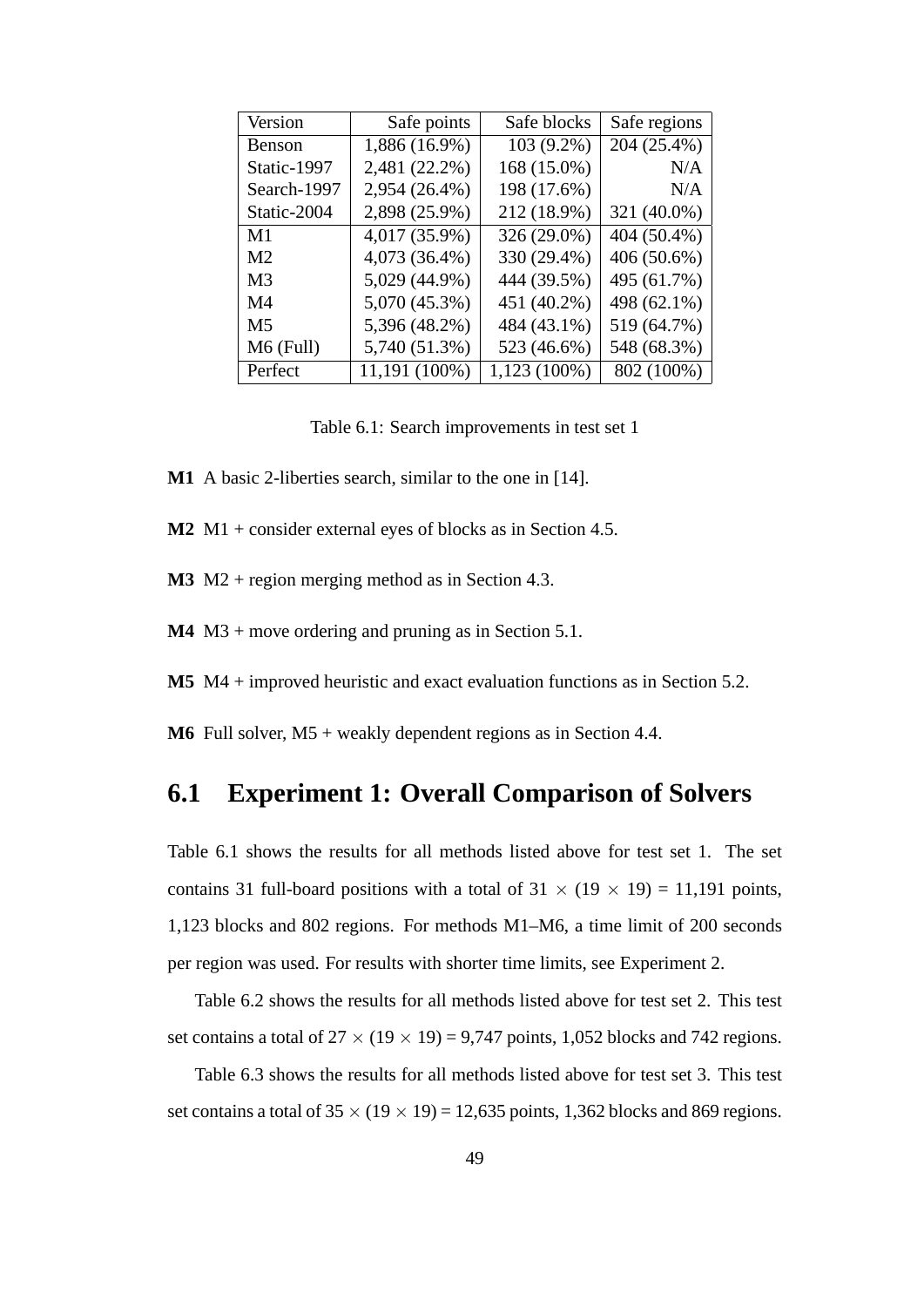| Version        | Safe points     | Safe blocks    | Safe regions             |
|----------------|-----------------|----------------|--------------------------|
| <b>Benson</b>  | $1,329(13.6\%)$ | $106(10.1\%)$  | 160(21.6%)               |
| Static-2004    | 2,287 (23.5%)   | 188 (17.9%)    | 251 (33.8%)              |
| M <sub>1</sub> | 3,244 (33.3%)   | 273 (25.9%)    | $\overline{320}$ (43.1%) |
| M <sub>2</sub> | 3,305 (33.9%)   | 278 (26.0%)    | 325 (43.8%)              |
| M <sub>3</sub> | 4,079 (41.9%)   | 380 (36.1%)    | 409 (55.1%)              |
| M <sub>4</sub> | 4,220 (43.3%)   | 394 (37.5%)    | 420 (56.7%)              |
| M <sub>5</sub> | 4,594 (47.1%)   | 440 (42.0%)    | 455 (61.4%)              |
| M6 (Full)      | 4,822 (49.5%)   | 483 (45.9%)    | 481 (64.9%)              |
| Perfect        | 9,747 (100%)    | $1,052(100\%)$ | 742 (100%)               |

Table 6.2: Search improvements in test set 2

| Version        | Safe points     | Safe blocks  | Safe regions |
|----------------|-----------------|--------------|--------------|
| Benson         | $1,319(10.4\%)$ | 86 (6.3%)    | 140 (16.1%)  |
| Static-2004    | 2,643 (20.9%)   | 214 (15.7%)  | 282 (32.5%)  |
| M1             | 3,906 (30.9%)   | 322 (23.6%)  | 364 (41.9%)  |
| M <sub>2</sub> | 4,109 (32.5%)   | 353 (25.9%)  | 381 (43.8%)  |
| M <sub>3</sub> | 4,792 (37.9%)   | 435 (31.9%)  | 449 (51.7%)  |
| M4             | 4,887 (38.7%)   | 448 (32.9%)  | 455 (52.4%)  |
| M5             | 5,130 (40.6%)   | 472 (34.7%)  | 474 (54.5%)  |
| $M6$ (Full)    | 5,291 (41.9%)   | 499 (36.6%)  | 493 (56.7%)  |
| Perfect        | 12,635 (100%)   | 1,362 (100%) | $869(100\%)$ |

Table 6.3: Search improvements in test set 3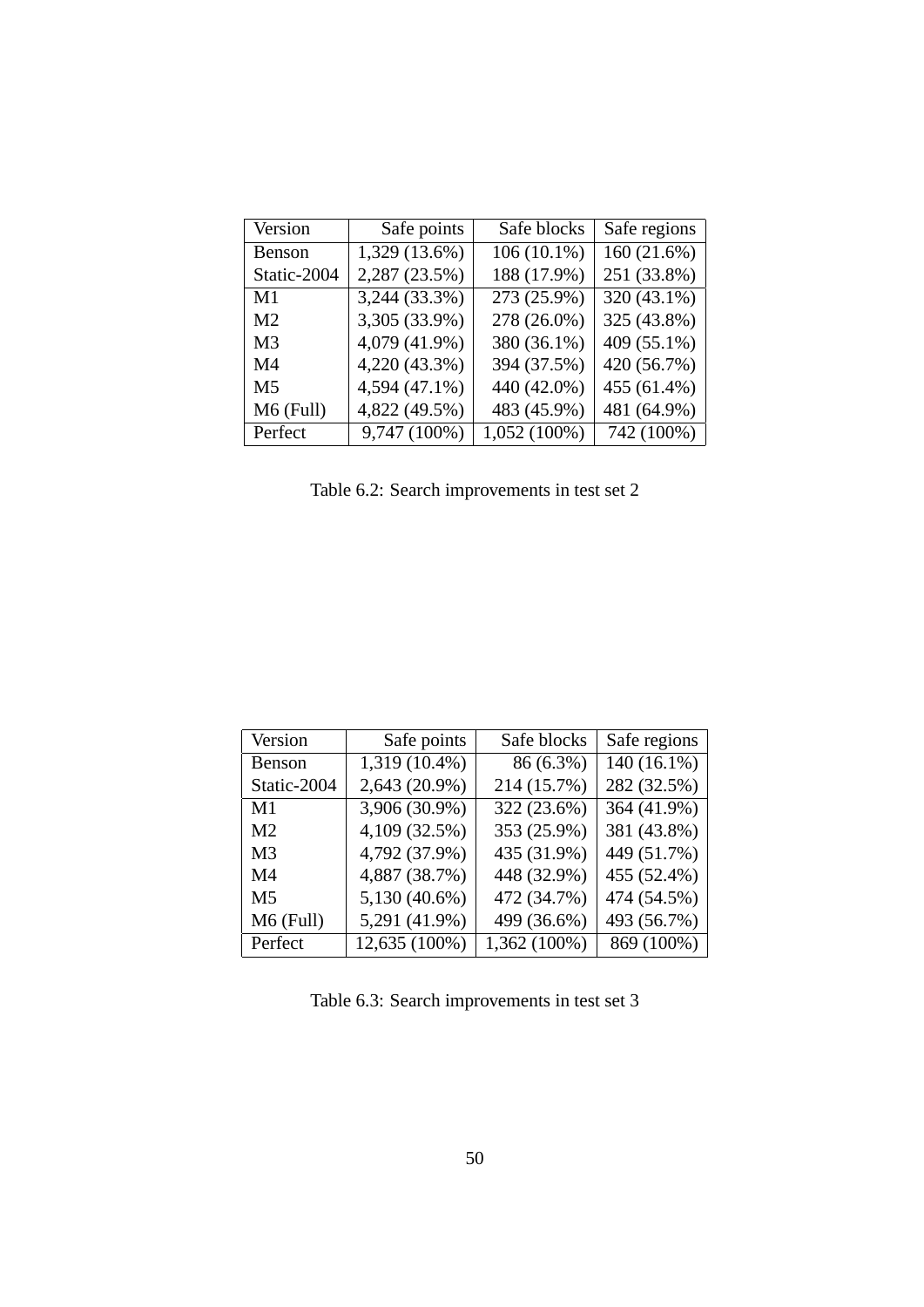In the results of test set 1, the current static solver performs similarly to the best 1997 solver. Adding search and adding region merging yield the biggest single improvements in performance, about 10% each. The heuristic evaluation function and weakly dependent regions add about 3% each. Other methods provide smaller gains with these long time limits, but they are essential for more realistic shorter times, as in the next experiment.

Results for test set 2 and set 3 are a little bit worse than for test set 1, but that is true even for the baseline Benson algorithm. There does not seem to be a bias of tuning our solver especially for the problems in test set 1.

## **6.2 Experiment 2: Detailed Comparison of Solvers**

This experiment compares the six search-based methods M1–M6 in more detail on test set 1. The static solver can prove 321 out of 802 regions safe. The best solver M6 can prove 548 regions with a time limit of 200s per region. The remaining 254 regions have not been solved by any method.

A total of  $(548-321) = 227$  regions can be proven safe by search. To further analyze the search improvements, we divide these regions into four groups of increasing difficulty, as estimated by the CPU time used.

Group 1, very easy (regions 322–346): This group contains 25 regions. Most regions in this group have small size, less than 10. All methods M1–M6 solve all 25 regions quickly within 0.1s (0.2s for M1).

Group 2, easy (regions 347–408): This group contains 62 regions. Figure 6.1 shows two examples. Table 6.4 shows the number of regions solved by each method with different time limits. The number in braces is the difference between two methods. The performance of M1 and M2 is not convincing. By using region merging, M3 solves all 62 regions within 0.5s. The more optimized methods M4– M6 solve all within 0.1s. Region merging dramatically improves the performance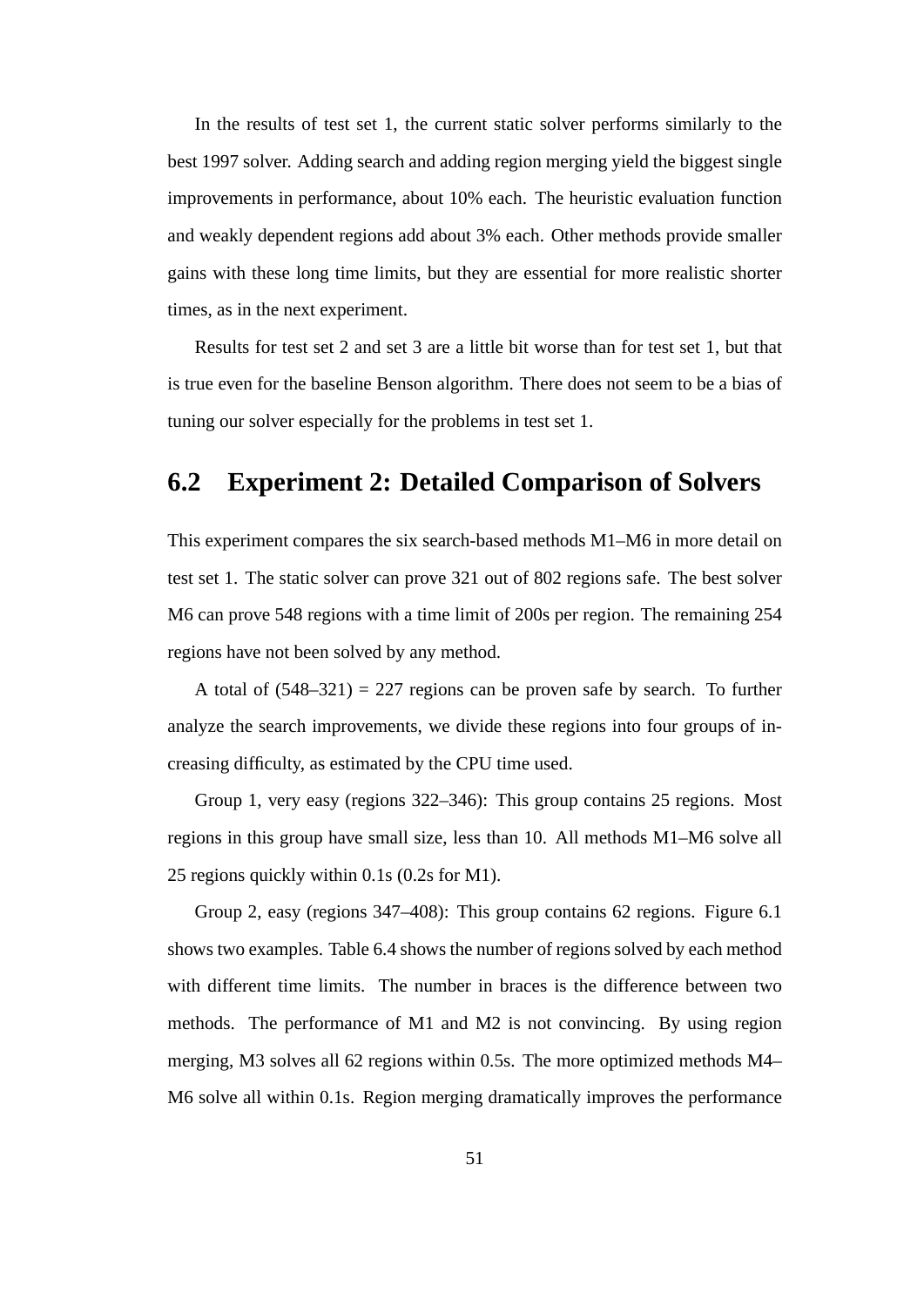

Left: A merged white region (Size: 10). Right: A basic white region (Size: 11)

| Version  |          | M1      |    | M <sub>2</sub> | M <sub>3</sub> |         |    |    | M4 | M5 | M <sub>6</sub> |
|----------|----------|---------|----|----------------|----------------|---------|----|----|----|----|----------------|
| $T=0.1s$ | $\theta$ |         | 23 |                | 38             |         | 62 | 62 | 62 |    |                |
| $T=0.5s$ | 29       | $(+29)$ | 31 | $(+8)$         | 62             | $(+24)$ |    |    |    |    |                |
| $T=1.0s$ | 39       | $(+10)$ | 40 | $(+9)$         |                |         |    |    |    |    |                |
| $T=5.0s$ | 43       | $(+4)$  | 42 | $(+2)$         |                |         |    |    |    |    |                |
| $T=10s$  | 43       | $(+0)$  | 44 | $(+2)$         |                |         |    |    |    |    |                |
| $T=50s$  | 43       | $(+0)$  | 49 | $(+5)$         |                |         |    |    |    |    |                |
| $T=200s$ | 43       | $(+0)$  | 49 | $(+0)$         |                |         |    |    |    |    |                |
| Solved   | 43       |         | 49 |                | 62             |         | 62 | 62 | 62 |    |                |

Figure 6.1: Two examples of easy problems in group 2

Table 6.4: Search results for Group 2, easy (62 regions)

of solving these easy regions.

Group 3, moderate (regions 409–495): This group contains 87 regions. Figure 6.2 shows two examples. The left example in this figure contains two white regions. The smaller white region (size 3) can be treated as an external eye of a white boundary block (as described in Section 4.5). However, since it is not a simple eye, the current solver will merge two white regions together.

Table 6.5 contains the test results. In this group, the search enhancements dramatically improve the solver. M1 and M2 solve few problems. M3 can solve 79 regions, but more than half of them need more than 10 seconds. The evaluation function dramatically speeds up the solver. M5 solves all regions within 10 seconds. M6, using weakly dependent regions, solves 23 regions within 0.1s, as opposed to 0 for M5. All 87 regions are solved within 5s. In this category M6 outperforms all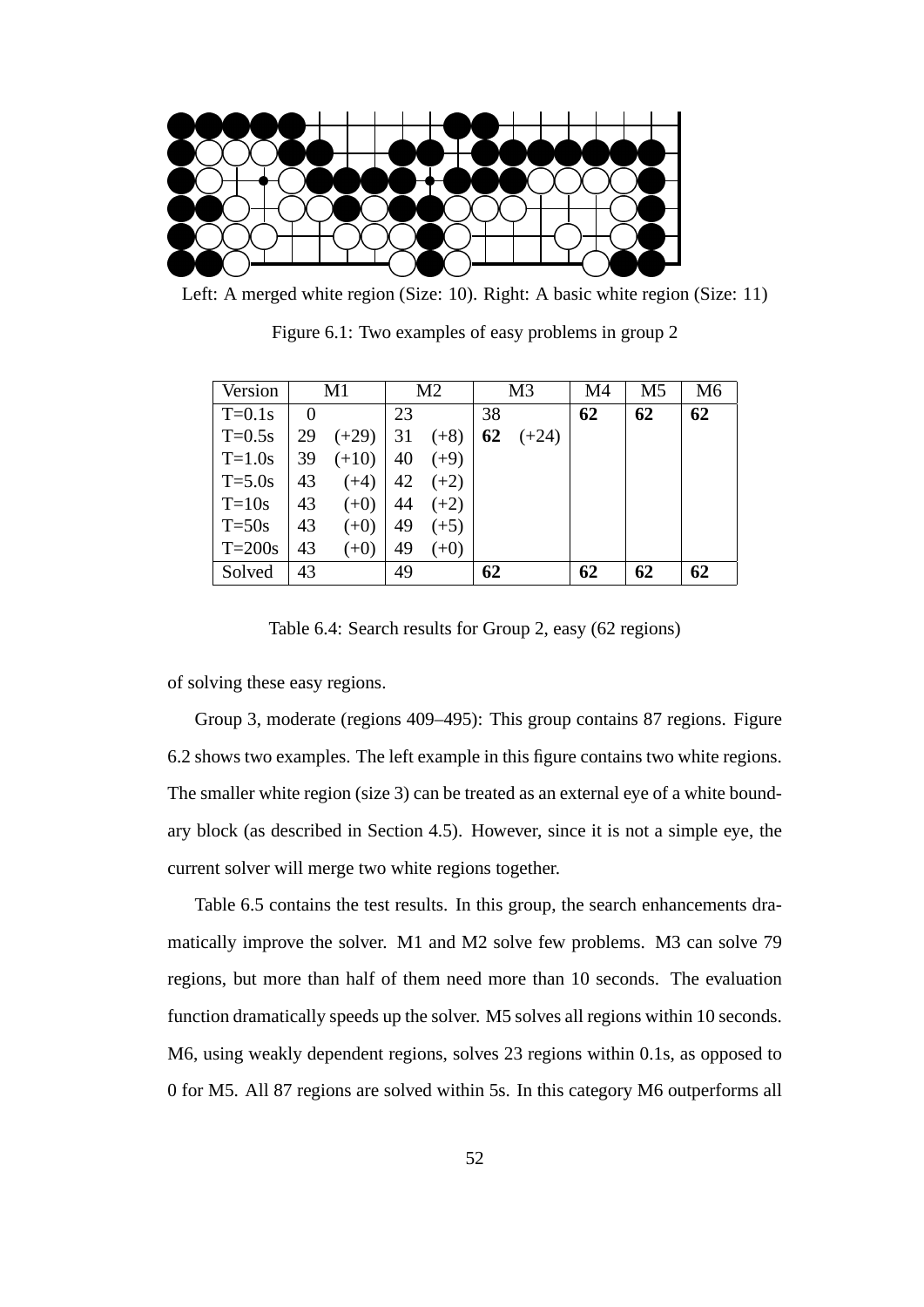

Left: A merged white region (Size: 16). Right: A basic white region (Size: 19)

Figure 6.2: Two examples of moderate problems in group 3.

| Version  |          | M1      |          | M <sub>2</sub> |    | M <sub>3</sub> |    | M <sub>4</sub> |    | M <sub>5</sub> |    | M <sub>6</sub> |
|----------|----------|---------|----------|----------------|----|----------------|----|----------------|----|----------------|----|----------------|
| $T=0.1s$ | $\Omega$ |         | $\theta$ |                |    |                |    |                |    |                | 23 |                |
| $T=0.5s$ | $\theta$ |         | 0        |                | 14 | $(+14)$        | 14 | $(+14)$        | 10 | $(+10)$        | 37 | $(+14)$        |
| $T=1.0s$ | $\theta$ |         | 6        | $(+6)$         | 33 | $(+19)$        | 33 | $(+19)$        | 38 | $(+28)$        | 59 | $(+22)$        |
| $T=5.0s$ | $\theta$ |         | 6        | $(+0)$         | 38 | $(+5)$         | 38 | $(+5)$         | 68 | $(+30)$        | 87 | $(+28)$        |
| $T=10s$  | $\theta$ |         | 8        | $(+2)$         | 38 | $(+0)$         | 40 | $(+2)$         | 87 | $(+19)$        |    |                |
| $T=50s$  | $\theta$ |         | 10       | $(+2)$         | 73 | $(+35)$        | 79 | $(+39)$        |    |                |    |                |
| $T=200s$ | 13       | $(+13)$ | 17       | $(+7)$         | 79 | $(+6)$         | 82 | $(+3)$         |    |                |    |                |
| Solved   | 13       |         | 17       |                | 79 |                | 82 |                | 87 |                | 87 |                |

Table 6.5: Search results for Group 3, moderate (87 regions)

other methods.

Group 4, hard (regions 496–548): This group contains the 53 regions that are solved in 5s–200s by M6. Figure 6.3 shows three examples. In Figure 6.3 (c) there are three white regions (size: 13, 14 and 2). However, the white region in the right corner (size 2) can also be treated as an external eye of a white boundary block (as described in Section 4.5). Therefore, it is possible to further improve the current solver to handle external eyes. Table 6.6 contains the test results. This group includes 20 weakly dependent regions that cannot be solved by M1–M5. Many of these problems take more than a minute even with M6. They represent the limits of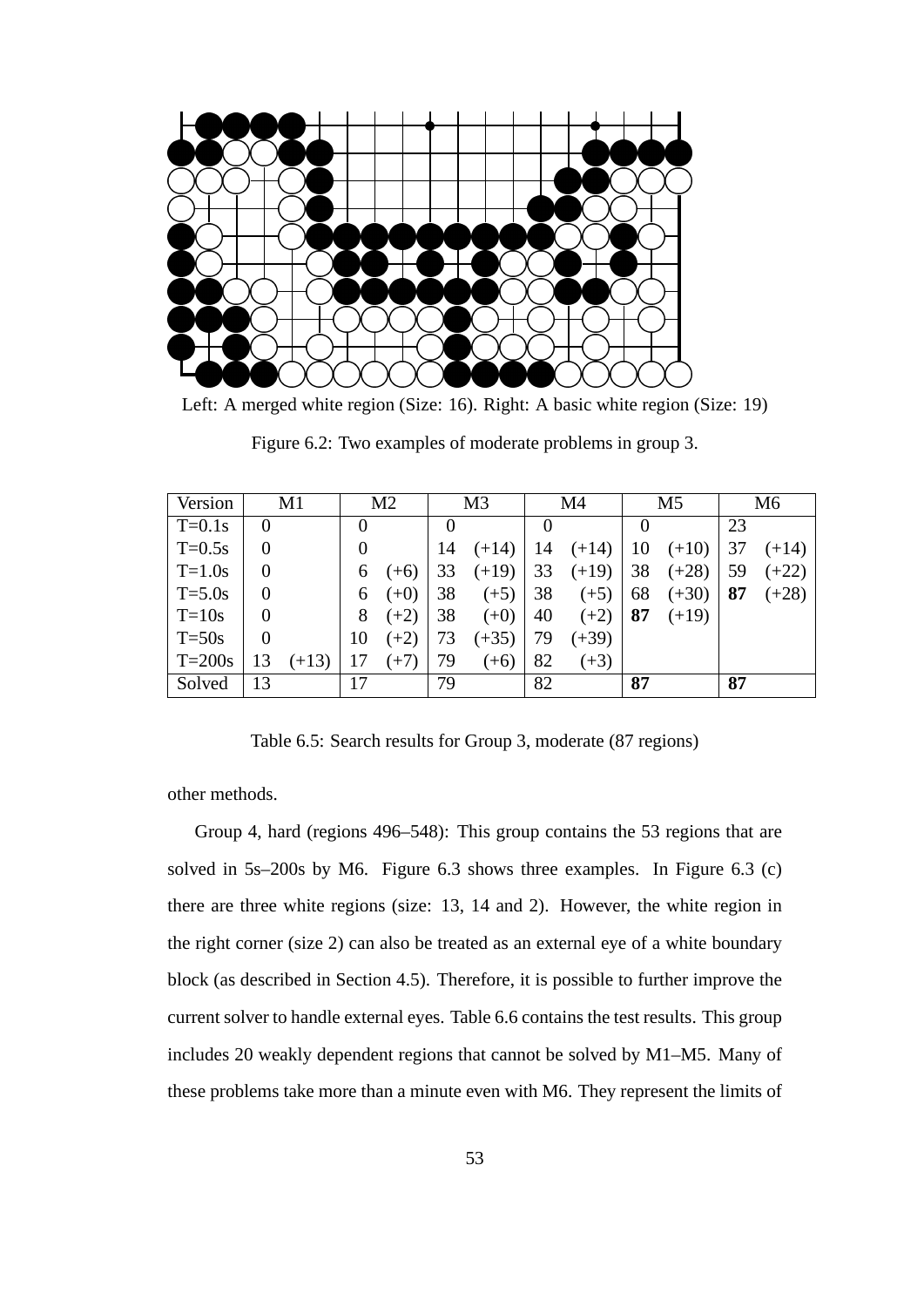| Version  |                | M1     |          | M <sub>2</sub> |    | M <sub>3</sub> |     | M4      |    | M5      |     | M <sub>6</sub> |
|----------|----------------|--------|----------|----------------|----|----------------|-----|---------|----|---------|-----|----------------|
| $T=0.1s$ | $\overline{0}$ |        | $\theta$ |                |    |                |     |         |    |         |     |                |
| $T=0.5s$ | $\overline{0}$ |        | $\theta$ |                |    |                |     |         |    |         |     |                |
| $T=1.0s$ | $\overline{0}$ |        | $\theta$ |                |    |                |     |         |    |         |     |                |
| $T=5.0s$ | $\overline{0}$ |        | $\theta$ |                |    |                |     |         |    |         |     |                |
| $T=10s$  | $\theta$       |        | $\theta$ |                |    |                |     |         | 11 | $(+11)$ | -11 | $(+11)$        |
| $T=100s$ | $\theta$       |        | $\theta$ |                | 15 | $(+15)$        | -17 | $(+17)$ | 21 | $(+10)$ | 28  | $(+17)$        |
| $T=200s$ |                | $(+5)$ | 5        | $(+5)$         | 17 | $(+2)$         | 20  | $(+3)$  | 33 | $(+12)$ | 53  | $(+25)$        |
| Solved   | 5              |        | 5        |                | 17 |                | 20  |         | 33 |         | 53  |                |

Table 6.6: Search results for Group 4, hard (53 regions)

the current solver.

# **6.3 Experiment 3: Comparison with GNU Go**

*GNU Go* program is one of the strongest Go programs nowadays. The version we choose is the latest 3.5.6 (available at http://www.gnu.org/software/ gnugo/devel.html. In *GNU Go*, there is a safety solver that checks the unconditional status of stones on the Go board and returns one of the following five results: *Black territory*, *White territory*, *Live*, *Dead* and *Unknown*. The first four results are exact.

We compare our Benson solver and static solver with the *GNU Go* safety solver. Table 6.7 shows the results for all three test sets. The table shows the number of stones that are proved to be safe. Even though *GNU Go* is a strong Go program, its safety solver is relatively weak. It is a little bit better than our Benson solver, but much worse than our Static solver. Therefore, it is unnecessary to compare *GNU Go*'s safety solver with our other improved solvers.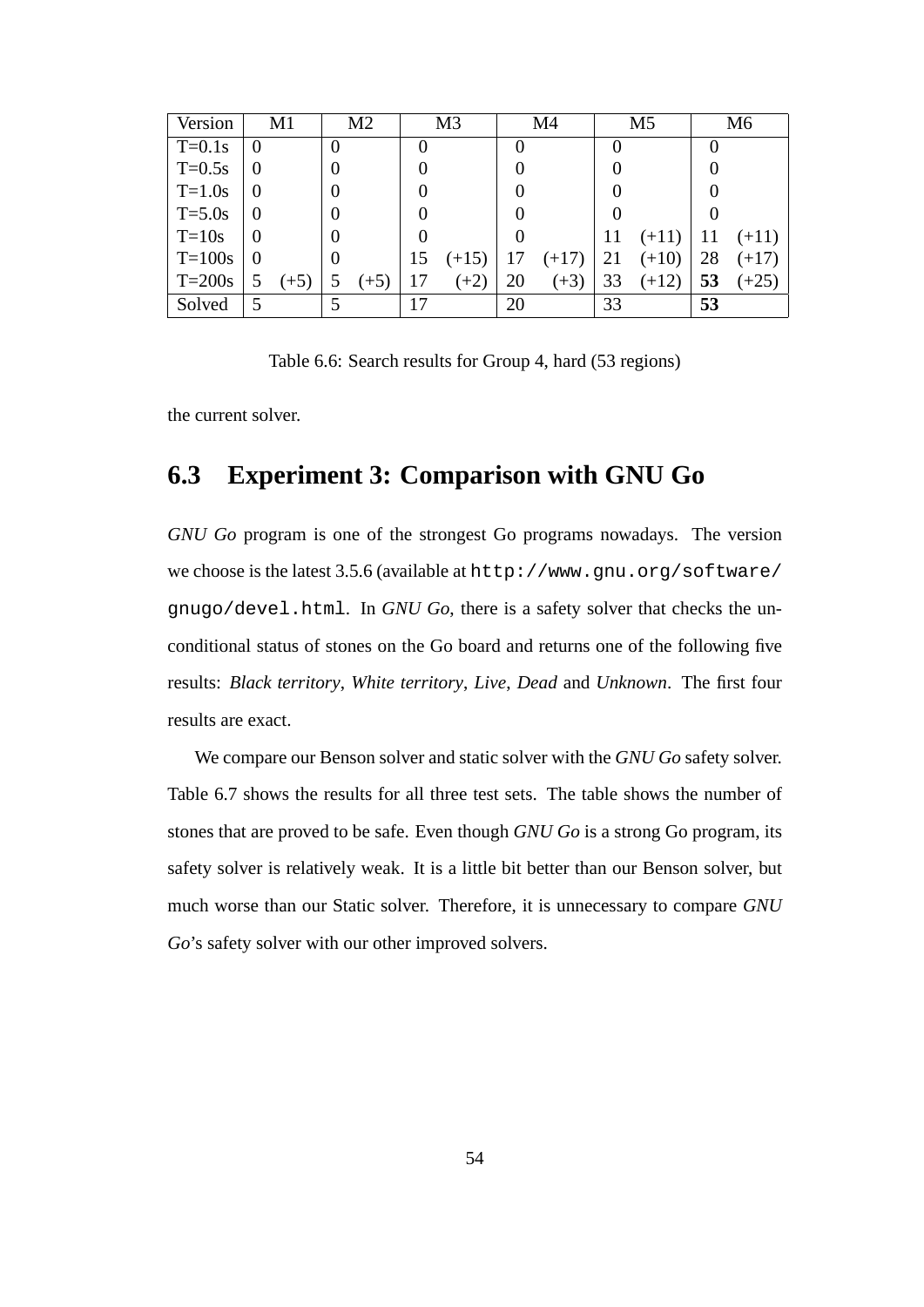

(c) Three weakly dependent white regions (Size: 13, 14 and 2)

| Version              | Set 1           | Set $21$        | Set 3           |
|----------------------|-----------------|-----------------|-----------------|
| Benson               | $1,886(16.9\%)$ | $1,329(13.6\%)$ | $1,319(10.4\%)$ |
| Static-2004          | $2,898(25.9\%)$ | 2,287 (23.5%)   | $2,643(20.9\%)$ |
| GNU Go safety solver | $1,926(17.2\%)$ | 1,335 (13.7%)   | $1,330(10.5\%)$ |
| Perfect              | $11,191(100\%)$ | $9,747(100\%)$  | $12,635(100\%)$ |

Table 6.7: Comparison with GNU Go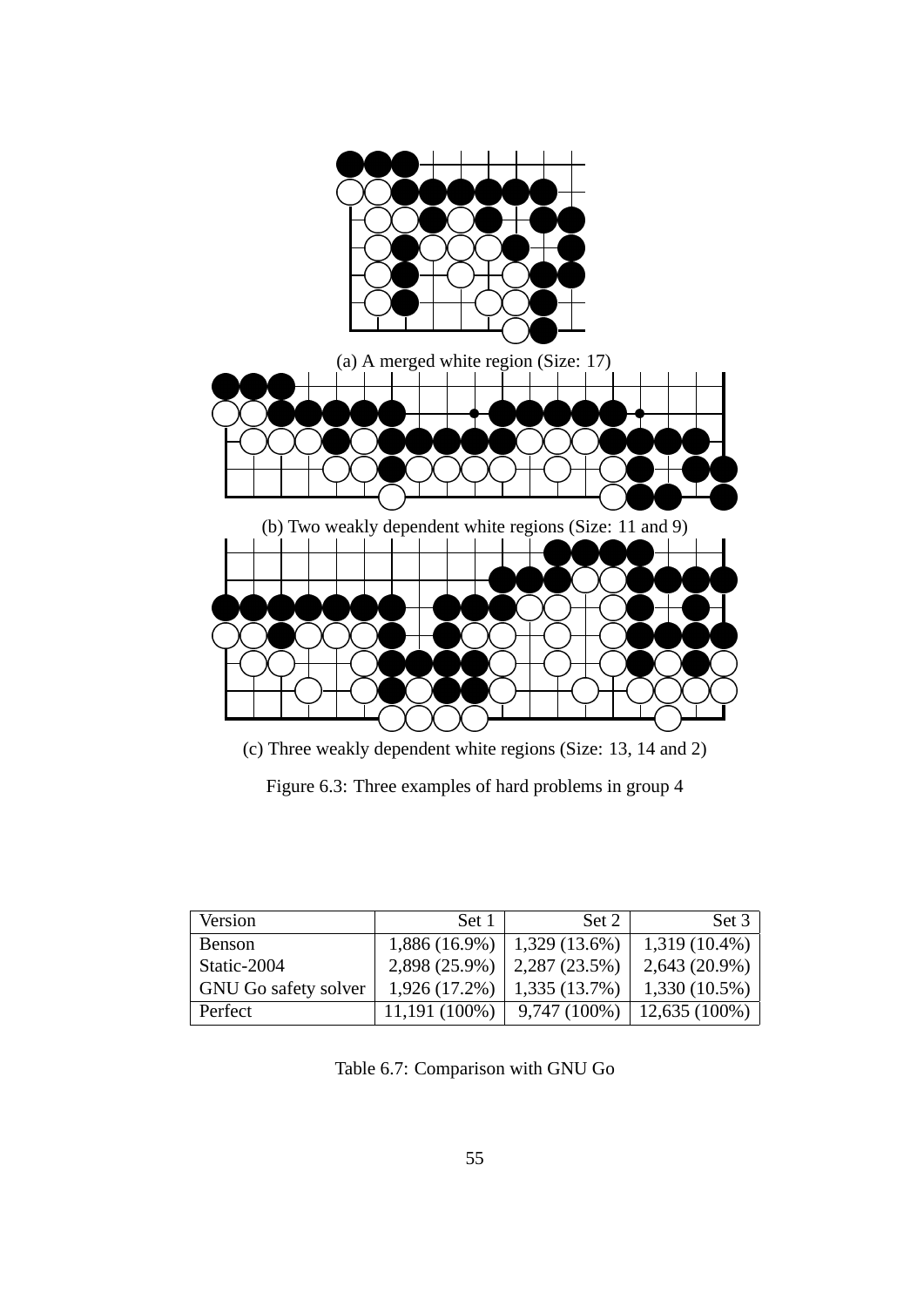# **Chapter 7 Conclusions and Future Work**

The results of our work on proving territories safe are very encouraging. Using a combination of both new region-processing methods and search enhancements, the current safety solver is significantly faster and more powerful than the previous solver described in [14] and the GNU Go solver. However, most large areas with more than 18 empty points still remain unsolvable due to the size of the search space. Figure 7.1 shows an example. Although this region has only 18 empty points, our current solver could not solve it within 200 seconds and a 14 ply search. In order to handle larger areas, the current solver can be improved in the following areas:

**Move generation** More Go knowledge could be used for safe forward pruning. Instead of generating all legal moves, in many cases the program could analyze the attacker's motivations and generate refutation moves. Move ordering and



Figure 7.1: Example of an unsolved region (Size: 18)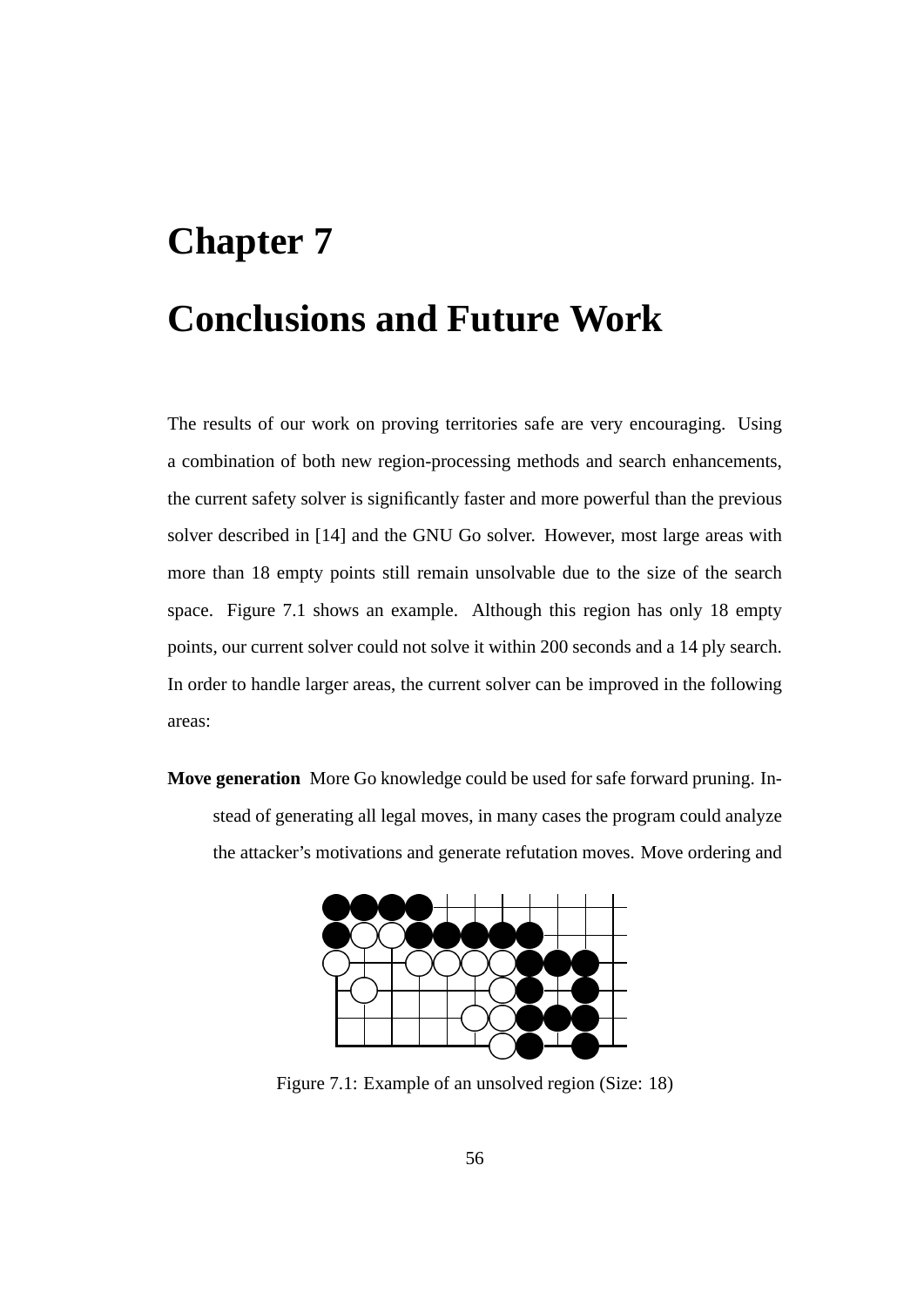pruning for the attacker should also be investigated.

**Evaluation function** The current exact evaluation function is all-or-nothing, and tries to decide the safety of the whole input area. If the area becomes partially safe during the search, this information is ignored. However, it would be very useful in order to simplify the further search. Also, more research on finetuning the evaluation function is needed.

More future work ideas include:

- Handle special cases such as seki, snapback, double ko.
- Use the solver in Explorer to prove regions unsafe and find successful invasions, or defend against them.
- Develop a heuristic version that can find possible weaknesses in large areas.
- Develop a safety solver using a depth first proof number (df-pn) search engine.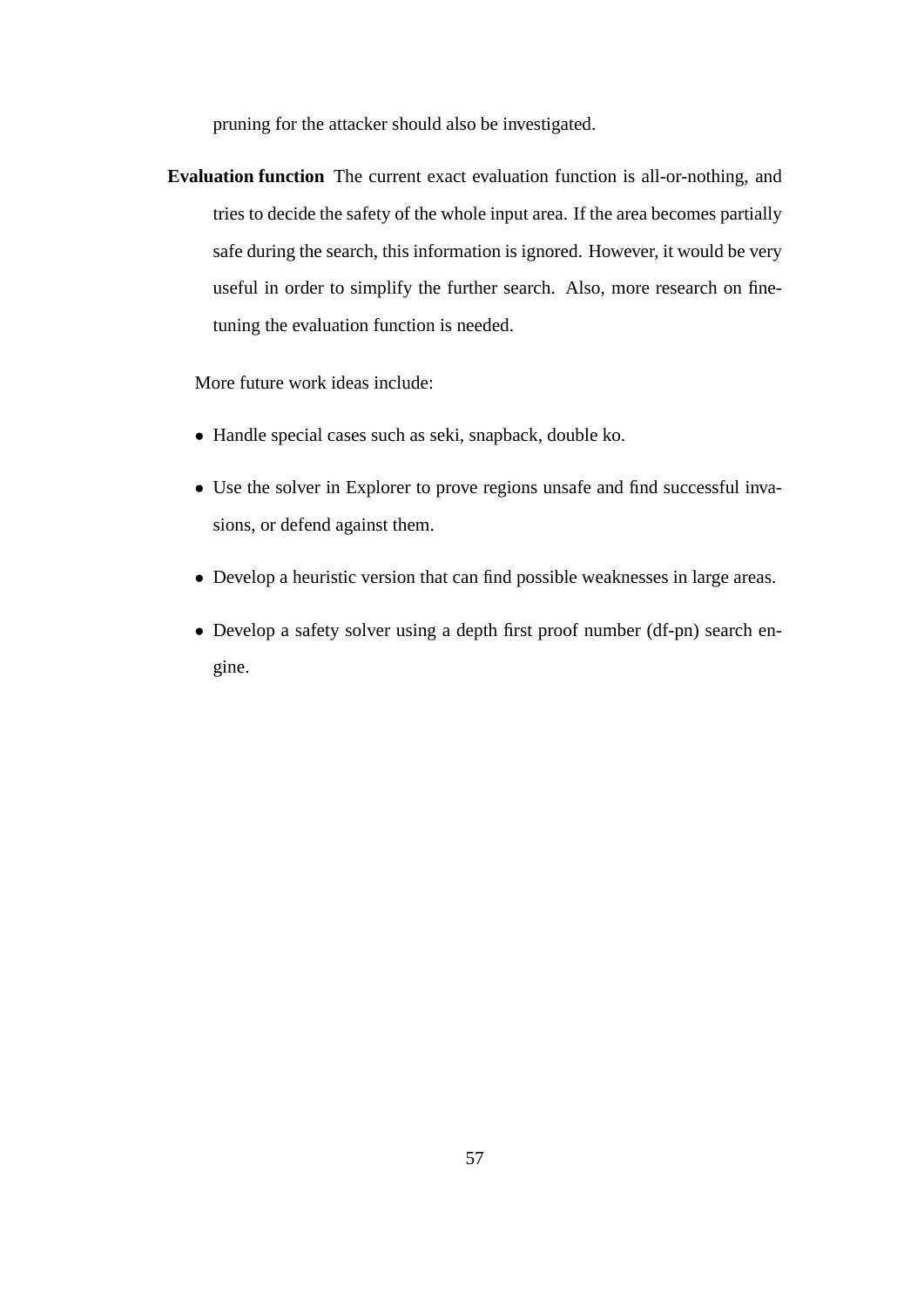# **Bibliography**

- [1] D.B. Benson. Life in the Game of Go. *Information Sciences*, 10:17–29, 1976. Reprinted in Computer Games, Levy, D.N.L. (Editor), Vol. II, pp. 203-213, Springer Verlag, New York 1988.
- [2] H.J. Berliner. A Chronology of Computer Chess and its Literature. *Artificial Intelligence*, 10:201–214, 1978.
- [3] H.J. Berliner. Backgammon Computer Program Beats World Champion. *Artificial Intelligence*, 14:205–220, 1980.
- [4] A.L. Brudno. Bounds and Valuations for Shortening the Search of Estimates. *Problems of Cybernetics*, 10:225–241, 1963. Appeared originally in Russian in Problemy Kibernetiki, vol.10, pp.141-150, 1963.
- [5] M. Buro. *Methods for the Evaluation of Game Positions Using Examples*. PhD thesis, University of Paderborn, Germany, 1994.
- [6] M. Buro. ProbCut: An Effective Selective Extension of the Alpha-Beta Algorithm. *ICCA Journal*, 18(2):71–76, 1995.
- [7] M.S. Campbell and T.A. Marsland. A Comparison of Minimax Tree Search Algorithms. *Artificial Intelligence*, 20:347–367, 1983.
- [8] Aviezri S. Fraenkel. Selected Bibliography on Combinatorial Games and Some Related Material. *Proceedings of Symposia in Applied Mathematics*, 43:191–226, 1991.
- [9] R.D. Greenblatt, D.E. Eastlake, and S.D. Crocker. The Greenblatt Chess Program. *Fall Joint Computing Conf. Procs.*, 31:801–810, 1967.
- [10] D.E Knuth and R.W. Moore. An Analysis of Alpha-Beta Pruning. *Artificial Intelligence*, 6:293–326, 1975.
- [11] T.A. Marsland. Relative Performance of Alpha-Beta Implementations. In *Intenational Joint Conferences on Artificial Intelligence (IJCAI'83)*, pages 763– 766, 1983.
- [12] T.A. Marsland and M.S. Campbell. Parallel Search of Strongly Ordered Game Trees. *Computing Surveys*, 14(4):533–551, 1982.
- [13] M. Müller. *Computer Go as a Sum of Local Games: An Application of Combinatorial Game Theory. PhD thesis, ETH Zürich, 1995. Diss. ETH Nr. 11.006.*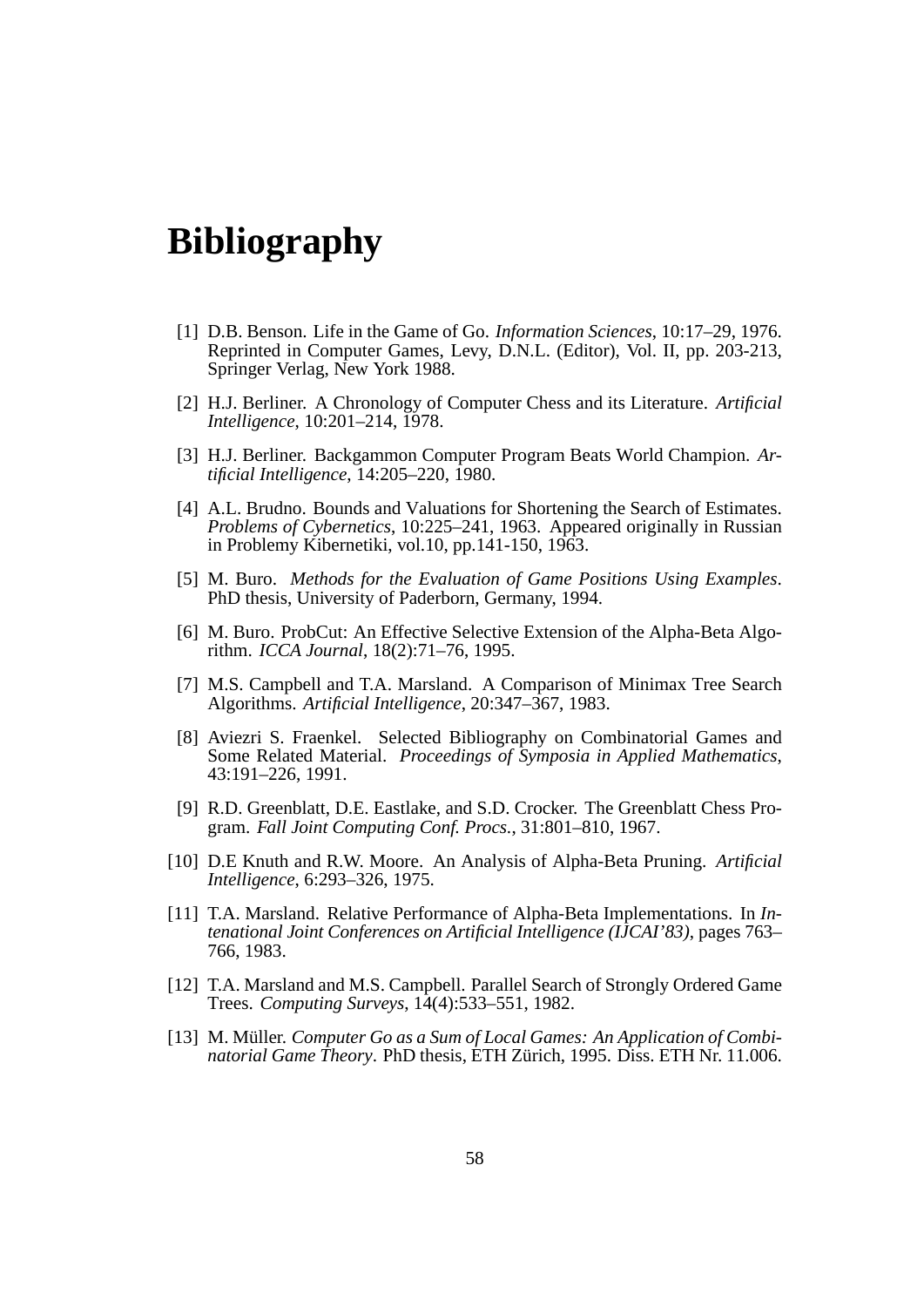- [14] M. Müller. Playing it Safe: Recognizing Secure Territories in Computer Go by Using Static Rules and Search. In H. Matsubara, editor, *Game Programming Workshop in Japan '97*, pages 80–86, Computer Shogi Association, Tokyo, Japan, 1997.
- [15] J Pearl. Asymptotic Properties of Minimax Trees and Game-Searching Procedures. *Artificial Intelligence*, 14(2):113–138, 1980.
- [16] J Pearl. *Heuristics Intelligent Search Strategies for Computer Problem Solving*. Addison–Wesley, 1984.
- [17] A. Plaat. *Research Re: Search and Re-search*. PhD thesis, Tinbergen Institute and Department of Computer Science, Erasmus University, 1996.
- [18] A. Plaat, J. Schaeffer, W. Pijls, and A. de Bruin. Best-first Fixed-Depth Minimax Algorithms. *Artificial Intelligence*, 87:55–293, 1996.
- [19] A. Reinefeld. An Improvement of the Scout Tree Search Algorithm. *International Computer Chess Association Journal*, 6(4):4–14, 1983.
- [20] A.L. Samuel. Some Studies in Marchine Learning. *IBM Journal of Research and Development*, 3(3):210–229, 1959.
- [21] J Schaeffer. *Experiments in Search and Knowledge*. PhD thesis, University of Waterloo, Canada, 1986. Available as University of Alberta technical report TR86-12.
- [22] J Schaeffer. The History Heuristic and Alpha-beta Search Enhancements in Practice. *IEEE Transactions on Pattern Analysis and Machine Intelligence*, 11(1):1203–1212, 1989.
- [23] J. Schaeffer. *One Jump Ahead: Challenging Human Supremacy in Checkers*. Springer-Verlag, 1997.
- [24] J.H. Slagle and J.K. Dixon. Experiments with Some Programs that Search Game Trees. *Journal of the ACM*, 16(2):189–207, 1969.
- [25] D.J. Slate and L.R Atkin. *Chess 4.5 The Northwestern University Chess Program*. Springer-Verlag, 1977.
- [26] E. van der Werf, J. van den Herik, and J. Uiterwijk. Learning to Score Final Positions in the Game of Go. In J. van den Herik, H. Iida, and E. Heinz, editors, *Advances in Computer Games 10*, pages 143 – 158. Kluwer, 2004.
- [27] R. Vilà and T. Cazenave. When One Eye is Sufficient: a Static Classification. In J. van den Herik, H. Iida, and E. Heinz, editors, *Advances in Computer Games 10*, pages 109 – 124. Kluwer, 2004.
- [28] A.L. Zobrist. A New Hashing Method with Applications for Game-playing. *Technical report, Department of Computer Science, University of Wisconsin*, 1970. Reprinted in International Computer Chess Association Journal, 13(2):169–173, 1990.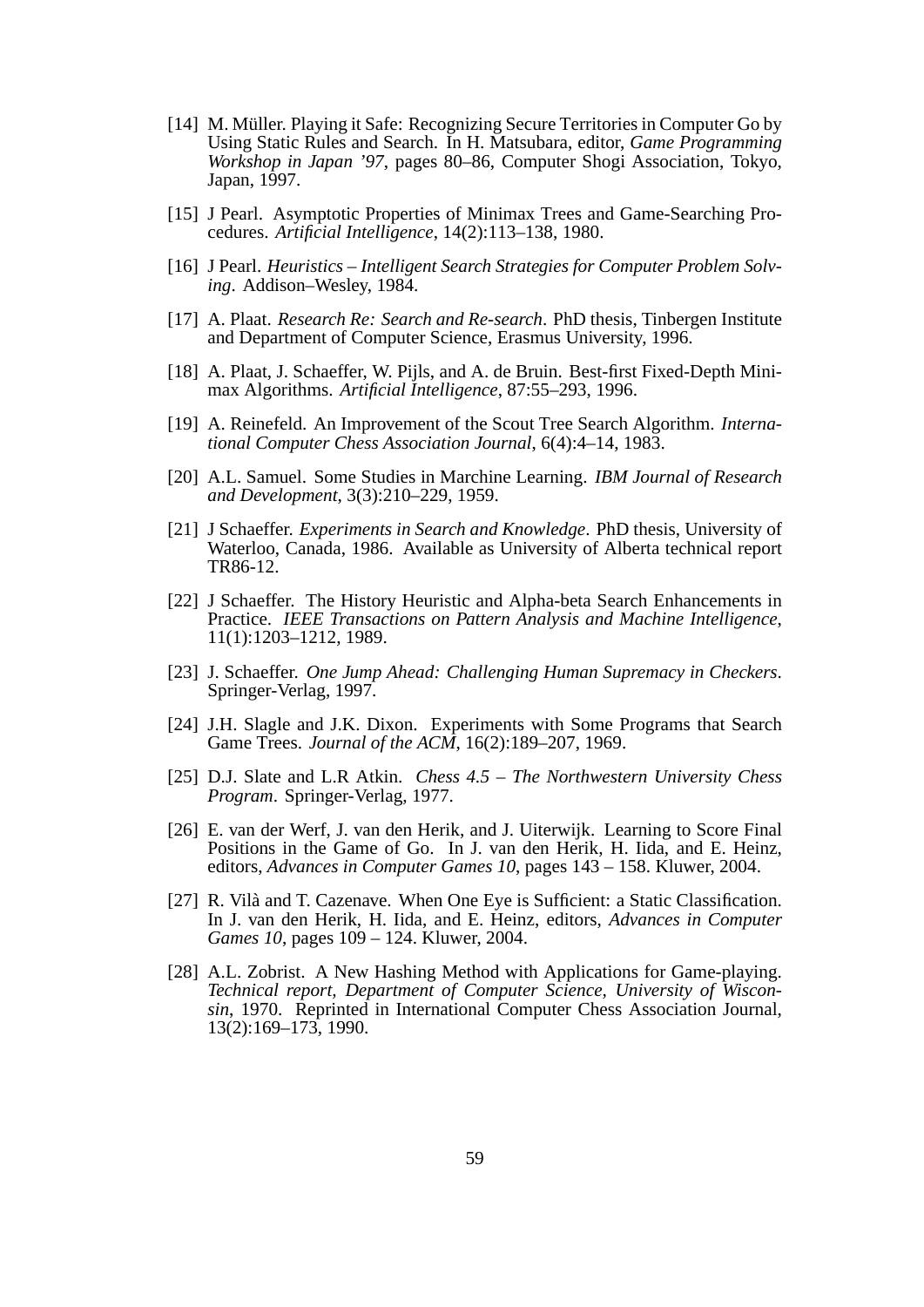# **Appendix A**

# **Test Data**

This appendix gives the test positions of test set 1. Only safe and dead stones are marked by triangles. The other two test sets are available at http://www.cs. ualberta.ca/˜games/go/safety/.

# **A.1 Test Positions**

Test Set 1 (31 board positions).



Position 1



Position 3



Position 2



Position 4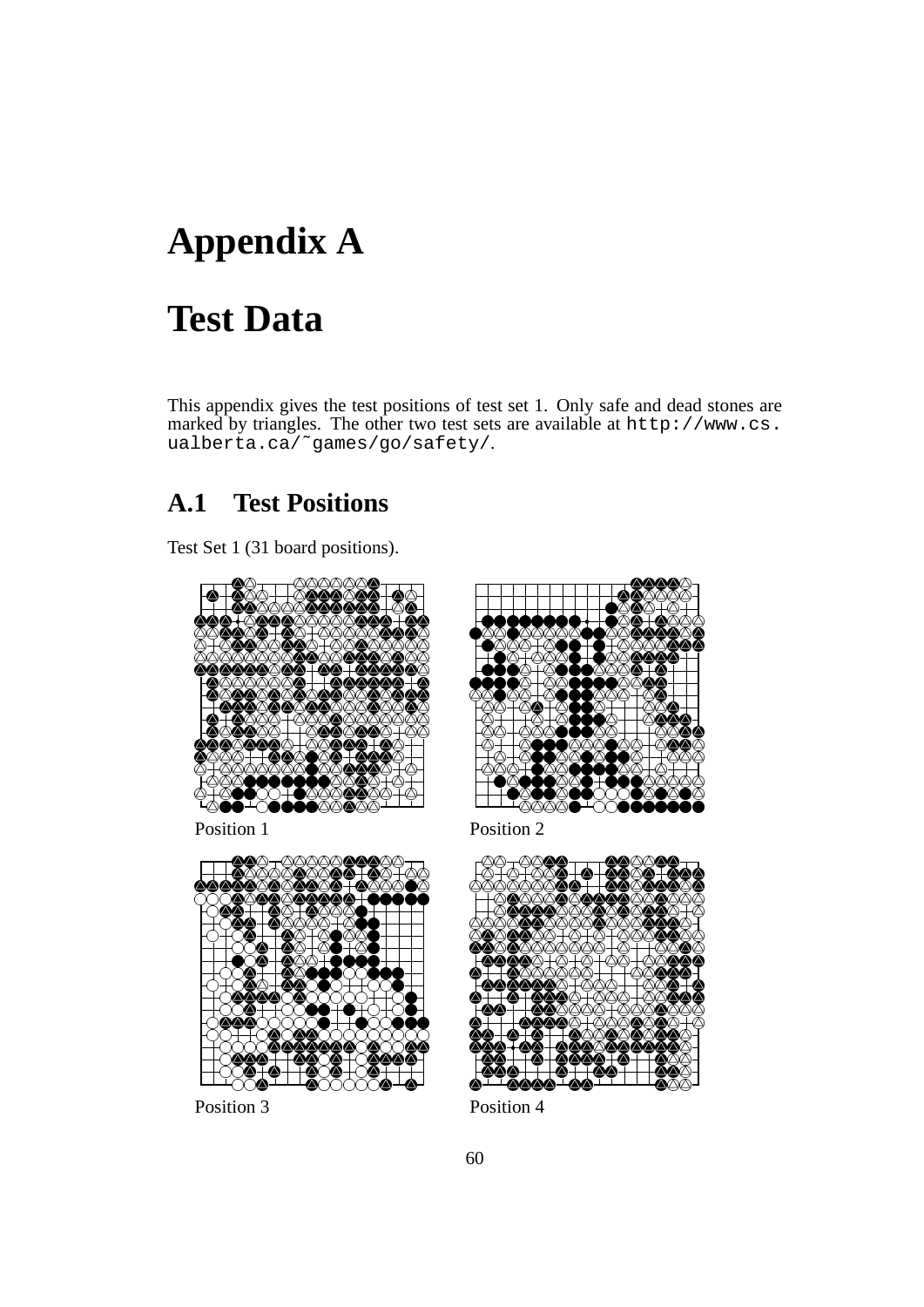

Position 5



Position 7



Position 6



Position 8



Position 9



Position 10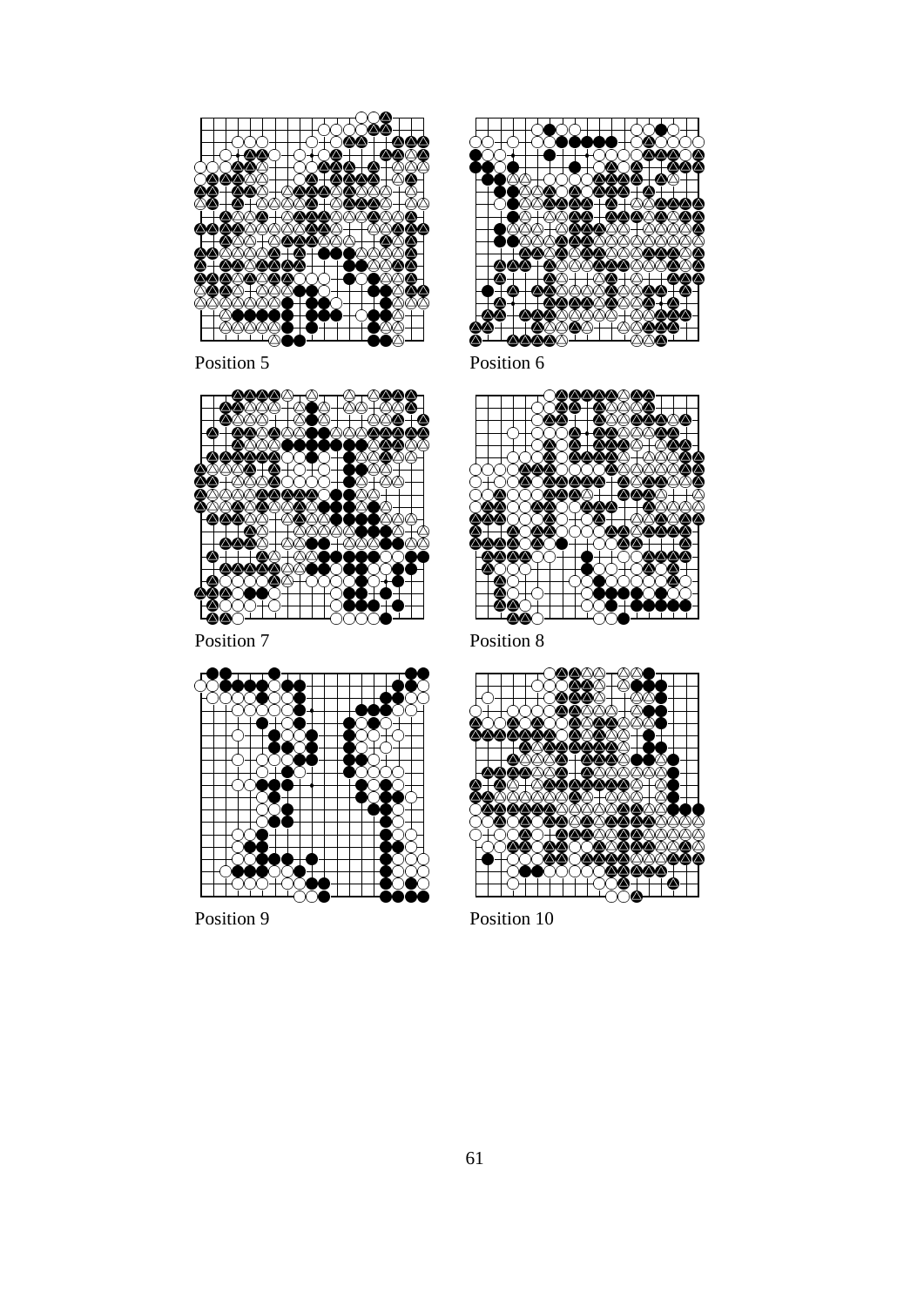

Position 11



Position 12



Position 13



Position 14



Position 15



Position 16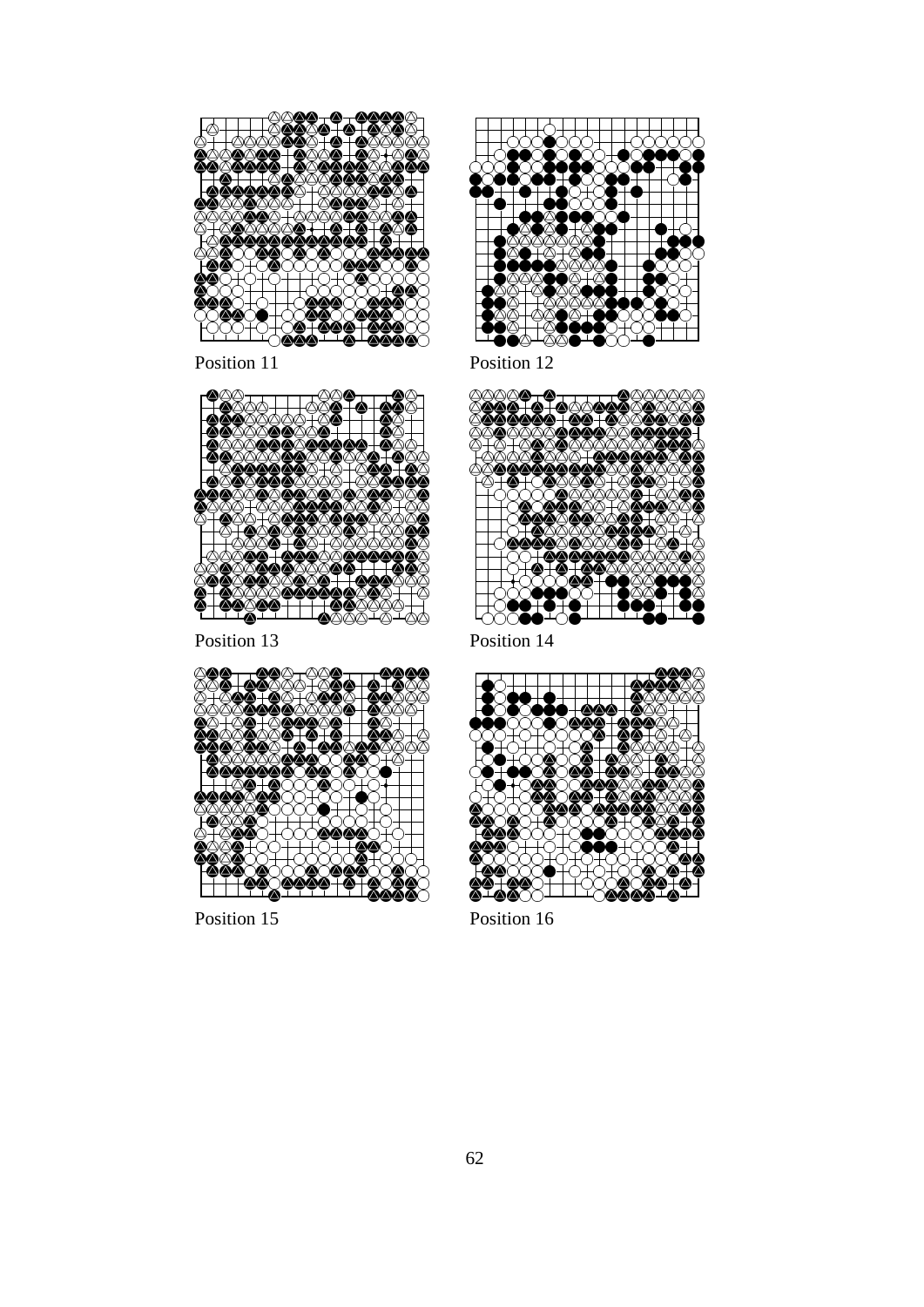

Position 17



Position 19



Position 21



Position 18



Position 20



Position 22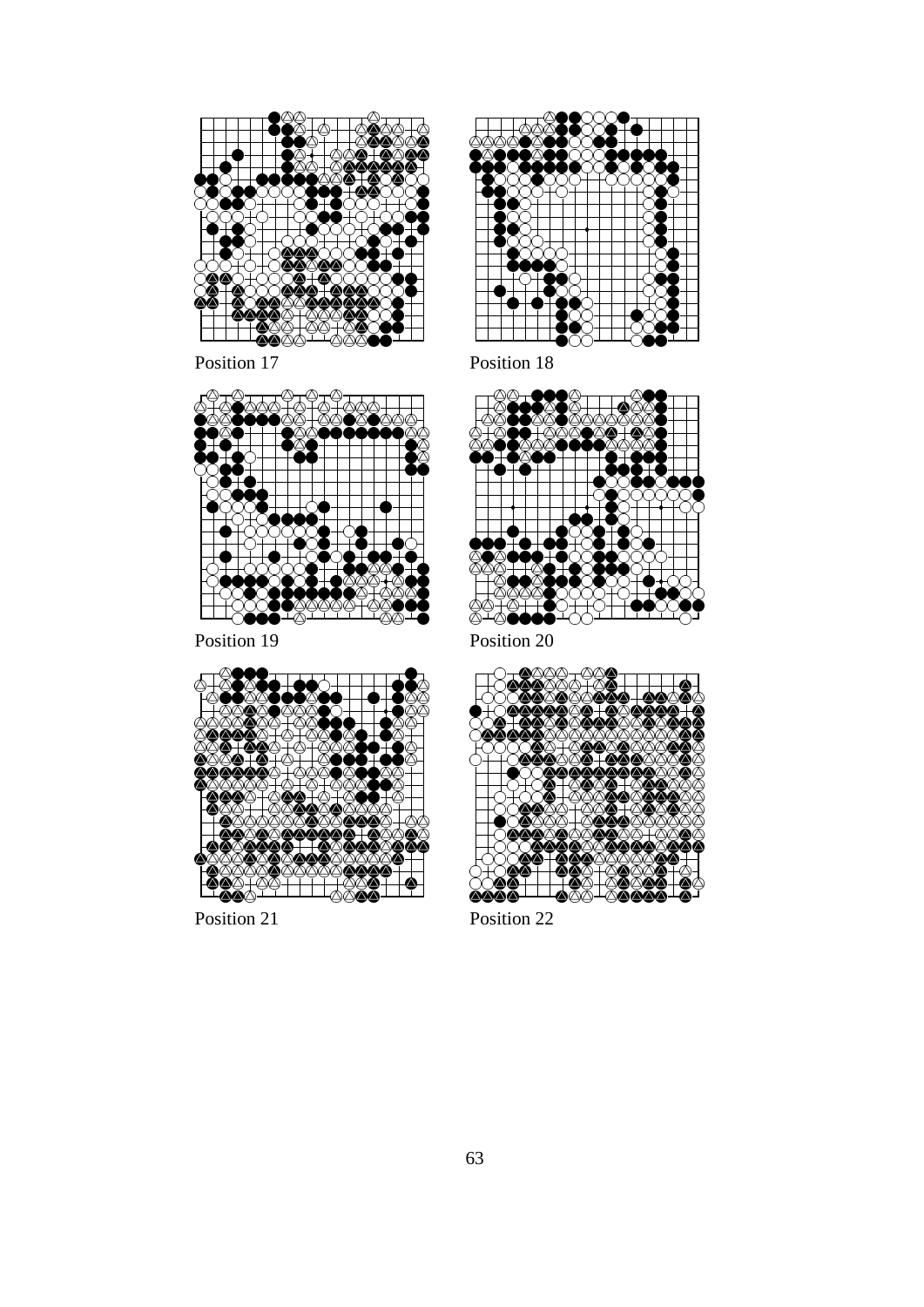

Position 23



**◆**父父<del>♡エ父エエエ</del>父父父 <del>©]@</del>QtQQQQQQ**@@ttQ@** <del></del>❤️❤️©©©©©©©©±©±©©



Position 25



Position 27



Position 26



Position 28